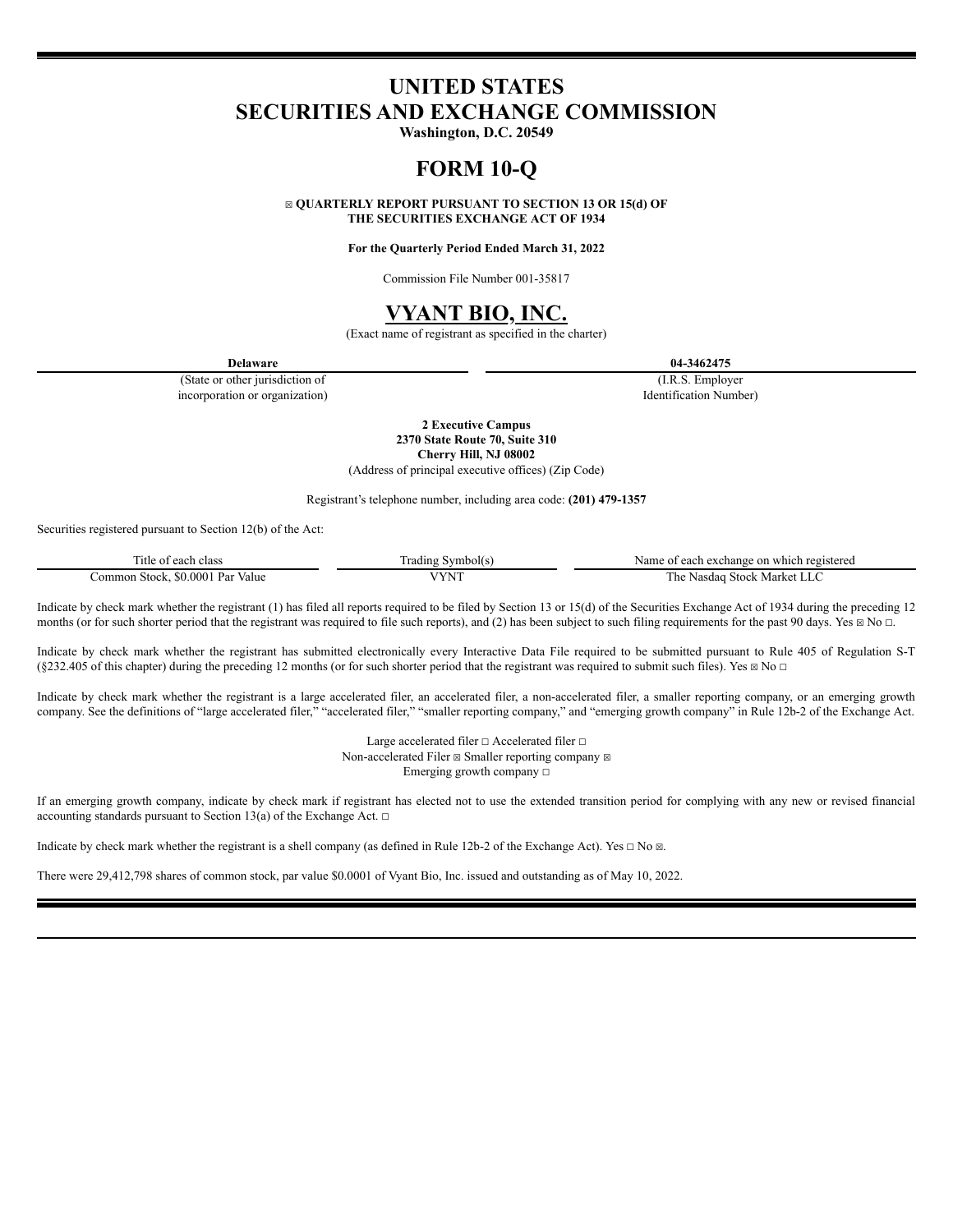# **Vyant Bio, Inc. and Subsidiaries**

INDEX

|                   |                                                                                       | Page<br>No.    |
|-------------------|---------------------------------------------------------------------------------------|----------------|
|                   |                                                                                       |                |
| Part I            | <b>Financial Information</b>                                                          | 3              |
| Item $1$ :        | <b>Condensed Consolidated Financial Statements (unaudited)</b>                        | 3              |
|                   |                                                                                       |                |
|                   | <b>Condensed Consolidated Balance Sheets</b>                                          | $\overline{3}$ |
|                   | <b>Condensed Consolidated Statements of Operations</b>                                | 4              |
|                   | Condensed Consolidated Statements of Changes in Stockholders' Equity (Deficit)        | 5              |
|                   | <b>Condensed Consolidated Statements of Cash Flows</b>                                | 6              |
|                   | <b>Notes to Interim Condensed Consolidated Financial Statements</b>                   | $\overline{7}$ |
| Item $2$ :        | Management's Discussion and Analysis of Financial Condition and Results of Operations | 21             |
| Item $3$ :        | Quantitative and Qualitative Disclosures about Market Risk                            | 30             |
| Item 4:           | <b>Controls and Procedures</b>                                                        | 30             |
|                   |                                                                                       |                |
| Part II           | Other Information                                                                     | 31             |
|                   |                                                                                       |                |
| Item $1$ :        | <b>Legal Proceedings</b>                                                              | 31             |
| Item 1A:          | <b>Risk Factors</b>                                                                   | 31             |
| Item $2$ :        | Unregistered Sales of Equity Securities and Use of Proceeds                           | 31             |
| Item $3$ :        | <b>Defaults Upon Senior Securities</b>                                                | 31             |
| Item 4:           | <b>Mine Safety Disclosures</b>                                                        | 31             |
| Item $5$ :        | <b>Other Information</b>                                                              | 31             |
| Item $6$ :        | <b>Exhibits</b>                                                                       | 32             |
|                   |                                                                                       |                |
| <b>Signatures</b> |                                                                                       | 33             |
|                   |                                                                                       |                |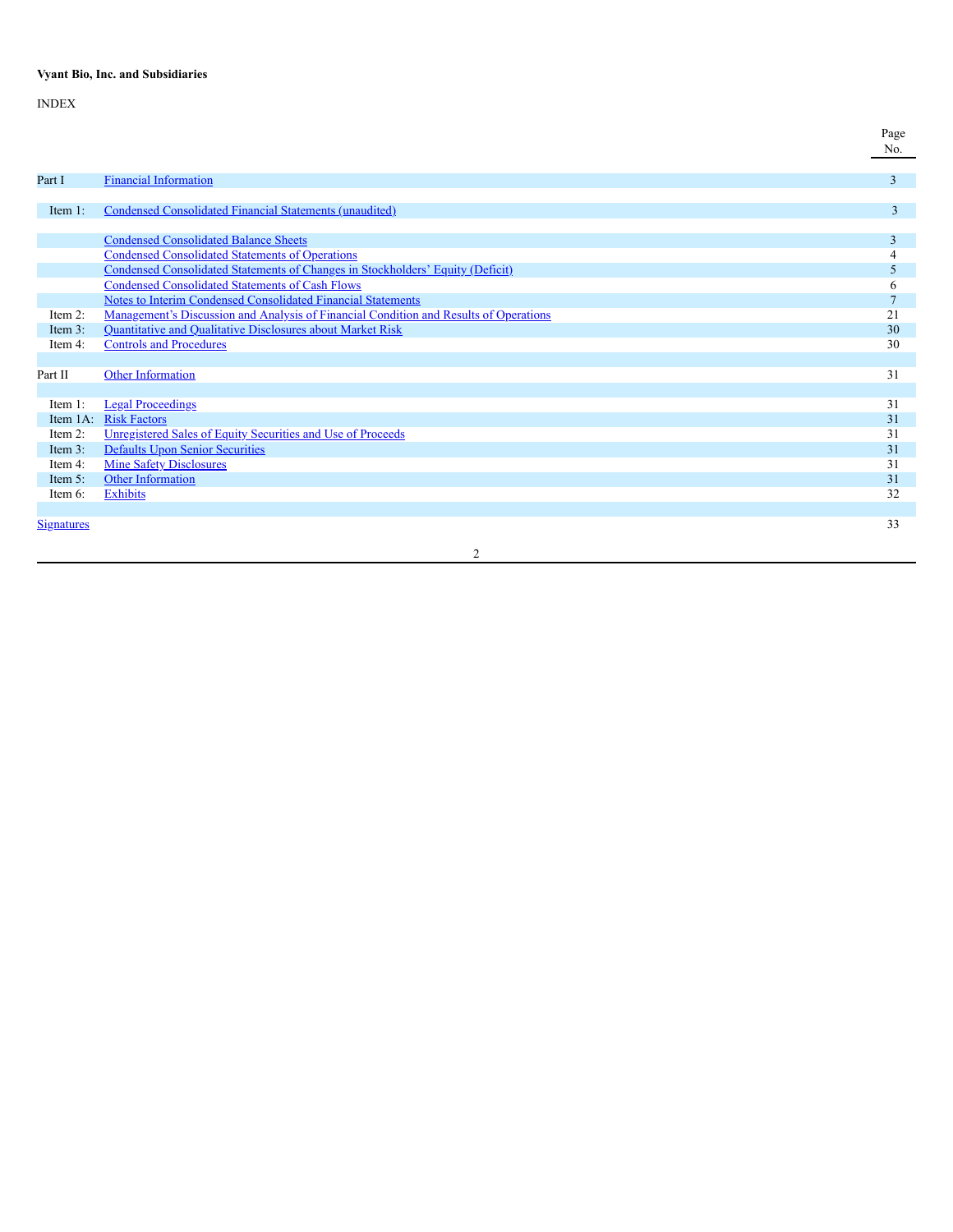## **Part I Financial Information**

# <span id="page-2-2"></span><span id="page-2-1"></span><span id="page-2-0"></span>**Item 1 Condensed Consolidated Financial Statements**

## **Vyant Bio, Inc. Condensed Consolidated Balance Sheets (unaudited) (Shares and USD in Thousands)**

|                                                                                                                    |             | March 31,<br>2022 | December 31,<br>2021 |                  |
|--------------------------------------------------------------------------------------------------------------------|-------------|-------------------|----------------------|------------------|
| <b>Assets</b>                                                                                                      |             |                   |                      |                  |
| Current assets:                                                                                                    |             |                   |                      |                  |
| Cash and cash equivalents                                                                                          | $\mathbf S$ | 16,440            | \$                   | 20,608           |
| Trade accounts and other receivables                                                                               |             | 585               |                      | 434              |
| Inventory                                                                                                          |             | 497               |                      | 475              |
| Prepaid expenses and other current assets                                                                          |             | 1,941             |                      | 895              |
| Assets of discontinuing operations – current                                                                       |             | 1,001             |                      | 802              |
| Total current assets                                                                                               |             | 20,464            |                      | 23,214           |
| Non-current assets:                                                                                                |             |                   |                      |                  |
| Fixed assets, net                                                                                                  |             | 908               |                      | 1,020            |
| Operating lease right-of-use assets, net                                                                           |             | 1,764             |                      | 673              |
| Long-term prepaid expenses and other assets                                                                        |             | 1,265             |                      | 1,221            |
| Assets of discontinuing operations - non-current                                                                   |             | 8,128             |                      | 11,508           |
| Total non-current assets                                                                                           |             | 12.065            |                      | 14.422           |
| <b>Total assets</b>                                                                                                |             | 32,529            | $\mathbb{S}$         | 37,636           |
| <b>Liabilities and Stockholders' Equity</b>                                                                        |             |                   |                      |                  |
| Current liabilities:                                                                                               |             |                   |                      |                  |
| Accounts payable                                                                                                   | $\mathbf S$ | 1,765             | \$                   | 740              |
| Accrued expenses                                                                                                   |             | 1,476             |                      | 764              |
| Deferred revenue                                                                                                   |             | 72                |                      | 74               |
| Obligations under operating leases, current portion                                                                |             | 241               |                      | 174              |
| Obligation under finance lease, current portion                                                                    |             | 158               |                      | 157              |
| Liabilities of discontinuing operations – current                                                                  |             | 3,760             |                      | 3,522            |
| Total current liabilities                                                                                          |             | 7,472             |                      | 5,431            |
| Obligations under operating leases, less current portion                                                           |             | 1,540             |                      | $\overline{516}$ |
| Obligations under finance leases, less current portion                                                             |             | 258               |                      | 293              |
| Long-term debt                                                                                                     |             | 57                |                      | 57               |
| Liabilities of discontinuing operations - non-current                                                              |             | 834               |                      | 49               |
| <b>Total liabilities</b>                                                                                           | S           | 10.161            | \$                   | 6,346            |
| <b>Commitments and contingencies</b>                                                                               |             |                   |                      |                  |
| <b>Stockholders' equity:</b>                                                                                       |             |                   |                      |                  |
| Preferred stock, authorized 9,764 shares \$0.0001 par value, none issued                                           |             |                   |                      |                  |
| Common stock, authorized 100,000 shares, \$0.0001 par value, 29,412 and 28,993 shares issued and outstanding as of |             |                   |                      |                  |
| March 31, 2022 and December 31, 2021, respectively                                                                 |             | 3                 |                      | 3                |
| Additional paid-in capital                                                                                         |             | 110,411           |                      | 110,174          |
| Accumulated deficit                                                                                                |             | (87,976)          |                      | (78, 813)        |
| Accumulated comprehensive loss                                                                                     |             | (70)              |                      | (74)             |
| <b>Total Stockholders' equity</b>                                                                                  |             | 22,368            |                      | 31,290           |
| <b>Total liabilities and Stockholders' equity</b>                                                                  | S           | 32,529            | \$                   | 37,636           |
|                                                                                                                    |             |                   |                      |                  |

*See Notes to Unaudited Condensed Consolidated Financial Statements.*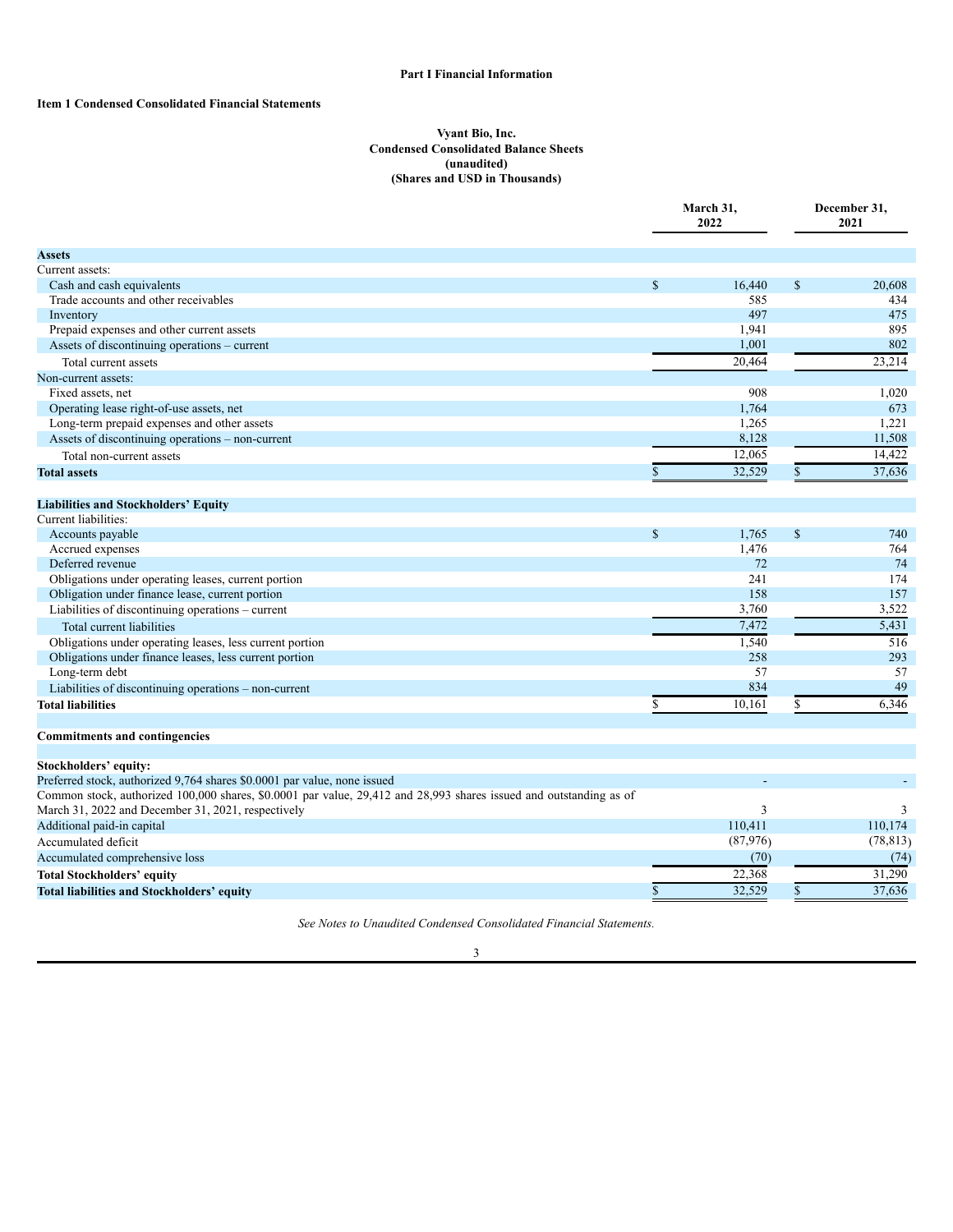#### **Vyant Bio, Inc. Condensed Consolidated Statements of Operations and Comprehensive Loss (unaudited) (Shares and USD in Thousands)**

<span id="page-3-0"></span>

|                                                                    | Three months ended March 31, |          |    |          |
|--------------------------------------------------------------------|------------------------------|----------|----|----------|
|                                                                    |                              | 2022     |    | 2021     |
| <b>Revenue:</b>                                                    |                              |          |    |          |
| Service                                                            | S                            | 94       | \$ | 97       |
| Product                                                            |                              | 209      |    | 106      |
| Total revenue                                                      |                              | 303      |    | 203      |
| <b>Operating costs and expenses:</b>                               |                              |          |    |          |
| Cost of goods $sold$ – service                                     |                              | 38       |    | 64       |
| Cost of goods $sold$ – product                                     |                              | 348      |    | 396      |
| Research and development                                           |                              | 1,551    |    | 820      |
| Selling, general and administrative                                |                              | 2,763    |    | 1,214    |
| Merger related costs                                               |                              |          |    | 2,145    |
| Total operating costs and expenses                                 |                              | 4,700    |    | 4,639    |
| Loss from operations                                               |                              | (4, 397) |    | (4,436)  |
| Other (expense) income:                                            |                              |          |    |          |
| Change in fair value of warrant liability                          |                              |          |    | 214      |
| Change in fair value of share-settlement obligation derivative     |                              |          |    | (250)    |
| Loss on debt conversions                                           |                              |          |    | (2,518)  |
| Interest expense                                                   |                              | (9)      |    | (368)    |
| Total other expense                                                |                              | (9)      |    | (2,922)  |
| Loss from continuing operations before income taxes                |                              | (4, 406) |    | (7, 358) |
| Income tax expense (benefit)                                       |                              |          |    |          |
| Loss from continuing operations                                    |                              | (4, 406) |    | (7,358)  |
| Discontinuing operations (net of \$0 tax benefit in 2022 and 2021) |                              | (4,757)  |    | (8)      |
| <b>Net loss</b>                                                    |                              | (9,163)  |    | (7,366)  |
| Cumulative translation adjustment                                  |                              | 4        |    |          |
| <b>Comprehensive loss</b>                                          |                              | (9,159)  | S. | (7,366)  |
|                                                                    |                              |          |    |          |
| Net loss per share attributed to common stock - basic and diluted: |                              |          |    |          |
| Net loss per share from continuing operations                      | $\mathcal{S}$                | (0.15)   | \$ | (2.31)   |
| Net loss per share from discontinuing operations                   |                              | (0.17)   |    |          |
| Net loss per share                                                 |                              | (0.32)   |    | (2.31)   |
| Weighted average shares outstanding:                               |                              |          |    |          |
| Weighted average common shares outstanding - Basic and Diluted     |                              | 29,013   |    | 3,184    |

*See Notes to Unaudited Condensed Consolidated Financial Statements.*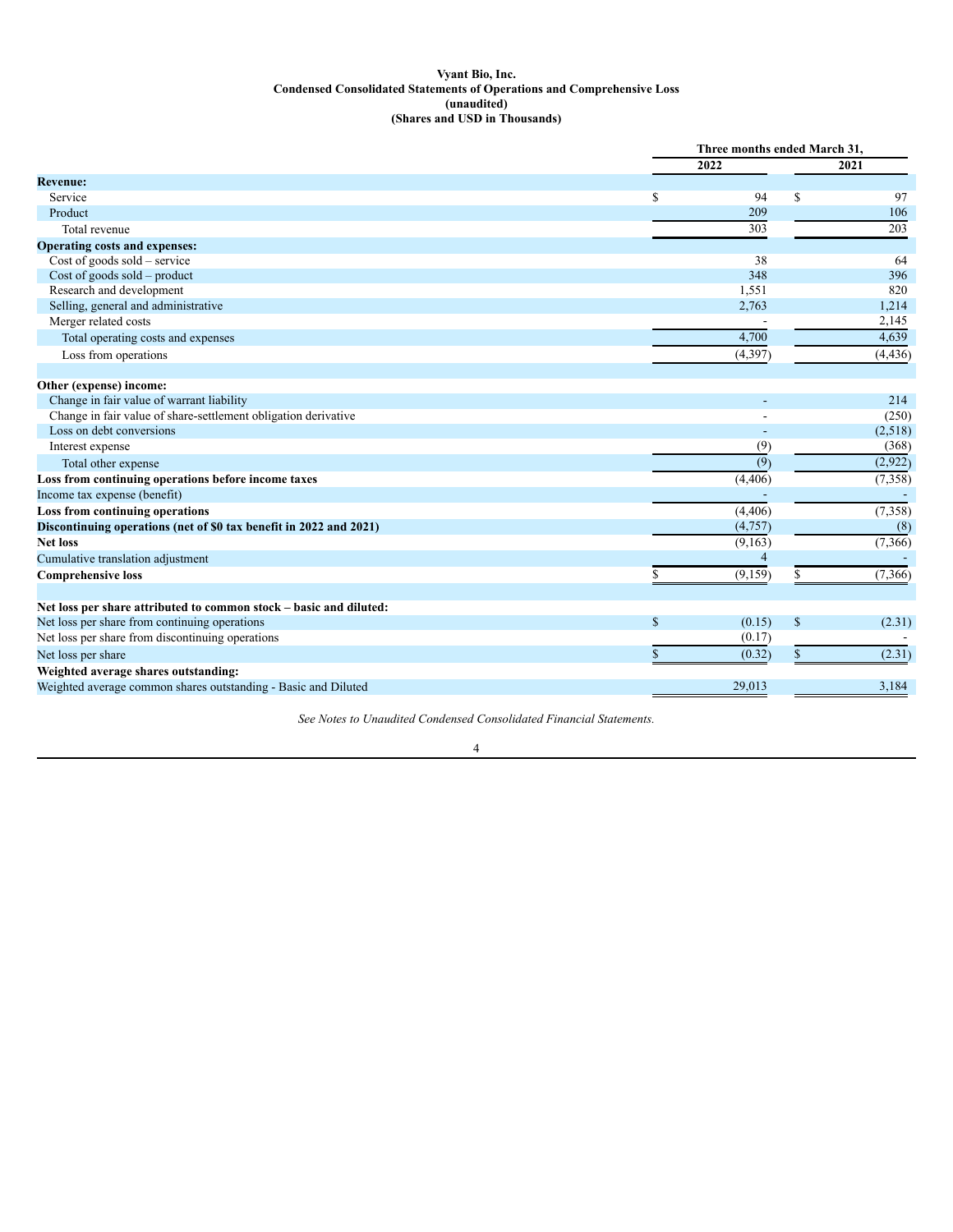#### **Vyant Bio, Inc. Condensed Consolidated Statements of Temporary Equity Common Stockholders' Equity (Deficit) (unaudited) (Shares and USD in Thousands)**

<span id="page-4-0"></span>

|                                                                 |               |              |        |            | Three Months Ended March 31, 2022 |               |               |
|-----------------------------------------------------------------|---------------|--------------|--------|------------|-----------------------------------|---------------|---------------|
|                                                                 |               |              |        | Additional |                                   |               | Total         |
|                                                                 |               | Common Stock |        | Paid In    | Accumulated                       | Comprehensive | Stockholders' |
|                                                                 | <b>Shares</b> |              | Amount | Capital    | Deficit                           | Loss          | Equity        |
| Balance as of January 1, 2022                                   | 28,993        |              |        | 110.174    | (78, 813)                         | (74)          | 31.290        |
| Stock-based compensation                                        |               |              |        | 334        |                                   |               | 334           |
| Exercise of stock options                                       |               |              |        | 4          | ٠                                 |               | 4             |
| Vesting of restricted stock                                     | 8             |              |        |            |                                   |               |               |
| Issuance of common stock to Lincoln Park Capital Fund, LLC, and |               |              |        |            |                                   |               |               |
| issuance costs                                                  | 406           |              | -      | (101)      |                                   |               | (101)         |
| Foreign currency translation adjustment                         |               |              |        |            |                                   |               |               |
| Net loss                                                        |               |              |        |            | (9,163)                           |               | (9,163)       |
| Balance as of March 31, 2022                                    | 29.412        |              |        | 110,411    | (87,976)                          | (70)          | 22,368        |

|                                                                                                                   |         |                                       |         |                                       |        |                                       | Three Months Ended March 31, 2021 |        |                        |                                  |                          |                                                         |
|-------------------------------------------------------------------------------------------------------------------|---------|---------------------------------------|---------|---------------------------------------|--------|---------------------------------------|-----------------------------------|--------|------------------------|----------------------------------|--------------------------|---------------------------------------------------------|
|                                                                                                                   | Shares  | Series A<br>Preferred Stock<br>Amount | Shares  | Series B<br>Preferred Stock<br>Amount | Shares | Series C<br>Preferred Stock<br>Amount | Total<br>Temporary<br>Equity      | Shares | Common Stock<br>Amount | Additional<br>Paid In<br>Capital | Accumulated<br>Deficit   | Total<br>Common<br>Stockholders'<br>Equity<br>(Deficit) |
| Balance as of January 1, 2021                                                                                     | 4,612   | \$12,356                              | 3,489   | \$16,651                              |        |                                       | 29,007                            | 2,594  |                        | 1,514                            | (37, 954)                | (36, 440)                                               |
| Stock-based compensation                                                                                          |         |                                       |         |                                       |        |                                       |                                   |        |                        | 366                              |                          | 366                                                     |
| Exercise of stock options                                                                                         |         |                                       |         |                                       |        |                                       |                                   |        |                        | $\overline{4}$                   |                          | $\overline{4}$                                          |
| Issuance of Series C Convertible Preferred shares, net of<br>issuance costs of \$214                              |         |                                       |         |                                       | 567    | 1,786                                 | 1,786                             |        |                        |                                  |                          |                                                         |
| Issuance of Common Stock for acquisition consideration<br>Issuance of Incremental shares to StemoniX shareholders |         |                                       |         |                                       |        |                                       |                                   | 11,007 | 2                      | 59,918                           | $\overline{\phantom{a}}$ | 59,920                                                  |
| upon Merger                                                                                                       |         |                                       |         |                                       |        |                                       |                                   | 805    |                        |                                  |                          |                                                         |
| Conversion of Preferred Stock to Common Stock upon<br>Merger                                                      | (4,612) | (12,356)                              | (3,489) | (16, 651)                             | (567)  | (1,786)                               | (30, 793)                         | 11,197 |                        | 30,792                           | ٠                        | 30,793                                                  |
| Conversion of 2020 Notes to Common Stock upon<br>Merger                                                           |         |                                       |         |                                       |        |                                       |                                   | 3,339  | ۰                      | 16,190                           | $\overline{\phantom{a}}$ | 16,190                                                  |
| Preferred stock warrant settled for Common Stock upon<br>Merger                                                   |         |                                       |         |                                       |        |                                       |                                   | 43     |                        |                                  |                          |                                                         |
|                                                                                                                   |         |                                       |         |                                       |        |                                       |                                   |        |                        |                                  |                          |                                                         |
| Warrant liability reclassified to equity upon Merger<br>Net loss                                                  |         |                                       |         |                                       |        |                                       |                                   |        | ٠                      | 421                              | (7,366)                  | 421<br>(7,366)                                          |
| Balance as of March 31, 2021                                                                                      |         |                                       |         |                                       |        |                                       |                                   | 28,985 |                        | 109,205                          | (45,320)                 | 63,888                                                  |
|                                                                                                                   |         |                                       |         |                                       | 5      |                                       |                                   |        |                        |                                  |                          |                                                         |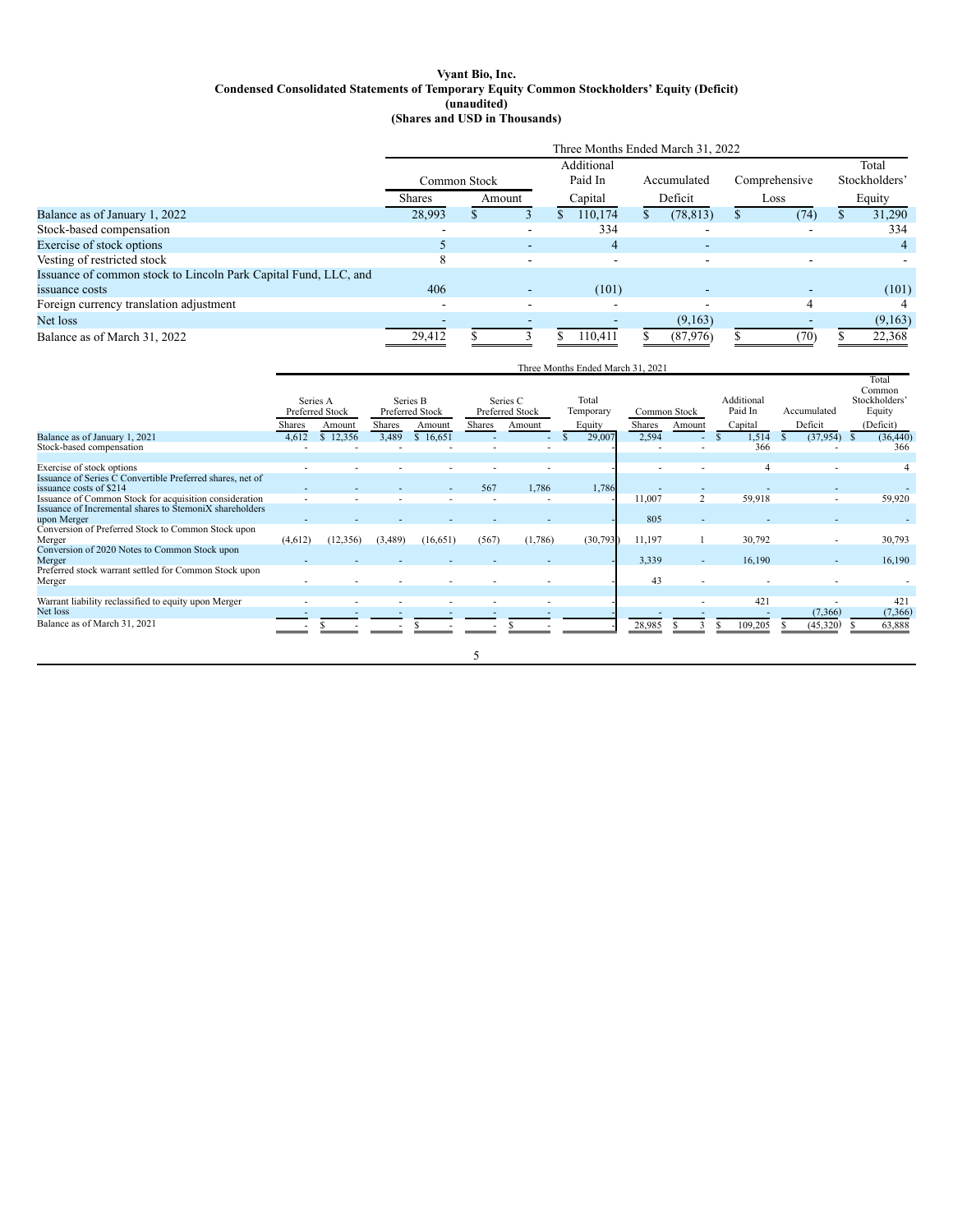#### **Vyant Bio, Inc. Condensed Consolidated Statements of Cash Flows (unaudited) (USD in Thousands)**

<span id="page-5-0"></span>

|                                                                                             |              | Three months ended March 31, |    |                |
|---------------------------------------------------------------------------------------------|--------------|------------------------------|----|----------------|
|                                                                                             |              | 2022                         |    | 2021           |
| <b>Cash Flows from Operating Activities:</b>                                                |              |                              |    |                |
| <b>Net loss</b>                                                                             | \$           | (9,163)                      | \$ | (7, 366)       |
| Net loss from discontinuing operations                                                      |              | 4,757                        |    | 8              |
| Reconciliation of net loss to net cash used in operating activities, continuing operations: |              |                              |    |                |
| Stock-based compensation                                                                    |              | 278                          |    | 366            |
| Amortization of operating lease right-of-use assets                                         |              | 98                           |    | 117            |
| Depreciation and amortization expense                                                       |              | 142                          |    | 126            |
| Change in fair value of share-settlement obligation derivative                              |              |                              |    | 250            |
| Change in fair value of warrant liability                                                   |              |                              |    | (214)          |
| Change in fair value of 2020 Convertible Note with fair value election                      |              |                              |    | $\overline{4}$ |
| Accretion of debt discount                                                                  |              |                              |    | 173            |
| Loss on conversion of debt                                                                  |              | $\overline{\phantom{a}}$     |    | 2,518          |
| Changes in operating assets and liabilities net of impacts of business combination:         |              |                              |    |                |
| Trade accounts and other receivables                                                        |              | (151)                        |    | 138            |
| Inventory                                                                                   |              | (22)                         |    | 6              |
| Prepaid expenses and other current assets                                                   |              | 213                          |    | (110)          |
| Accounts payable                                                                            |              | (279)                        |    | (727)          |
| Obligations under operating leases                                                          |              | (98)                         |    | (117)          |
| Accrued expenses and other current liabilities                                              |              | 714                          |    | 251            |
| Net cash used in operating activities, continuing operations                                |              | (3,511)                      |    | (4, 577)       |
| Net cash used in operating activities, discontinuing operations                             |              | (461)                        |    | (8)            |
| Net cash used in operating activities                                                       |              | (3,972)                      |    | (4,585)        |
| <b>Cash Flows from Investing Activities:</b>                                                |              |                              |    |                |
| Equipment purchases                                                                         |              | (30)                         |    | (26)           |
| Cash acquired from acquisition                                                              |              |                              |    | 30,163         |
| Net cash (used in) provided by investing activities, continuing operations                  |              | (30)                         |    | 30,137         |
| Net cash used in investing activities, discontinuing operations                             |              | (30)                         |    |                |
| Net cash (used in) provided by investing activities                                         |              | (60)                         |    | 30,137         |
| <b>Cash Flows from Financing Activities:</b>                                                |              |                              |    |                |
| Issuance of common stock, net of issuance costs                                             |              | (97)                         |    | 4              |
| Issuance of Series C Preferred Stock, net of issuance costs                                 |              | $\overline{\phantom{a}}$     |    | 1,786          |
| 2020 Convertible Note proceeds                                                              |              |                              |    | 5,022          |
| Principal payments on long-term debt                                                        |              |                              |    | (82)           |
| Principal payments on obligations under finance leases                                      |              | (34)                         |    |                |
| Net cash (used in) provided by financing activities, continuing operations                  |              | (131)                        |    | 6,730          |
| Net cash used in financing activities, discontinuing operations                             |              |                              |    |                |
|                                                                                             |              | (5)                          |    |                |
| Net cash (used in) provided by financing activities                                         |              | (136)                        |    | 6,730          |
| Net (decrease) increase in cash and cash equivalents                                        |              | (4,168)                      |    | 32,282         |
| Cash and cash equivalents, and restricted cash beginning of the period                      |              | 20,608                       |    | 792            |
| Cash and cash equivalents, and restricted cash end of the period                            | S            | 16,440                       | \$ | 33,074         |
|                                                                                             |              |                              |    |                |
| Cash and cash equivalents                                                                   | \$           | 16,440                       | \$ | 32,337         |
| Restricted cash                                                                             |              |                              |    | 737            |
| Total cash and cash equivalents and restricted cash                                         |              | 16,440                       | \$ | 33,074         |
|                                                                                             |              |                              |    |                |
| Supplemental disclosure of cash flow information from continuing operations:                |              |                              |    |                |
| Cash paid for interest                                                                      | $\mathbb{S}$ | $\overline{7}$               | \$ |                |
| Cash paid for income taxes                                                                  |              | 1                            |    |                |
| Non-cash investing activities from continuing operations:                                   |              |                              |    |                |
| Fair value of non-cash merger consideration                                                 | \$           |                              | \$ | 59,920         |
| Right-of-use asset obtained in exchange for new lease                                       |              | 1,189                        |    |                |
| Non-cash financing activities from continuing operations:                                   |              |                              |    |                |
| Conversion of Preferred Stock to Common Stock upon Merger                                   | \$           |                              | \$ | 30,793         |
| Conversion of 2020 Convertible Notes and Accrued Interest to Common Stock upon Merger       |              |                              |    | 16,190         |
| Reclass warrant liability to equity upon Merger                                             |              | $\sim$                       |    | 421            |

*See Notes to Unaudited Condensed Consolidated Financial Statements.*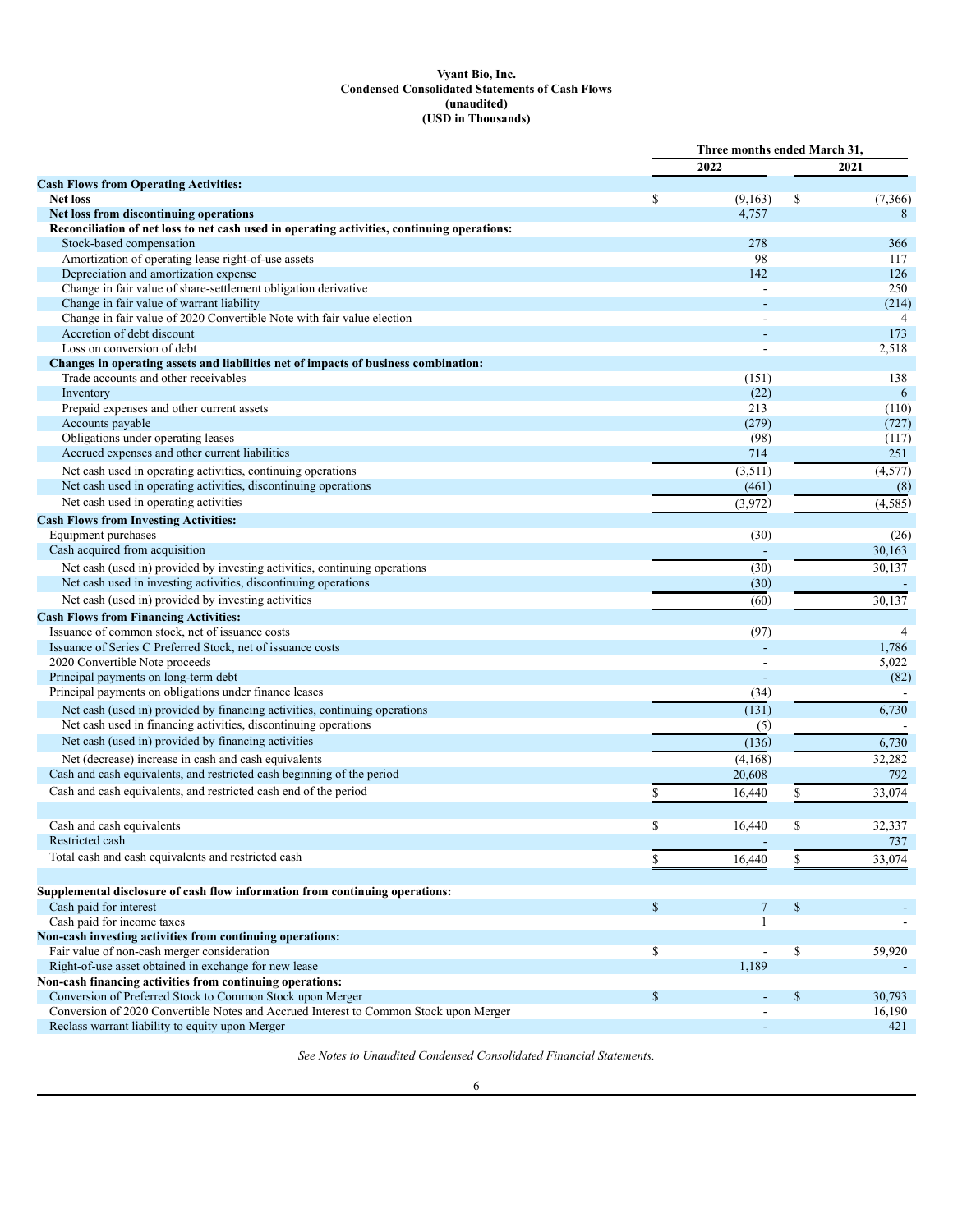#### **Vyant Bio, Inc. Notes to Condensed Consolidated Financial Statements Period Ended March 31, 2021 (Unaudited)**

#### <span id="page-6-0"></span>*Note 1. Organization and Description of Business*

Vyant Bio, Inc. (the "Company", "Vyant Bio", "VYNT" or "we"), is an innovative biotechnology company reinventing drug discovery for complex neurodevelopmental and neurodegenerative disorders. Our central nervous system ("CNS") drug discovery platform combines human-derived organoid models of brain disease, scaled biology, and machine learning. Our platform is designed to: 1) elucidate disease pathophysiology; 2) formulate key therapeutic hypotheses; 3) identify and validate drug targets, cellular assays, and biomarkers to guide candidate molecule selection; and 4) guide clinical trial patient selection and trial design. Our current programs are focused on identifying repurposed and novel small molecule clinical candidates for rare CNS genetic disorders including Rett Syndrome ("Rett"), CDKL5 Deficiency Disorders ("CDD") and familial Parkinson's Disease ("PD"). The Company's management believes that drug discovery needs to progressively shift as the widely used preclinical models for predicting safe and effective drugs have under-performed, as evidenced by the time and cost of bringing novel drugs to market. As a result, Vyant Bio is focused on combining sophisticated data science capabilities with highly functional human cell derived disease models. We leverage our ability to identify validated targets and molecular-based biomarkers to screen and test thousands of small molecule compounds in human diseased 3D brain organoids in order to create a unique approach to assimilating biological data that supports decision making iteratively throughout the discovery phase of drug development to identify both novel and repurposed drug candidates.

As further described in Note 3, in December 2021, the Company's Board of Directors approved a plan to sell the *vivo*Pharm Pty Ltd and related subsidiaries ("*vivo*Pharm") business to focus the Company on the development of neurological developmental and degenerative disease therapeutics. The Company engaged an investment banker in December 2021 to sell the *vivo*Pharm business during 2022.

The accompanying unaudited condensed consolidated financial statements include all accounts and wholly-owned subsidiaries and have been prepared in accordance with accounting principles generally accepted in the U.S. ("GAAP"). All intercompany transactions have been eliminated. In accordance with the rules and regulations of the U.S. Securities and Exchange Commission ("SEC"), the Company has omitted footnote disclosures that would substantially duplicate the disclosures contained in the audited consolidated financial statements of the Company.

No new accounting pronouncement issued or effective has had, or is expected to have, a material impact on the Company's condensed consolidated financial statements.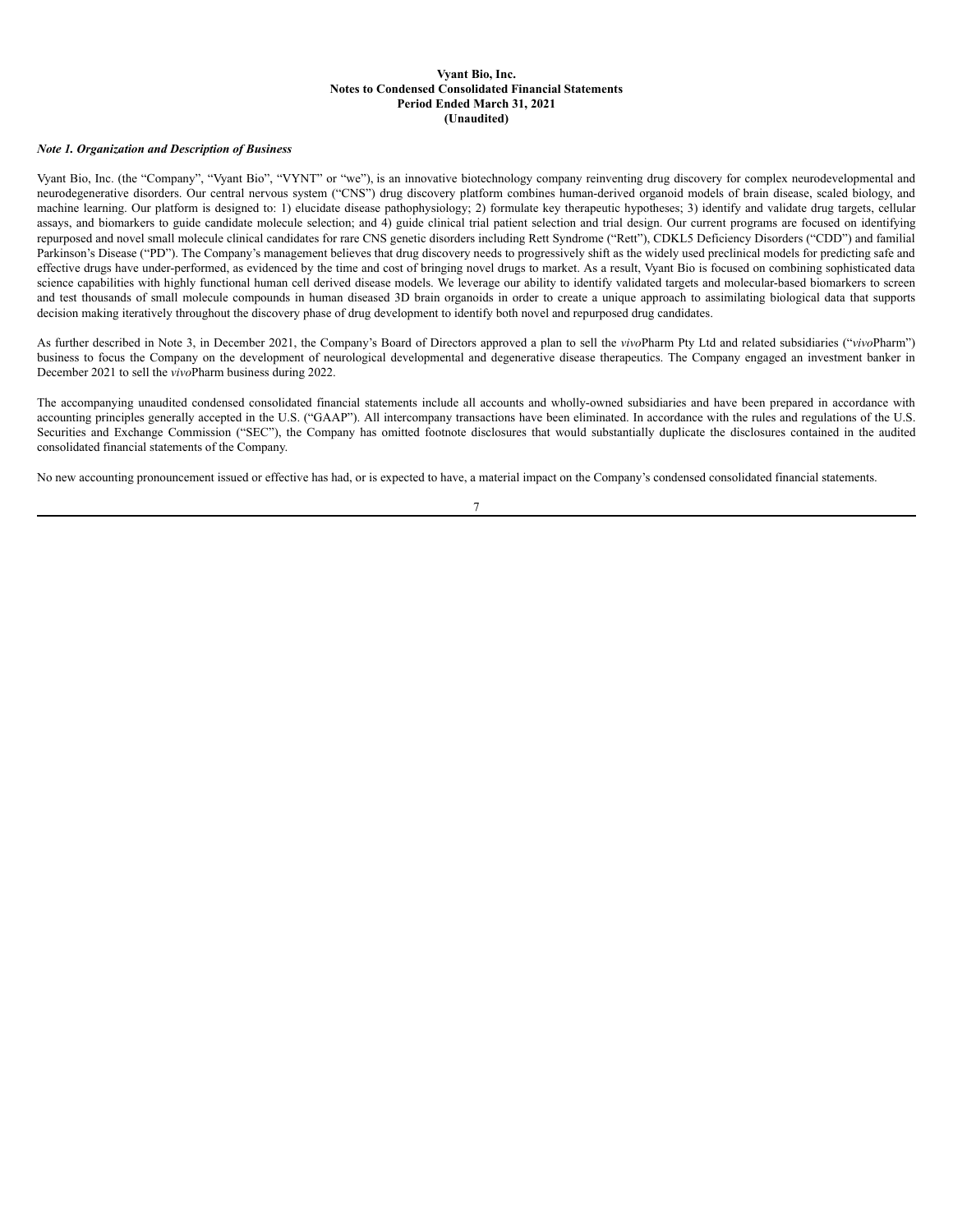These unaudited condensed consolidated financial statements should be read together with the audited consolidated financial statements for the year ended December 31, 2021, and notes thereto included in our Annual Report on Form 10-K as filed with the SEC. The preparation of condensed consolidated financial statements in conformity with GAAP requires management to make estimates and assumptions that affect the reported amounts of assets and liabilities, the disclosure of contingent liabilities at the date of the condensed consolidated financial statements and the reported amounts of revenue and expenses during the reporting period. Ultimate results could differ from those estimates. The results of operations for the three months ended March 31, 2022 are not necessarily indicative of the results that may be expected for the entire 2022 year.

Dollar amounts in tables are stated in thousands of U.S. dollars.

#### *Note 2. Cancer Genetics, Inc. Merger*

The Company formerly known as Cancer Genetics, Inc. ("CGI"), StemoniX and CGI Acquisition, Inc. ("Merger Sub") entered into a merger agreement on August 21, 2020, which was amended on February 8, 2021 and February 26, 2021 (as amended, the "Merger Agreement"). Pursuant to the terms of the Merger Agreement, Merger Sub was merged (the "Merger") with and into StemoniX on March 30, 2021, with StemoniX surviving the Merger as a wholly owned subsidiary of the Company. For U.S. federal income tax purposes, the Merger qualified as a tax-free "reorganization". Concurrent with the Merger closing, the Company changed its name to Vyant Bio, Inc. Under the terms of the Merger Agreement, upon consummation of the Merger, the Company issued (i) an aggregate of 17,977,544 shares of VYNT common stock, par value \$0.0001 per share (the "Common Stock") to the holders of StemoniX capital stock (after giving effect to the conversion of all StemoniX preferred shares and StemoniX 2020 Convertible Notes) and StemoniX warrants (which does not include a certain warrant (the "Investor Warrant") issued to a certain StemoniX convertible note holder (the "Major Investor")), (ii) options to purchase an aggregate of 891,780 shares of Common Stock to the holders of StemoniX options with exercise prices ranging from \$0.66 to \$4.61 per share and a weighted average exercise price of \$1.46 per share, and (iii) a warrant (the "Major Investor Warrant") to the Major Investor, expiring February 23, 2026 to purchase 143,890 shares of Common Stock at a price of \$5.9059 per share in exchange for the Investor Warrant.

The Merger was accounted for as a reverse acquisition with StemoniX being the accounting acquirer of CGI using the acquisition method of accounting. Under acquisition accounting, the assets and liabilities (including executory contracts, commitments and other obligations) of CGI, as of March 30, 2021, the closing date of the Merger, were recorded at their respective fair values and added to those of StemoniX. Any excess of purchase price consideration over the fair values of the identifiable net assets is recorded as goodwill. The total consideration paid by StemoniX in the Merger amounted to \$59.9 million, which represents the fair value of CGI's 11,007,186 shares of Common Stock or \$50.74 million, 2,157,686 Common Stock warrants or \$9.04 million and 55,907 Common Stock options outstanding on the closing date of the Merger with a fair value of \$139 thousand. In addition, at the effective time of the Merger, existing StemoniX shareholders received an additional 804,711 incremental shares in accordance with the conversion ratio set forth in the Merger Agreement.

The Company incurred \$2.145 million of costs associated with the Merger that have been reported on the condensed consolidated statement of operations as Merger related costs for the three-months ended March 31, 2021. As of March 31, 2021 accounts payable includes \$63 thousand of Merger-related costs.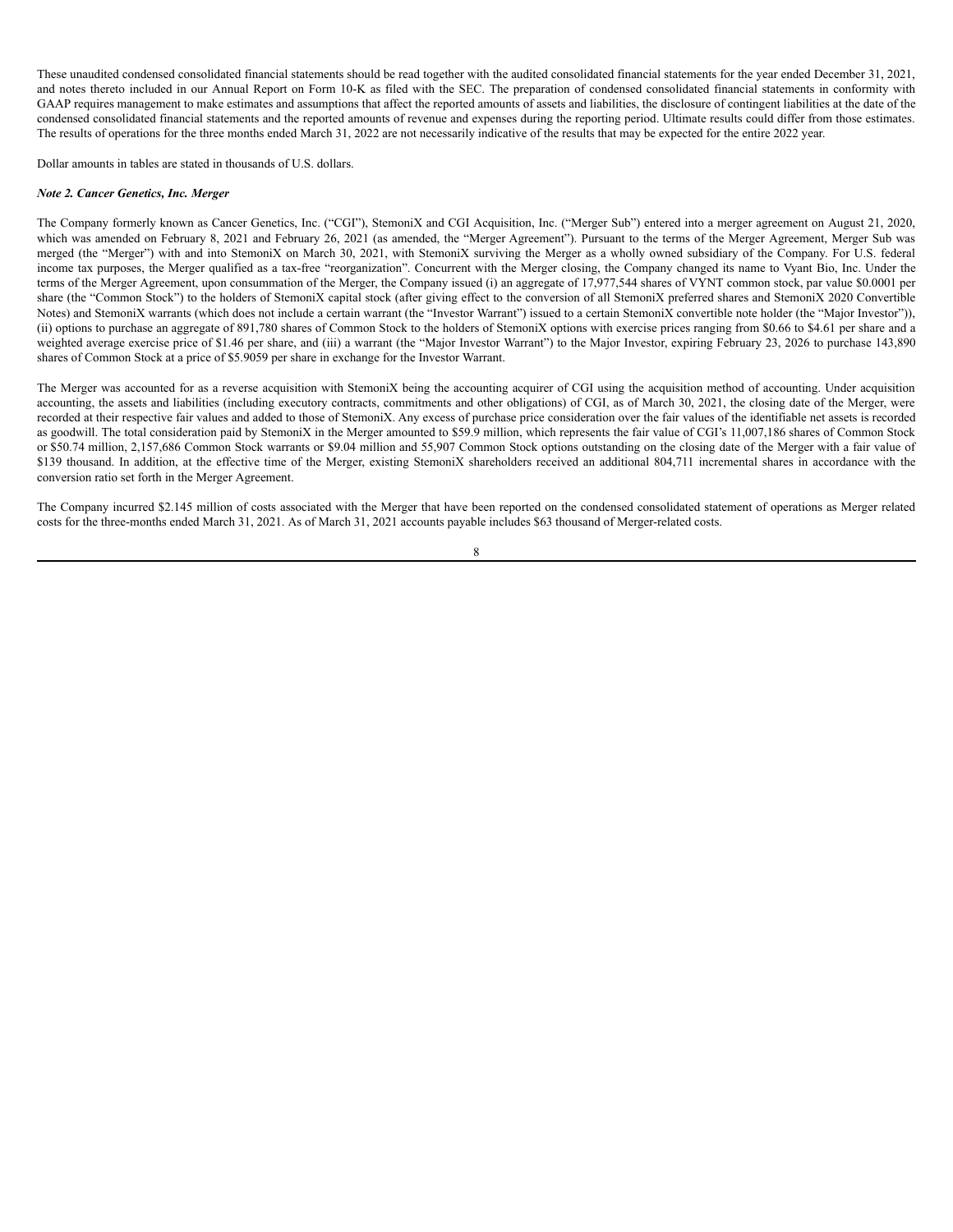The following details the allocation of the preliminary purchase price consideration recorded on March 30, 2021, the acquisition date, with adjustments recorded through March 30, 2022, the end of the period for which purchase accounting adjustments can be recorded, and the final purchase price allocation.

|                                                 | Preliminary  | <b>Adjustments</b> |       |   | Final  |  |
|-------------------------------------------------|--------------|--------------------|-------|---|--------|--|
| <b>Assets acquired:</b>                         |              |                    |       |   |        |  |
| Cash and equivalents                            | \$<br>30,163 | S                  |       | S | 30,163 |  |
| Accounts receivable                             | 705          |                    |       |   | 705    |  |
| Other current assets                            | 806          |                    | 227   |   | 1,033  |  |
| Intangible assets                               | 9,500        |                    |       |   | 9,500  |  |
| Fixed assets                                    | 416          |                    | (256) |   | 160    |  |
| Goodwill                                        | 22,164       |                    | 216   |   | 22,380 |  |
| Long-term prepaid expenses and other assets     | 1,381        |                    |       |   | 1,381  |  |
| <b>Total assets acquired</b>                    | 65,135       |                    | 187   |   | 65,322 |  |
| <b>Liabilities assumed:</b>                     |              |                    |       |   |        |  |
| Accounts payable and accrued expenses           | \$<br>2,670  | $\mathbf S$        | 437   | S | 3,107  |  |
| Current liabilities of discontinuing operations | 588          |                    | (141) |   | 447    |  |
| Obligations under operating leases              | 198          |                    |       |   | 198    |  |
| Obligations under finance leases                | 106          |                    |       |   | 106    |  |
| Deferred revenue                                | 1,293        |                    | (114) |   | 1,179  |  |
| Payroll and income taxes payable                | 360          |                    |       |   | 365    |  |
| <b>Total liabilities assumed</b>                | 5,215        |                    | 187   |   | 5,402  |  |
| Net assets acquired:                            | \$<br>59,920 | \$                 | ۰     | S | 59,920 |  |

The Company has completed valuation analyses necessary to assess the fair values of the tangible and intangible assets acquired and liabilities assumed and the amount of goodwill to be recognized as of the acquisition date. Fair values were based on management's estimates and assumptions. The Company recognized intangible assets related to the Merger, which consist of the tradename valued at \$1.5 million with an estimated useful life of ten years and customer relationships valued at \$8.0 million with an estimated useful life of ten years. The initial measurement of these intangible assets were classified as Level 3 measurements within the fair value hierarchy. The value of the *vivo*Pharm tradename was determined using the relief from royalty method based on analysis of profitability and review of market royalty rates. The Company determined that a 1.0% royalty rate was appropriate given the business-to-business nature of the *vivo*Pharm operations. The value of the *vivo*Pharm customer relationships was determined using an excess earnings method based on projected discounted cash flows and historic customer data. Key assumptions in this analysis included an estimated 10% annual customer attrition rate based on historical vivoPharm operations, a blended U.S. federal, state and Australian income tax rate of 27.1%, a present value factor of 8.5% as well as revenue, cost of revenue and operating expense assumptions regarding the future growth, operating expenses, including corporate overhead charges, and required capital investments.

The following presents the unaudited pro forma combined financial information as if the Merger had occurred as of January 1, 2020:

|                                                                           |    | <b>March 31, 2021</b> |
|---------------------------------------------------------------------------|----|-----------------------|
| Total revenue                                                             |    | 1.841                 |
| Net loss                                                                  | S  | (6, 495)              |
| Pro forma loss per common share, basic and diluted                        | S. | (.21)                 |
| Pro forma weighted average number of common shares outstanding, basic and |    |                       |
| diluted                                                                   |    | 28.985                |

The pro forma combined results of operations are not necessarily indicative of the results of operations that actually would have occurred had the Merger been completed as of January 1, 2020, nor are they necessarily indicative of future consolidated results.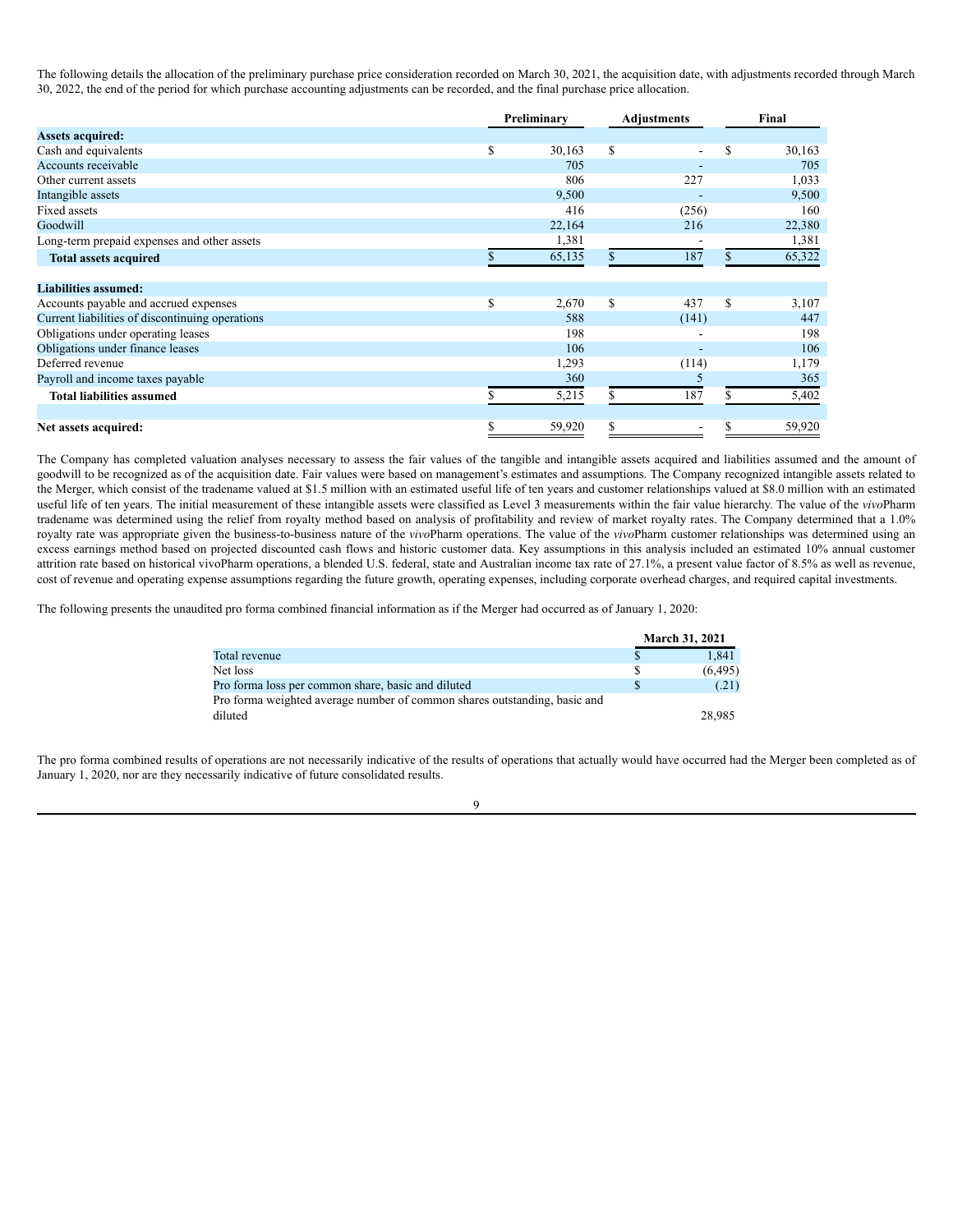#### *Note 3. Discontinuing Operations*

In December 2021, the Company's Board of Directors approved a plan to sell the *vivo*Pharm Pty Ltd and related subsidiaries ("*vivo*Pharm") business to focus the Company on the development of neurological developmental and degenerative disease therapeutics. In December 2021, the Company engaged an investment bank to sell the *vivo*Pharm business which is expected to be completed 2022.

The Company classified the *vivo*Pharm business as held for sale as of December 31, 2021, and, given the significance of the change in the Company's strategy, classified this business as discontinuing operations in these condensed consolidated financial statements. Therefore, the results for the three months ended March 31, 2021 have been retroactively restated to reflect the *vivo*Pharm business as discontinuing operations. In connection with the reclassification of the *vivo*Pharm business as held for sale in the fourth quarter of 2021, the Company completed a valuation of the net carrying value of this business and recorded a goodwill impairment charge of \$20.2 million. The Company valued the *vivo*Pharm business as of December 31, 2021 equally weighting public company revenue multiples as of December 31, 2021 and comparable transaction revenue multiples, which are classified as Level 3 measurements within the fair value hierarchy. The Company updated the valuation of the *vivo*Pharm business as of March 31, 2022 based on equally weighting public company revenue multiples as of March 31, 2022 and comparable transaction revenue multiples. As a result of this analysis, the Company recorded an additional impairment charge of \$4.3 million during the quarter ended March 31, 2022 consisting of the write-off of the remaining \$2.2 million goodwill balance and reducing the cost basis of customer relationships and tradenames by \$1.8 million and \$0.3 million, respectively.

Also included in discontinuing operations are pre-Merger-related payables related to Cancer Genetic's sale of its BioPharma and Clinical businesses ("Pre-Merger discontinuing operations"). As of March 31, 2022 and December 31, 2021, \$409 thousand of liabilities relating to these businesses are classified as other current liabilities – discontinuing operations on the Company's condensed consolidated balance sheets.

The following tables reflect the *vivo*Pharm business operations for the three months ended March 31, 2022 and as of March 31, 2022 and December 31, 2021. As the *vivo*Pharm business was acquired on March 30, 2021, the results of discontinuing operations for this business for the three-months ended March 31, 2021 were not significant.

Results of discontinuing operations were as follows for the three months ended March 31, 2022:

| 1,353   |
|---------|
| 775     |
| 1,045   |
| 4,290   |
| 6,110   |
| (4,757) |
|         |
| (4,757) |
|         |
| (4.757  |
|         |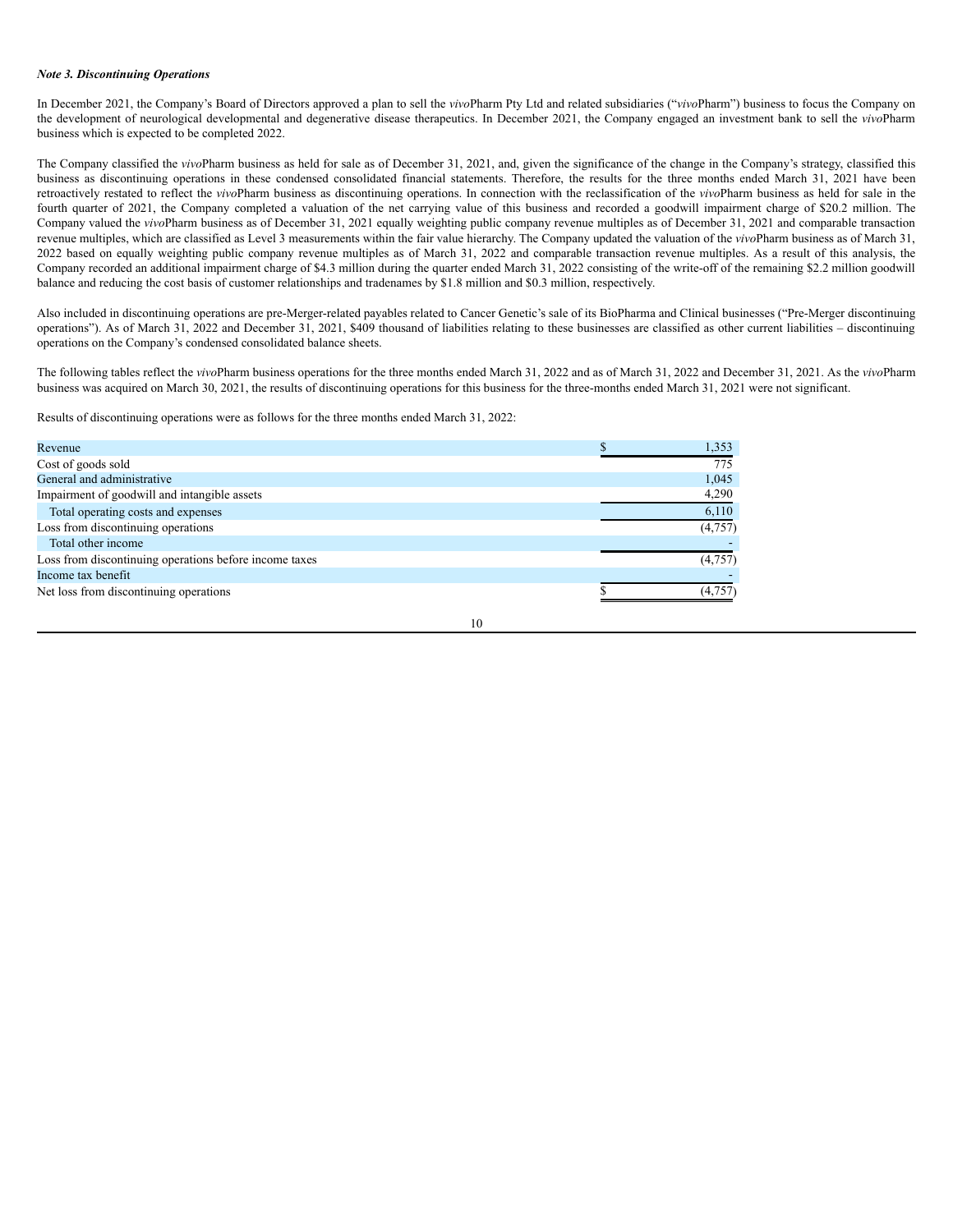Asset and liabilities of discontinuing operations were as follows as of March 31, 2022 and December 31, 2021:

|                                                      |              | March 31, |    |                   |
|------------------------------------------------------|--------------|-----------|----|-------------------|
|                                                      |              | 2022      |    | December 31, 2021 |
| Accounts receivable                                  | $\mathbb{S}$ | 542       | \$ | 457               |
| Other current assets                                 |              | 459       |    | 345               |
| Assets of discontinuing operations - current         |              | 1,001     |    | 802               |
| Fixed assets, net of accumulated depreciation        |              | 191       |    | 163               |
| Operating lease right-of-use assets                  |              | 941       |    | 30                |
| Intangible assets, net                               |              | 6,634     |    | 8,787             |
| Goodwill                                             |              |           |    | 2,164             |
| Other assets                                         |              | 362       |    | 364               |
| Assets of discontinuing operations - non-current     |              | 8,128     |    | 11,508            |
|                                                      |              |           |    |                   |
| Accounts payable                                     | \$           | 442       | \$ | 358               |
| Accrued expense                                      |              | 417       |    | 418               |
| Obligation under operating lease, current            |              | 151       |    | 29                |
| Obligation under finance lease, current              |              | 34        |    | 32                |
| Deferred revenue                                     |              | 1,942     |    | 1,911             |
| Taxes payable                                        |              | 365       |    | 365               |
| Other current liabilities                            |              | 409       |    | 409               |
| Liabilities of discontinued operations - current     |              | 3,760     |    | 3,522             |
|                                                      |              |           |    |                   |
| Obligations under operating leases, less current     |              | 794       |    |                   |
| Obligations under finance leases, less current       |              | 40        |    | 47                |
| Liabilities of discontinued operations - non-current |              | 834       |    | 49                |

During the three months ended March 31, 2022, the vivoPharm business signed an extension to its Hershey, Pennsylvania facility lease and a new lease in South Australia resulting in an increase of \$1.0 million of right-of-use ("ROU") assets and related liability within discontinuing operations.

Intangible assets consisted of the following as of March 31, 2022 and December 31, 2021:

|                               | March 31,<br>2022 |  |       |  |  |
|-------------------------------|-------------------|--|-------|--|--|
| Customer relationships        | 6.187             |  | 8,000 |  |  |
| Trade name                    | 1,160             |  | 1,500 |  |  |
|                               | 7,347             |  | 9,500 |  |  |
| Less accumulated amortization | (713)             |  | (713) |  |  |
| Intangible assets, net        | 6.634             |  | 8,787 |  |  |

Goodwill arising from the Merger was solely attributed to the *vivo*Pharm business. The following is a roll forward of goodwill as of and for the three months ended March 31, 2022:

| ----                         | 2022 |         |
|------------------------------|------|---------|
| Beginning balance, January 1 |      | 2,164   |
| Purchase price adjustments   |      |         |
| Impairment charge            |      | (2,164) |
| Ending balance, March 31     |      |         |
|                              |      |         |

## *Note 4. Inventory*

The Company's inventory consists of the following:

|                 | March 31,<br>2022 |  |     |
|-----------------|-------------------|--|-----|
| Finished goods  | 56                |  | 23  |
| Work in process | 51                |  | 138 |
| Raw materials   | 390               |  | 314 |
| Total inventory | 497               |  | 475 |
|                 |                   |  |     |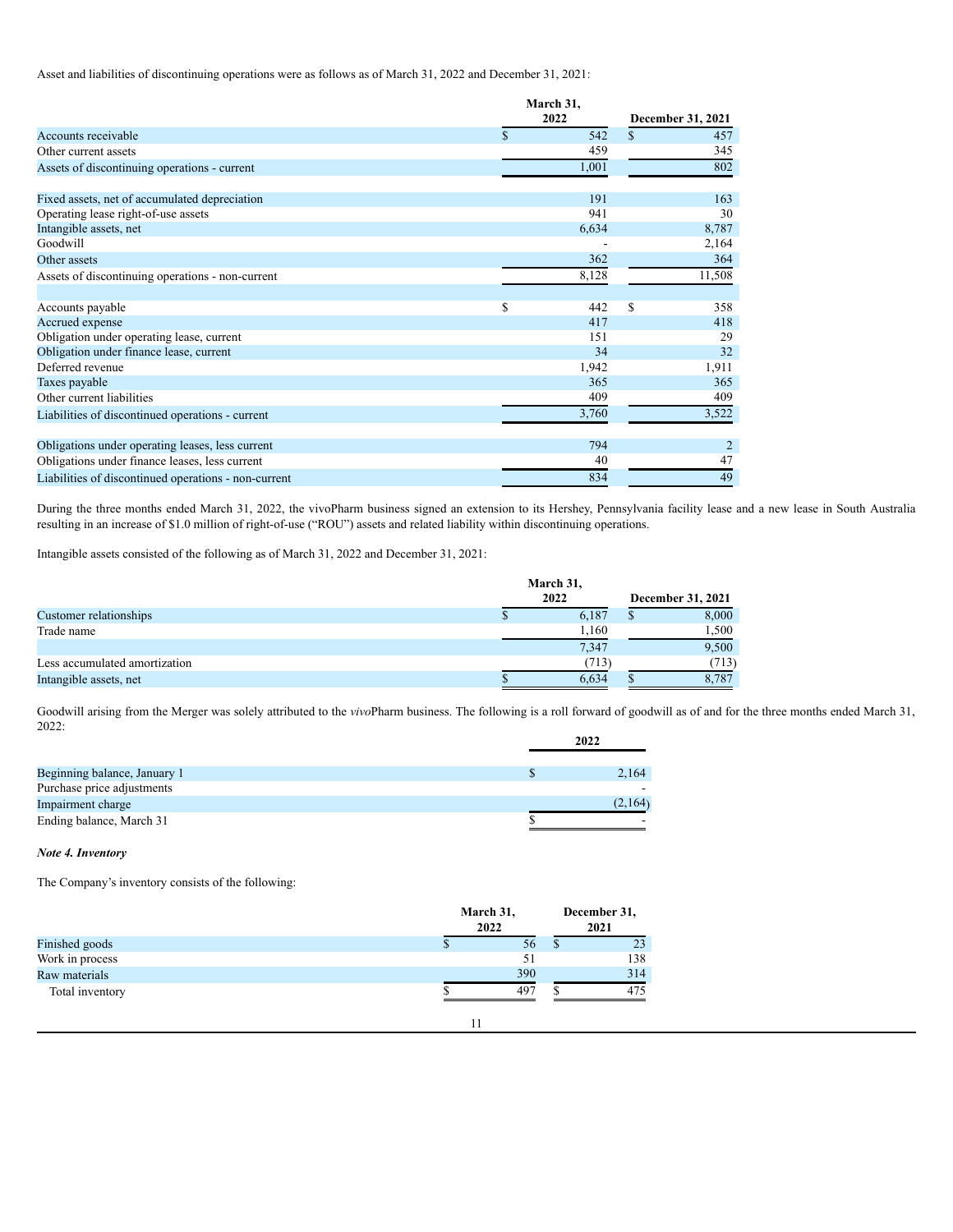## *Note 5. Fixed Assets*

Presented in the table below are the major classes of fixed assets by category:

|                               | March 31,<br>2022 | December 31,<br>2021 |         |  |
|-------------------------------|-------------------|----------------------|---------|--|
| Equipment                     | 2,752             |                      | 2,733   |  |
| Furniture and fixtures        | b                 |                      | 6       |  |
| Leasehold improvements        | 261               |                      | 251     |  |
|                               | 3,019             |                      | 2.990   |  |
| Less accumulated depreciation | (2,111)           |                      | (1.970) |  |
|                               | 908               |                      | 1,020   |  |

Depreciation expense from continuing operations recognized during the three months ended March 31, 2022 and 2021 was \$142 thousand and \$126 thousand, respectively.

## *Note 6. Leases*

The Company leases its laboratory, research and administrative office space under various operating leases. In January 2022, the Company recorded a \$1.2 million of ROU asset and related liability upon the signing of a new 5-year lease in San Diego, California.

The components of operating and finance lease expenses for the three-month periods ended March 31, are as follows:

|                               | 2022            | 2021 |
|-------------------------------|-----------------|------|
| Operating lease costs         | 98              | 107  |
| Finance lease costs:          |                 |      |
| Depreciation of ROU assets    | 40              |      |
| Interest on lease liabilities |                 |      |
| Total finance lease cost      |                 |      |
| Variable lease costs          |                 |      |
| Short-term lease costs        |                 |      |
| Total lease cost              | 14 <sup>5</sup> | 107  |

Amounts reported in the condensed consolidated balance sheets as of March 31, 2022 and December 31, 2021 are as follows:

|                                                       | 2022  | 2021 |
|-------------------------------------------------------|-------|------|
| Operating leases:                                     |       |      |
| Operating lease ROU assets, net                       | 1,764 | 673  |
| Operating lease current liabilities                   | 241   | 174  |
| Operating lease long-term liabilities                 | 1,540 | 516  |
| Total operating lease liabilities                     | 1,781 | 690  |
| Finance leases:                                       |       |      |
| Equipment                                             | 477   | 477  |
| Accumulated depreciation                              | (79)  | (63) |
| Finance leases, net                                   | 398   | 414  |
| Current installment obligations under finance leases  | 158   | 157  |
| Long-term portion of obligations under finance leases | 258   | 293  |
| Total finance lease liabilities                       | 416   | 450  |
|                                                       |       |      |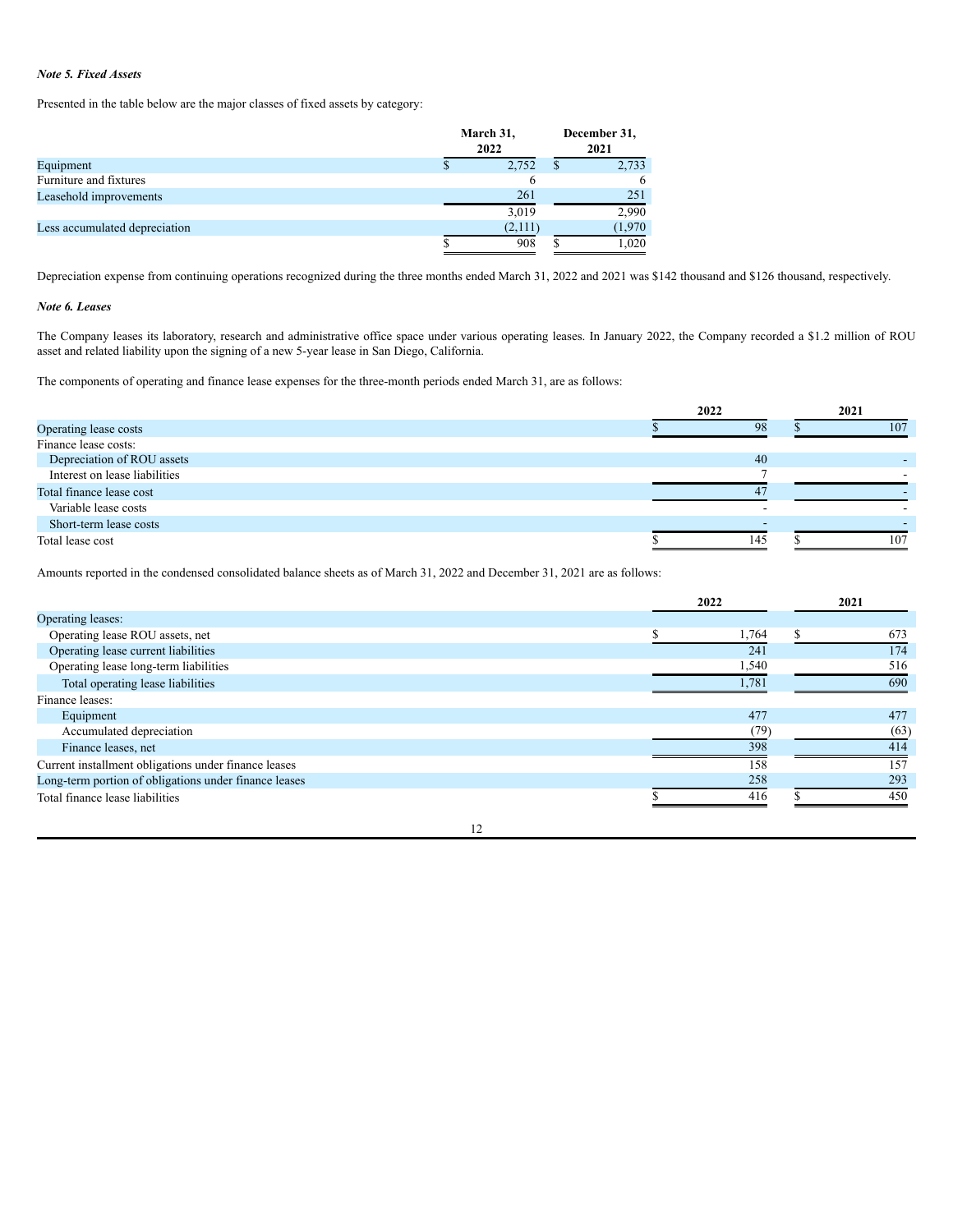Other information related to leases from continuing operations for the three-month periods ended March 31, are as follows:

|                                                                         | 2022       |    | 2021       |
|-------------------------------------------------------------------------|------------|----|------------|
| Supplemental cash flow information:                                     |            |    |            |
| Cash paid for amounts included in the measurement of lease liabilities: |            |    |            |
| Operating cash flow from operating leases                               | 98         | S. | 117        |
| Financing cash flow from finance leases                                 | 34         |    |            |
| Weighted average remaining lease term:                                  |            |    |            |
| Operating leases                                                        | 5.18 years |    | 5.65 years |
| Finance leases                                                          | 2.5 years  |    |            |
| Weighted average discount rate:                                         |            |    |            |
| Operating leases                                                        | 8.3%       |    | 9.6%       |
| Finance leases                                                          | 6.5%       |    | 8.1%       |

Annual payments of lease liabilities under noncancelable leases from continuing operations as of March 31, 2022 are as follows:

|                                   |                         | <b>Finance</b>           |
|-----------------------------------|-------------------------|--------------------------|
|                                   | <b>Operating leases</b> | leases                   |
| Remainder of 2022                 | 303                     | 136                      |
| 2023                              | 433                     | 181                      |
| 2024                              | 423                     | 136                      |
| 2025                              | 427                     |                          |
| 2026                              | 441                     | $\overline{\phantom{a}}$ |
| 2027                              | 200                     |                          |
| Thereafter                        |                         |                          |
| Total undiscounted lease payments | 2.227                   | 452                      |
| Less: Imputed interest            | (446)                   | (36)                     |
| Total lease liabilities           | 1,781                   | 416                      |

## *Note 7. Income Taxes*

The Company recognizes deferred tax assets and liabilities for the future tax consequences attributable to differences between the financial statement carrying amounts of existing assets and liabilities and their respective tax bases and operating loss and tax credit carryforwards. Deferred tax assets include, among others, capitalized research and development costs, net operating loss carryforwards and research and development tax credit carryforwards. Deferred tax assets are partially offset by deferred tax liabilities arising from intangibles, fixed assets and lease assets. Realization of net deferred tax assets is dependent upon future earnings, if any, the timing and amount of which are uncertain based on the Company's history of losses. Accordingly, the Company's net deferred tax assets have been fully offset by a valuation allowance. Utilization of net operating loss and credit carryforwards may be subject to substantial annual limitation due to ownership change provisions of Section 382 of the Internal Revenue Code, as amended and similar state provisions. The annual limitation may result in the expiration of net operating losses and credits before utilization.

As of both March 31, 2022 and December 31, 2021, the Company's liability for gross unrecognized tax benefits (excluding interest and penalties) totaled \$0 thousand and \$0, respectively in continuing operations. The Company had accrued interest and penalties relating to unrecognized tax benefits of \$0 and \$0 on a gross basis as of March 31, 2022 and December 31, 2021, respectively in continuing operations. The change in the liability for gross unrecognized tax benefits reflects an increase in reserves established for foreign uncertain tax positions arising from the Merger. The Company does not currently expect significant changes in the amount of unrecognized tax benefits during the next twelve months.

## *Note 8. Long-Term Debt*

Long-term debt as of March 31, 2022 and December 31, 2021 consists of a \$57 thousand Economic Injury Disaster Loan with annual principal payments of approximately \$1 thousand per year.

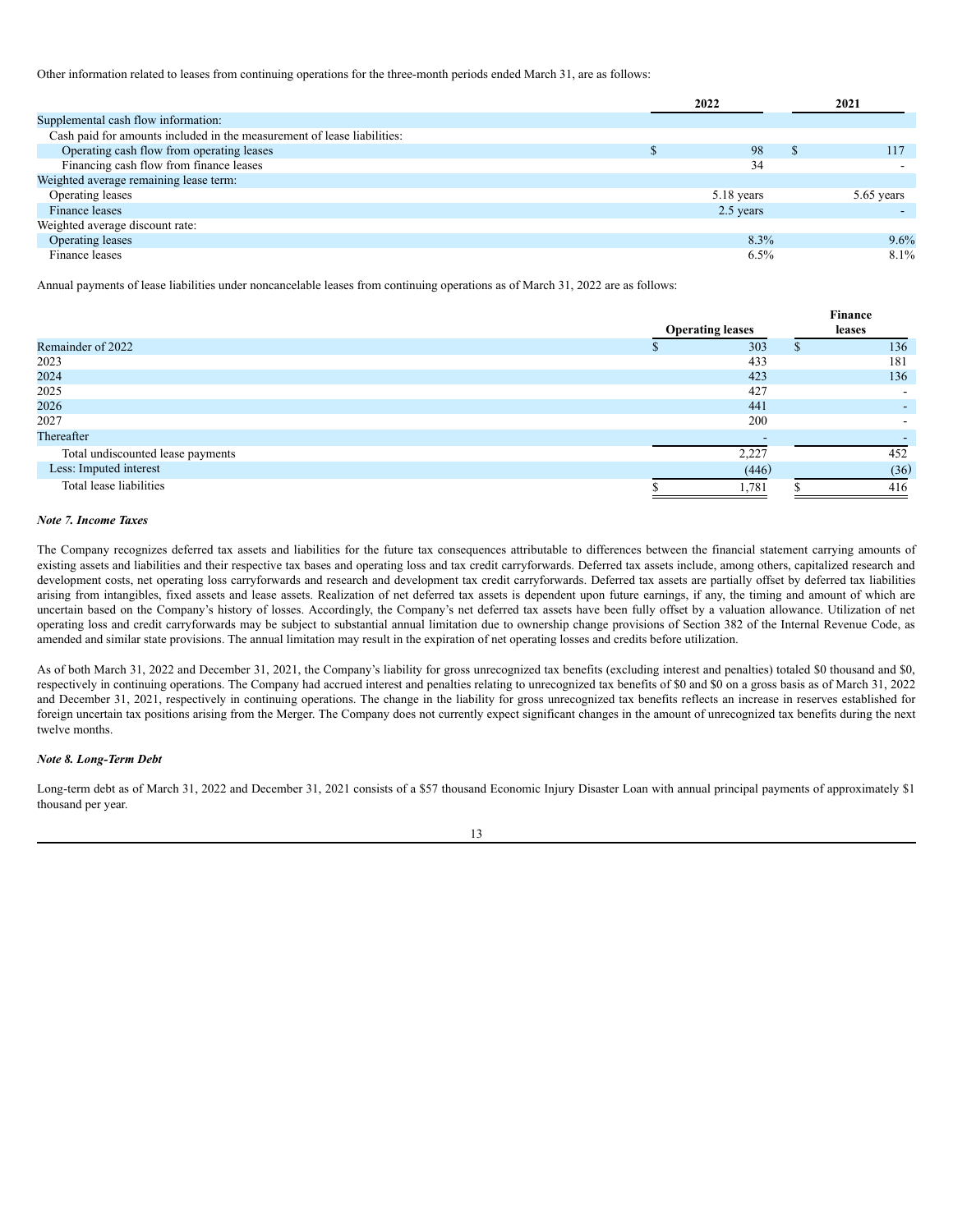#### *2020 Convertible Notes*

Effective February 8, 2021 the Company's shareholders and 2020 Convertible Note holders approved amendments to the 2020 Convertible Notes to allow for the issuance of up to \$10.0 million in 2020 Convertible Notes for cash (plus up to approximately \$3.9 million of 2020 Convertible Notes in exchange for the cancellation of Series B Preferred stock) as well as modifications to the financing's terms for any 2020 Convertible Noteholder that invested at least \$3.0 million of cash since May 4, 2020 in the offering (a "Major Investor"). As of March 12, 2021, the Company completed the \$10.0 million 2020 Convertible Note offering. The Company raised approximately \$5.0 million from the sale of 2020 Convertible Notes from January 1, 2021 through March 12, 2021 of which approximately \$3.9 million were to related parties, including former StemoniX Board members as well as a more than 5% owner of Series B Preferred stock. For any Major Investor, the modified terms provide for a fixed conversion discount on the 2020 Convertible Notes of 20% and a common stock warrant equal to 20% of the amount invested in all 2020 Convertible Notes by such Major Investor divided by the weighted average share price of the Common Stock over the five trading days prior to the closing of the Merger. One 2020 Convertible Note holder that had previously invested \$1.25 million in the offering invested an additional \$3.0 million on February 23, 2021 and upon the Merger received a warrant to purchase 143,890 shares of the Company's common stock at an exercise price of \$5.9059 per share (the "Major Investor Warrant"). At the time of the Merger, the outstanding principal of the 2020 Convertible Notes of approximately \$12.7 million plus accrued interest of \$468 thousand were exchanged for 3,338,944 shares of the Company's common stock. In connection with this exchange, the Company recorded a debt extinguishment loss of \$2.5 million in the first quarter of 2021. The weighted average interest rate on the 2020 notes during the three-month period ended March 31, 2021 was 18.22%.

#### *Payroll Protection Plan Loan*

In April 2020, the Company applied for and received a \$730 thousand loan under the Payroll Protection Plan ("PPP") as part of the Coronavirus Aid, Relief, and Economic Security Act's ("CARES Act"). Under the PPP, the Company was able to receive funds for two and a half months of payroll, rent, utilities, and interest cost. In April 2021 the SBA fully forgave the PPP loan. The \$730 thousand of PPP loan forgiveness was recorded as a reduction of operating costs during 2020.

#### *Economic Injury Disaster Loan*

The Company applied for and received a \$57 thousand Economic Injury Disaster Loan ("EIDL") loan and a \$10 thousand grant from the Small Business Administration in connection with the COVID-19 impact on the Company's business. This loan bears interest at 3.75% and is repayable in monthly installments starting in June 2022 with a final balance due on June 21, 2050.

#### *Note 9. Stockholders' Equity*

#### *Common Stock*

Holders of common stock are entitled to one vote per share, to receive dividends if and when declared, and, upon liquidation or dissolution, are entitled to receive all assets available for distribution to stockholders. The holders have no preemptive or other subscription rights and there are no redemption or sinking fund provisions with respect to such shares. Common stock is subordinate to the preferred stock with respect to dividend rights and rights upon liquidation, winding up and dissolution of the Company.

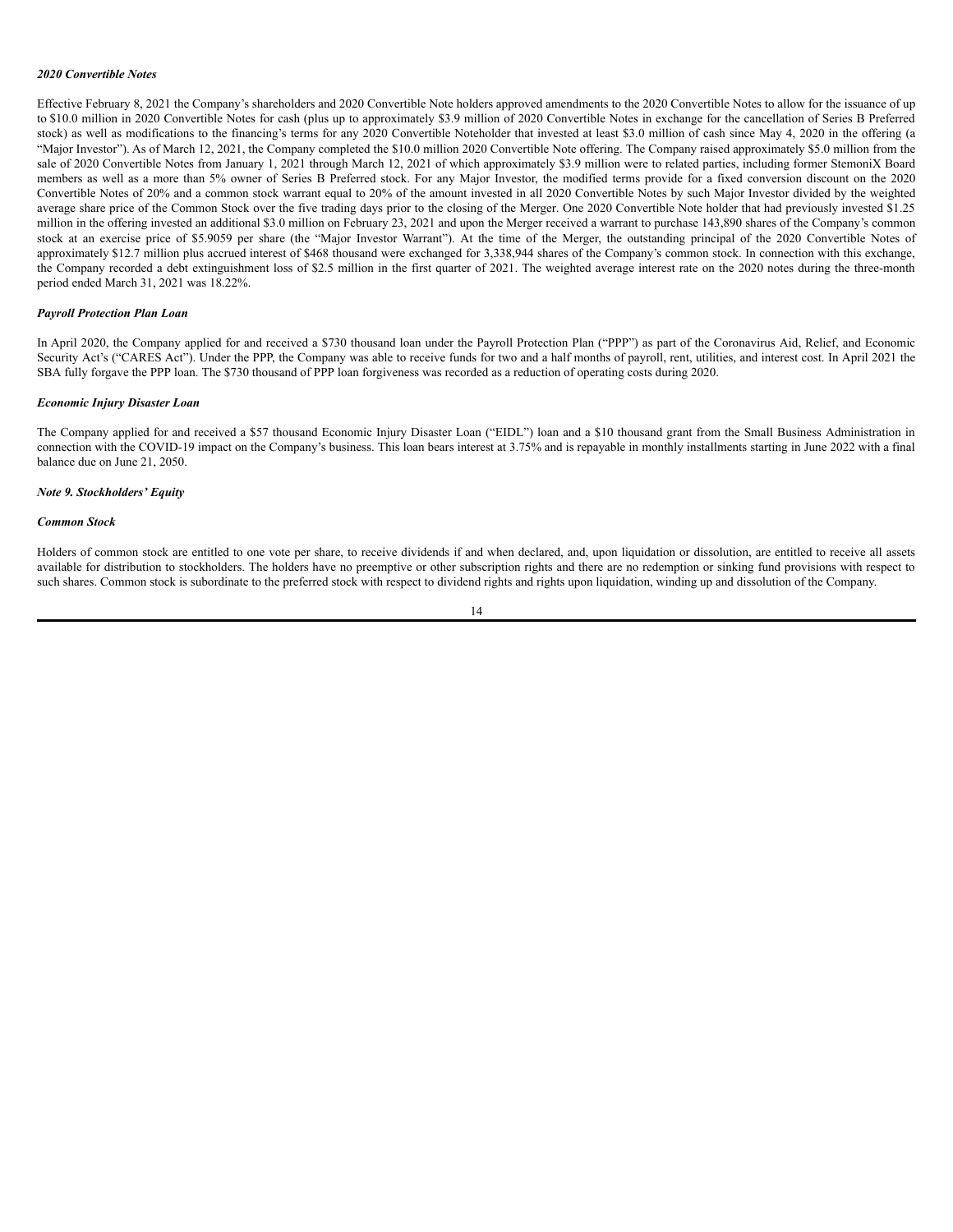#### Lincoln Park Capital Fund, LLC Agreement

On March 28, 2022, the Company entered into a purchase agreement, or Purchase Agreement, with Lincoln Park Capital Fund, LLC ("Lincoln Park"), which, subject to the terms and conditions, provides that the Company has the right to sell to Lincoln Park and Lincoln Park is obligated to purchase up to \$15.0 million of its common shares. Additionally, on March 28, 2022, the Company entered into a registration rights agreement (the "Registration Rights Agreement") with Lincoln Park, pursuant to which the Company agreed to file a registration statement with the Securities and Exchange Commission (the "SEC"), covering the resale of shares of common stock issued to Lincoln Park under the Purchase Agreement. In addition, under the Purchase Agreement, the Company agreed to issue a commitment fee of 405,953 common shares, or the Commitment Shares, as consideration for Lincoln Park entering into the Purchase Agreement. Under the Purchase Agreement, the Company may from time to time for 30 months following May 9, 2022 (the "Commencement Date"), at its discretion, direct Lincoln Park to purchase on any single business day, or a Regular Purchase, up to (i) 50,000 common shares, (ii) 75,000 common shares if the closing sale price of its common shares is not below \$1.50 per share on Nasdaq or (iii) 100,000 common shares if the closing sale price of its common shares is not below \$2.50 per share on Nasdaq. In addition to Regular Purchases, the Company may also direct Lincoln Park to purchase other amounts as accelerated purchases or as additional accelerated purchases on the terms and subject to the conditions set forth in the Purchase Agreement. In any case, Lincoln Park's commitment in any single Regular Purchase may not exceed \$1.0 million absent a mutual agreement to increase such amount. The purchase price per share for each Regular Purchase will be based on prevailing market prices of the Common Stock immediately preceding the time of sale as computed in accordance with the terms set forth in the Purchase Agreement. There are no upper limits on the price per share that Lincoln Park must pay for shares of Common Stock under the Purchase Agreement. The Purchase Agreement may be terminated by the Company at any time after the Commencement Date, at its sole discretion, without any cost or penalty, by giving one business day notice to Lincoln Park to terminate the Purchase Agreement.

For the quarter ended March 31, 2022, the Company incurred \$101 thousand of issuance costs related to Lincoln Park and Canaccord Genuity LLC At The Market ("ATM") (see *Note 16. Subsequent Events)* arrangements which were recorded as issuance costs in the Condensed Consolidated Statements of Stockholders' Equity.

## *Preferred Stock*

#### Series A and B Preferred Stock

As of December 31, 2020, the Company had 4,611,587 shares of Series A Preferred Stock (the "Series A Preferred") 3,489,470 shares of Series B Preferred Stock (the "Series B") issued and outstanding (collectively the "Preferred Stock"). The Company had classified the Preferred Stock as temporary equity in the condensed consolidated balance sheets as the Preferred Shareholders controlled a Deemed Liquidation Event, as defined below, under the terms of the Series A and Series B Preferred Stock as described below. Effective with the Merger, all the Series A Preferred and the Series B Preferred shares were exchanged for 5,973,509 and 4,524,171 shares of common stock, respectively, and the related carrying value was reclassified to common stock and additional paid-in capital.

#### Series C Preferred Stock

Effective March 15, 2021, StemoniX's shareholders approved the Merger with Cancer Genetics and the authorization of \$2.0 million of StemoniX's Series C Preferred Stock ("Series C Preferred"). Effective with the Merger on March 30, 2021, the Series C Preferred shares were exchanged for 699,395 shares of Vyant Bio common stock and the related carrying value was reclassified to common stock and additional paid-in capital.

#### *Warrants*

## Common Stock Warrants

The Company issued the Investor Warrant on February 23, 2021. Effective with the Merger, the Investor Warrant was exchanged for a warrant to purchase 143,890 shares of the Company's common stock at an exercise price of \$5.9059. Prior to this exchange, the Investor Warrant was classified as a liability and the Company recognized a \$214 thousand gain in the first quarter of 2021 related to fair value adjustments. The fair value of the Investor Warrant was \$421 thousand at the time of the Merger and reclassified to additional paid in capital.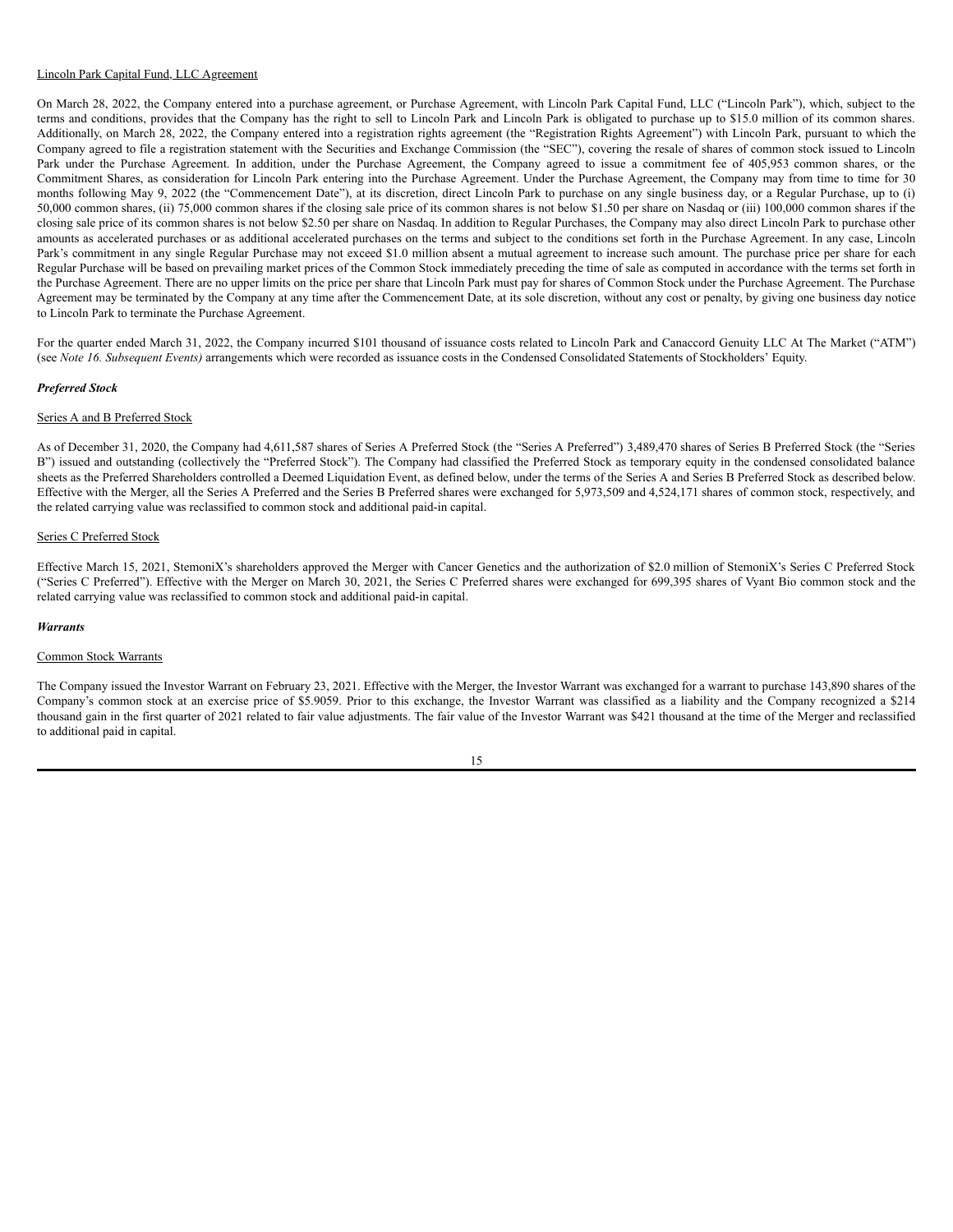In connection with the Merger, the Company assumed 2,157,686 common stock warrants issued in prior financings of which 2,149,106 remain outstanding as of March 31, 2022. A summary of all common stock warrants outstanding as of March 31, 2022 is as follows:

|                             |    |                       | Outstanding |                            |
|-----------------------------|----|-----------------------|-------------|----------------------------|
| <b>Issuance Related to:</b> |    | <b>Exercise Price</b> | Warrants    | <b>Expiration Dates</b>    |
| 2020 Convertible Note       |    | 5.91                  | 143,890     | Feb 23, 2026               |
| 2021 offerings              |    | 3.50                  | 1,624,140   | Feb 10, 2026 - Aug 3, 2026 |
| Advisory fees               | ۰D | $2.42 - $7.59$        | 492,894     | Jan 9, 2024 - Oct 28, 2025 |
| Debt                        |    | 27.60                 | 14,775      | Mar 22, 2024               |
| Debt                        | ٠D | 450.00                | 9.185       | Oct 17, 2022 - Dec 7, 2022 |
| Debt                        |    | 300.00                | 8.112       | Oct 17, 2022               |
| Total                       |    |                       | 2.292.996   |                            |

#### Preferred Stock Warrants

In connection with the issuance of the Series A Convertible Preferred and Series B Convertible Preferred, the Company issued warrants (the "Series A Warrants" and "Series B Warrants", respectively, and collectively, the "Preferred Warrants") as compensation to non-employee placement agents. The Series A Warrants and Series B Warrants were issued on April 28, 2017 and May 18, 2019, respectively. The Company determined the Preferred Warrants should be classified as equity as they were issued as vested sharebased payment compensation to nonemployees. The Preferred Warrants were recorded in stockholders' equity at fair value upon issuance with no subsequent remeasurement. As part of the Merger, the Preferred Warrants were converted and settled for a total of 43,107 shares of the Company's common stock.

## *Note 10. Fair Value Measurements*

During the first quarter of 2021, the Company elected to account for the \$3.0 million investment in the 2020 Convertible Notes issued to the Major Investor using the fair value method. Further, the Major Investor Warrant was deemed to be a liability classified instrument due its variable settlement features. Both of these instruments were classified as Level 3 measurements within the fair value hierarchy.

The fair value of the Company's 2020 Convertible Note issued to the Major Investor is measured as the sum of the instrument's parts, being the underlying debt instrument and the conversion feature. The conversion feature was valued using the probability weighted conversion price discount. The instrument provided the holder the right to convert the instrument into shares of Series B Preferred Stock at a 20% discount. Given the timing of the issuance of the instrument near the Merger date, management determined that there was a 99.5% probability of the holders converting the instrument to Company shares at a 20% discount.

The Company valued the warrants issued with the 2020 Convertible Notes using a Black-Scholes-Merton model using the value of the underlying stock and exercise price of \$2.01, along with a risk-free interest rate of 0.59% and volatility of 86%. The Company estimated the term of the warrant to be 5 years.

The Company's 2020 Convertible Notes contain a share settled redemption feature ("Embedded Derivative") that requires conversion at the lesser of specified discounts from qualified financing price per share or the fair value of the common stock at the time of conversion. The discount changes based on the passage of time between issuance of the convertible note and the conversion event. This feature is considered a derivative that requires bifurcation because it provides a specified premium to the holder of the note upon conversion. The Company measures the share-settlement obligation derivative at fair value based on significant inputs that are not observable in the market. This results in the liability classified as a Level 3 measurement within the fair value hierarchy.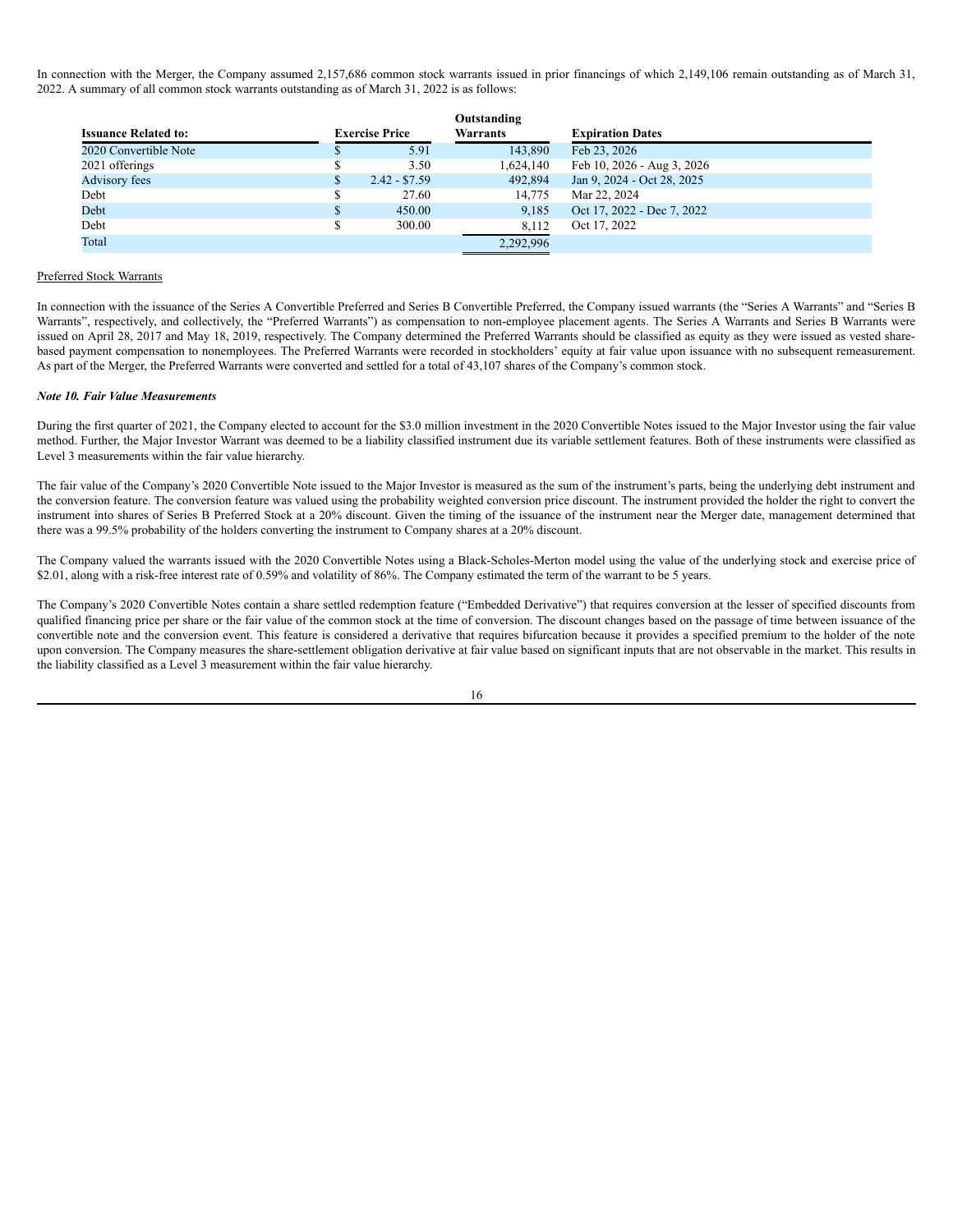Upon the Merger, all of the Level 3 instruments were exchanged for Vyant Bio equity classified instruments. Prior to their exchange, all of these instruments were marked to their fair market values with corresponding changes recorded in the statement of operations in the first quarter of 2021.

In the fourth quarter of 2021, the Company classified the *vivo*Pharm business as discontinuing operations and applied held for sale accounting. The Company valued the *vivo*Pharm business as of December 31, 2021 equally weighting public company revenue multiples as of December 31, 2021 and comparable transaction revenue multiples, which are classified as Level 3 measurements within the fair value hierarchy. The Company updated the valuation of the *vivo*Pharm business as of March 31, 2022 based on equally weighting public company revenue multiples as of March 31, 2022 and comparable transaction revenue multiples, which resulted in a \$4.5 million decrease to the fair value of *vivo*Pharm. The fair value of the *vivo*Pharm business was estimated to be \$11.0 million and \$6.5 million as of December 31, 2021 and March 31, 2022, respectively. The Company recognized an impairment charge of \$4.3 million during the quarter ended March 31, 2022, which decreased *vivo*Pharm's net carrying value, net of estimated disposal costs from \$9.2 million as of December 31, 2021 to \$4.9 million as of March 31, 2022.

The following tables present changes in fair value of level 3 valued instruments as of and for the three months ended March 31, 2022 and 2021:

|                           | vivoPharm<br><b>Business</b> |
|---------------------------|------------------------------|
| Balance – January 1, 2022 | 11,000                       |
| Additions                 |                              |
| Measurement adjustments   | (4,500)                      |
| Settlement                |                              |
| Balance – March 31, 2022  | 6.500                        |

|                           | 2020 Convertible<br><b>Note</b> | Warrant | <b>Embedded</b><br><b>Derivative</b> |
|---------------------------|---------------------------------|---------|--------------------------------------|
| Balance – January 1, 2021 | $\sim$                          | ٠       | .690                                 |
| <b>Additions</b>          | 3,746                           | 635     | 325                                  |
| Measurement adjustments   |                                 | (214)   | 250                                  |
| Settlement                | (3,750)                         | (421)   | (2,265)                              |
| Balance – March 31, 2021  | -                               | -       |                                      |

## *Note 11. Loss Per Share*

Basic loss per share is computed by dividing the net loss after tax attributable to common stockholders by the weighted average shares outstanding during the period. Diluted loss per share is computed by including potentially dilutive securities outstanding during the period in the calculation of weighted average shares outstanding. The Company did not have any dilutive securities during the periods presented; therefore, diluted loss per share is equal to basic loss per share.

Presented in the table below is a reconciliation of the numerator and denominator for the basic and diluted loss per share calculations for the three months ended March 31, 2022 and 2021:

| March 31, |            |  |           |
|-----------|------------|--|-----------|
|           | 2022       |  | 2021      |
|           | (4,406)    |  | (7,358)   |
|           | (4,757)    |  | (8)       |
|           | (9,163)    |  | (7,366)   |
|           | 29,012,536 |  | 3,184,106 |
|           |            |  |           |
|           | (0.15)     |  | (2.31)    |
|           | (0.17)     |  |           |
|           | (0.32)     |  | (2.31)    |
|           |            |  |           |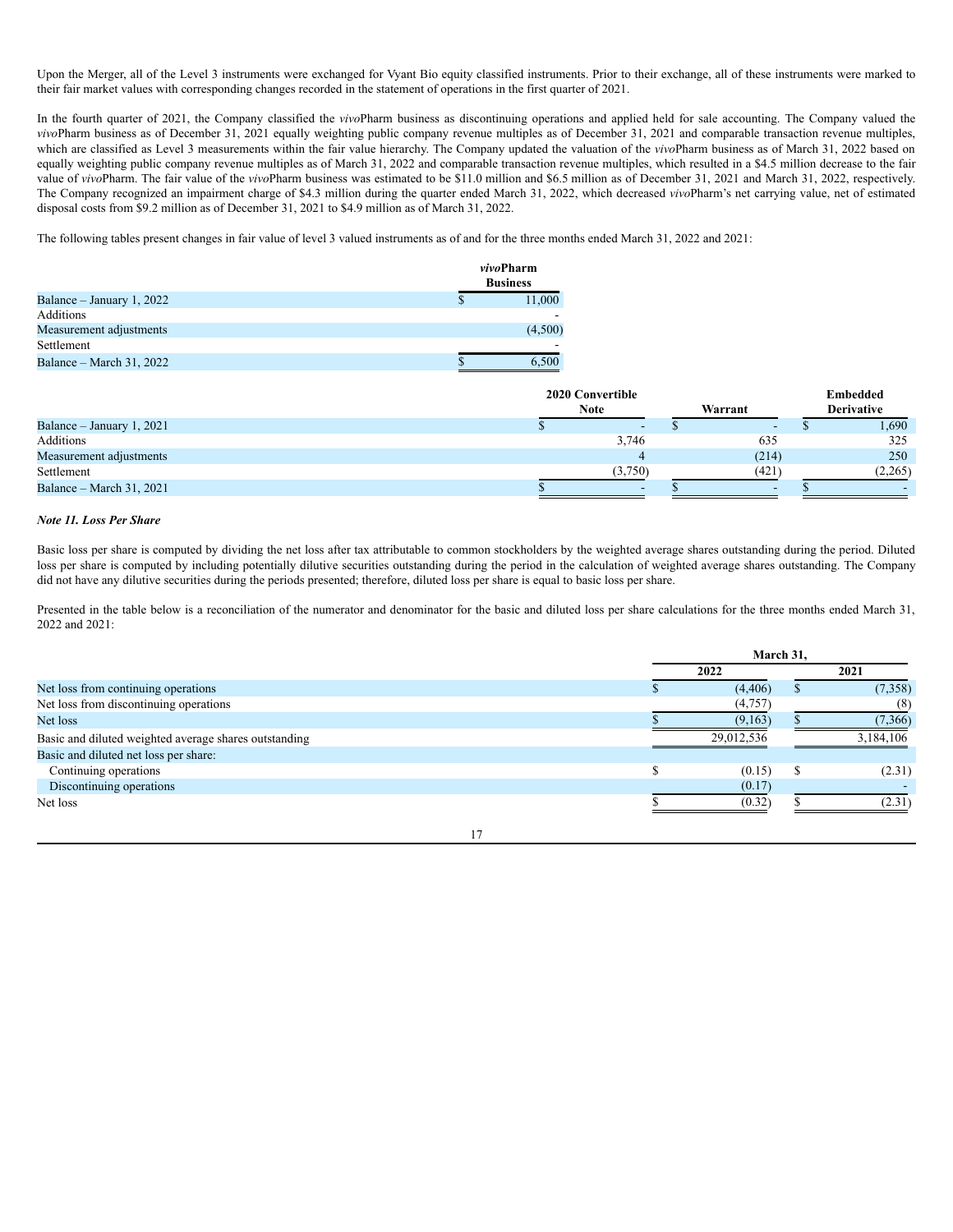The following securities were not included in the computation of diluted shares outstanding for the for the three months ended March 31, 2022 and 2021 because the effect would be anti-dilutive:

|                       |           | March 31. |  |  |  |
|-----------------------|-----------|-----------|--|--|--|
|                       | 2022      | 2021      |  |  |  |
| Common stock warrants | 2,292,996 | 2,301,576 |  |  |  |
| Common stock options  | 2,766,616 | 2,268,543 |  |  |  |
| Total                 | 5,059,612 | 4.570.119 |  |  |  |

#### *Note 12. Stock-Based Compensation*

The Company has two pre-Merger legacy equity incentive plans: the Cancer Genetics Inc. 2011 Equity Incentive Plan (the "2011 Plan"), and the StemoniX Inc. 2015 Stock Option Plan (the "2015 Plan", and collectively, the " Frozen Stock Option Plans"). The Frozen Stock Option Plans as well as the 2021 Plan (as defined below) are meant to provide additional incentive to officers, employees and consultants to remain in the Company's employment. Options granted are generally exercisable for up to 10 years. Effective with the Merger, the Company is no longer able to issue options from the Frozen Stock Option Plans. Effective with the Merger, the Vyant Bio 2021 Equity Incentive Plan (the "2021 Plan") came into effect, pursuant to which the Company's Board of Directors may grant up to 4,500,000 of equity-based instruments to officers, key employees, and non-employee consultants.

As StemoniX was the acquirer for accounting purposes, the pre-Merger vested stock options granted by CGI under the 2008 and 2011 Plans are deemed to have been exchanged for equity awards of the Company. The exchange of StemoniX stock options for options to purchase Company common stock was accounted for as a modification of the StemoniX stock options; however, the modification did not result in any incremental compensation expense as the modification did not increase the fair value of the stock options.

For StemoniX stock options issued prior to the Merger, the expected volatility was estimated based on the average historical volatility of similar entities with publicly traded shares as StemoniX's shares historically were not publicly traded and its shares rarely traded privately. After the Merger, the Company used Vyant's historical volatility to determine the expected volatility of post-Merger option grants. The risk-free rate for the expected term of the option is based on the U.S. Treasury yield curve at the date of grant.

The Company uses a simplified method to determine the expected term for the valuation of employee options. This method effectively assumes that exercise occurs over the period from vesting until expiration, and therefore the expected term is the midpoint between the service period and the contractual term of the award. The simplified method is applicable to options with service conditions. For options granted to nonemployees, the contractual term is used for the valuation of the options.

On March 30, 2021, the Company granted 1,151,500 stock options to officers and other employees, 78,090 stock options to independent Board members and a restricted stock unit ("RSU") of 8,676 shares to the Company's Board chair. The options granted to officers and employees vest 25% one year from the grant date and thereafter equally over the next 36 months. The options granted to Board members vested upon grant. The Board chair RSU vests one year from the grant date.

During the three-month period ended March 31, 2022, the Company granted 725,301 stock options to officers and other employees, 350,896 restricted stock units ("RSUs") to the Company's Board of Directors. The options granted to officers and employees vest over various terms based on the underlying agreement as 606,720 contain performance vesting criteria. The RSUs granted to Board members vests one year from the grant date.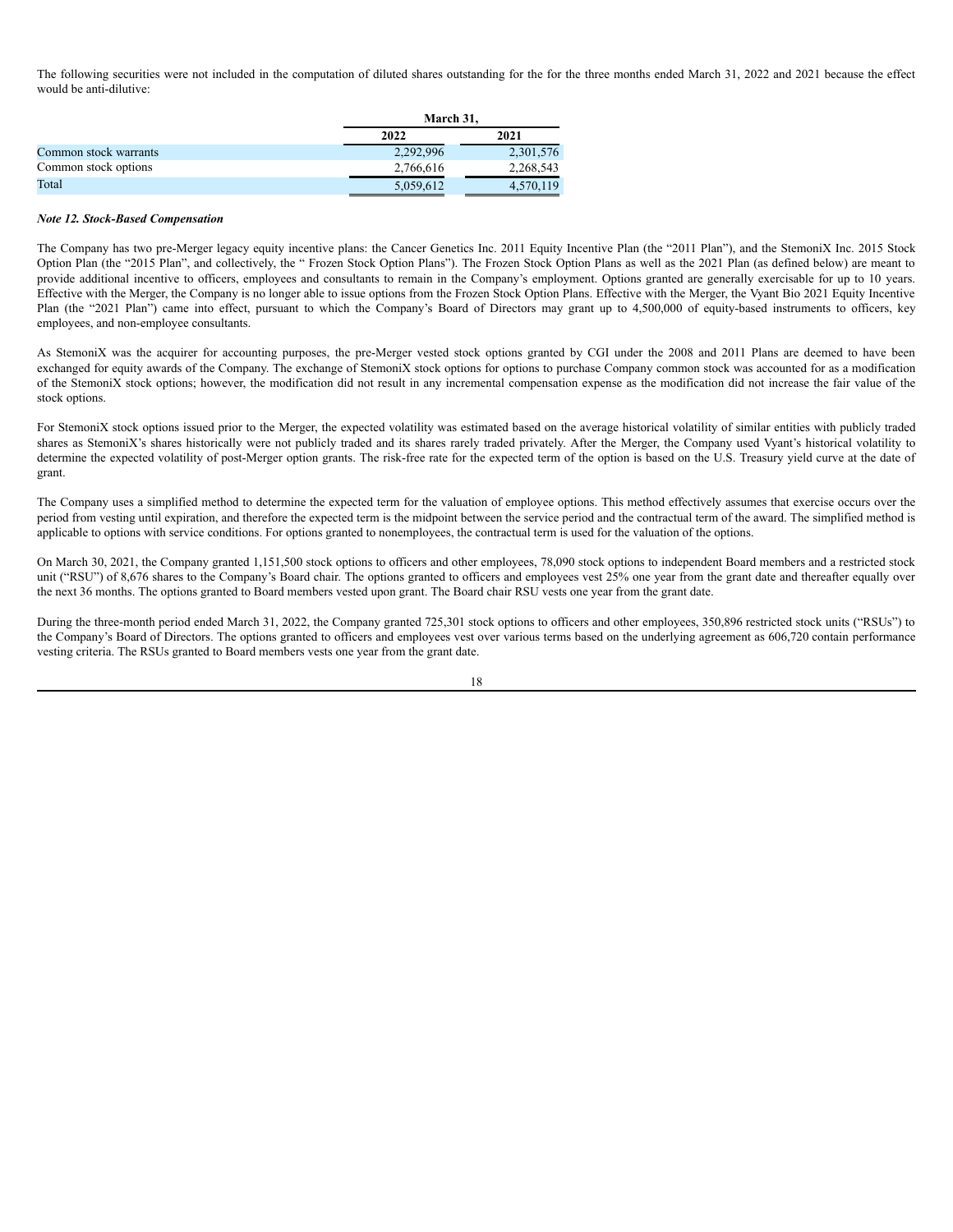As of March 31, 2022, there were 2,228,537 additional shares available for the Company to grant under the 2021 Plan. The grant-date fair value of each option award is estimated on the date of grant using the Black-Scholes-Merton option-pricing model. The assumptions for stock option grants during the quarters ended March 31, 2022 and 2021 are provided in the following table.

|                                             | 2022              | 2021              |
|---------------------------------------------|-------------------|-------------------|
| Valuation assumptions                       |                   |                   |
| Expected dividend yield                     | $0.0\%$           | $0.0\%$           |
| <b>Expected volatility</b>                  | $56.3\% - 69.8\%$ | 119-123%          |
| Expected term $(years)$ – simplified method | $3.0 - 6.1$       | $5.5 - 6.0$       |
| Risk-free interest rate                     | $1.74\% - 2.13\%$ | $0.98\% - 1.12\%$ |

**Weighted average**

Stock option activity during the for the three-month periods ended March 31, 2022 and 2021 is as follows:

| <b>Number of Options</b> |                        |       | Weighted average<br>remaining<br>contractual term  |
|--------------------------|------------------------|-------|----------------------------------------------------|
| 756,383                  |                        | 1.82  | 8.7                                                |
| 1,229,590                |                        | 4.61  |                                                    |
| 292,995                  |                        | 4.61  |                                                    |
| 55,840                   |                        | 45.95 |                                                    |
| (29,916)                 |                        | 1.24  |                                                    |
| (29, 349)                |                        | 2.00  |                                                    |
| (7,000)                  |                        | 1.39  |                                                    |
| 2,268,543                |                        | 4.79  | 8.1                                                |
|                          |                        |       |                                                    |
|                          |                        |       | 7.4                                                |
| 725,301                  |                        | 1.01  |                                                    |
| (5,174)                  |                        | 0.96  |                                                    |
| (255,766)                |                        | 4.22  |                                                    |
| (17, 842)                |                        | 57.24 |                                                    |
| 2,766,616                |                        | 3.01  | 8.7                                                |
|                          |                        |       | 7.6                                                |
|                          | 2,320,097<br>1,011,626 | \$    | Weighted average<br>exercise price<br>4.19<br>3.72 |

The weighted average grant-date fair value of options granted during the three-month periods ended March 31, 2022 and 2021 was \$0.54 and \$3.89, respectively. The aggregate intrinsic value of options outstanding as of March 31, 2022 was \$0.1 million. The intrinsic value of options exercisable was \$0.1 million as of March 31, 2022. The total intrinsic value of options exercised was \$1 thousand and \$23 thousand for the three-month period ended March 31, 2022 and 2021, respectively.

The Company recognized stock-based compensation in continuing operations related to different instruments for the three-month periods ended March 31 as follows:

|                            | 2022 |     | 2021 |     |
|----------------------------|------|-----|------|-----|
| Stock options              | ۰D   | 258 | œ    | 366 |
| Shares issued for services |      | 20  |      | -   |
| Total                      |      | 278 |      | 366 |
|                            |      |     |      |     |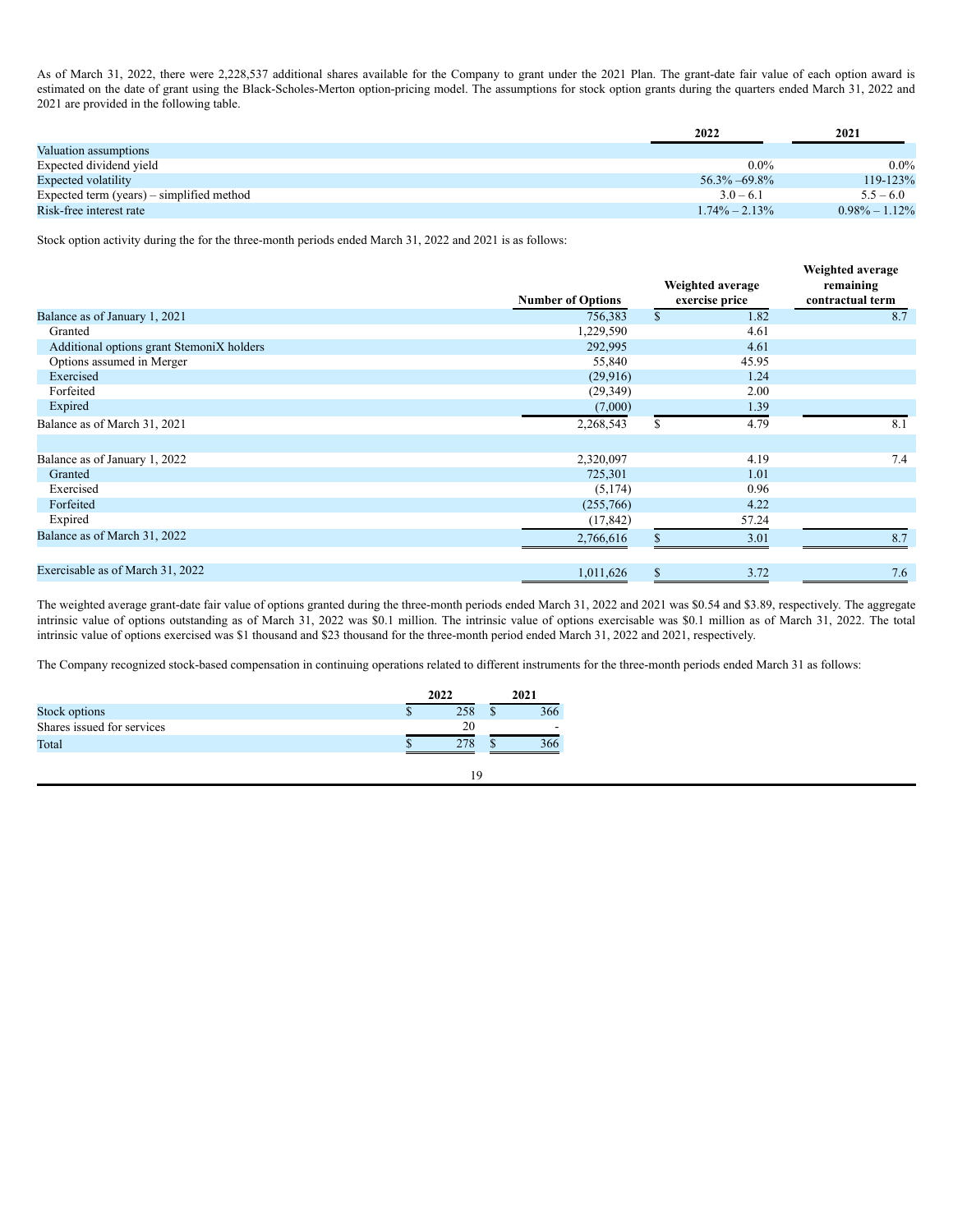As of March 31, 2022, there was \$3.5 million of total unrecognized compensation cost related to unvested stock options granted under the Plan. That cost is expected to be recognized over a weighted average period of 2.75 years.

## *Note 13. Segment Information*

The Company reports segment information based on how the Company's chief operating decision maker ("CODM"), regularly reviews operating results, allocates resources and makes decisions regarding business operations. For segment reporting purposes, the Company's business structure is comprised of one operating and reportable segment.

During the three-months ended March 31, 2022 and 2021, four customers and three customers accounted for approximately 76% and 69%, respectively, of the consolidated revenue from continuing operations.

During the three-months ended March 31, 2022 and 2021, approximately 33% and 38%, respectively, of the Company's consolidated revenue from continuing operations were earned outside of the U.S.

Customers representing 10% or more of the Company's total revenue from continuing operations for the three-month periods ended March 31, 2022 and 2021 are presented in the table below:

| 27%<br><b>Customer A</b><br>24%<br>Customer B |     |
|-----------------------------------------------|-----|
|                                               | 24% |
|                                               | 28% |
| 14%<br>Customer C<br>n/a                      |     |
| 11%<br>Customer D<br>n/a                      |     |
| Customer E<br>n/a                             | 17% |

#### *Note 14. Related Party Transactions*

The Company raised approximately \$3.9 million from the sale of 2020 Convertible Notes from January 1, 2021 through March 12, 2021 from related parties, including former StemoniX Board members as well as one shareholder who owned more than 5% of Series B Preferred stock. This Series B preferred stock shareholder was also a Major Investor and received an Investor Warrant on February 23, 2021. Effective with the Merger, the Investor Warrant was exchanged for a warrant to purchase 143,890 shares of the Company's common stock at an exercise price of \$5.9059 per share.

During the first quarter of 2022, the Company paid a third-party collaboration partner \$39 thousand as a reimbursement of third-party costs incurred by the collaborator in connection with the collaboration arrangement. In September 2021, an executive's family member became an employee of this collaborator. The arrangements with this thirdparty collaborator had arms-length terms.

## **Note 15. Contingencies**

We are not currently subject to any material legal proceedings. However, we may from time to time become a party to various legal proceedings arising in the ordinary course of our business.

## *Note 16. Subsequent Event*

#### At The Market Financing

On April 8, 2022, the Company entered into an Equity Distribution Agreement (the "Sales Agreement") with Canaccord Genuity LLC (the "Agent"), pursuant to which the Company may issue and sell, from time to time, shares of its common stock having an aggregate offering price of up to \$20,000,000 (the "Shares"), depending on market demand, with the Agent acting as an agent for sales. Sales of the Shares may be made by any method permitted by law deemed to be an "at the market offering" as defined in Rule 415(a)(4) of the Securities Act of 1933, as amended (the "Securities Act"), including, without limitation, sales made directly on or through the NASDAQ Capital Market. The Agent will use its commercially reasonable efforts to sell the Shares requested by the Company to be sold on its behalf, consistent with the Agent's normal trading and sales practices, under the terms and subject to the conditions set forth in the Sales Agreement. The Company has no obligation to sell any of the Shares. The Company may instruct the Agent not to sell the Shares if the sales cannot be effected at or above the price designated by the Company from time to time and the Company may at any time suspend sales pursuant to the Sales Agreement. The Company will pay the Agent a commission of up to 3.0% of the gross proceeds from the sale of Shares by the Agent under the Sales Agreement. The Company has also agreed to reimburse the Agent for its reasonable documented out-of-pocket expenses, including fees and disbursements of its counsel, in the amount of \$75,000. In addition, the Company has agreed to provide customary indemnification rights to the Agent. The Offering will terminate upon the earlier of (i) the issuance and sale of all Shares subject to the Sales Agreement, or (ii) the termination of the Sales Agreement as permitted therein, including by either party at any time without liability of any party.

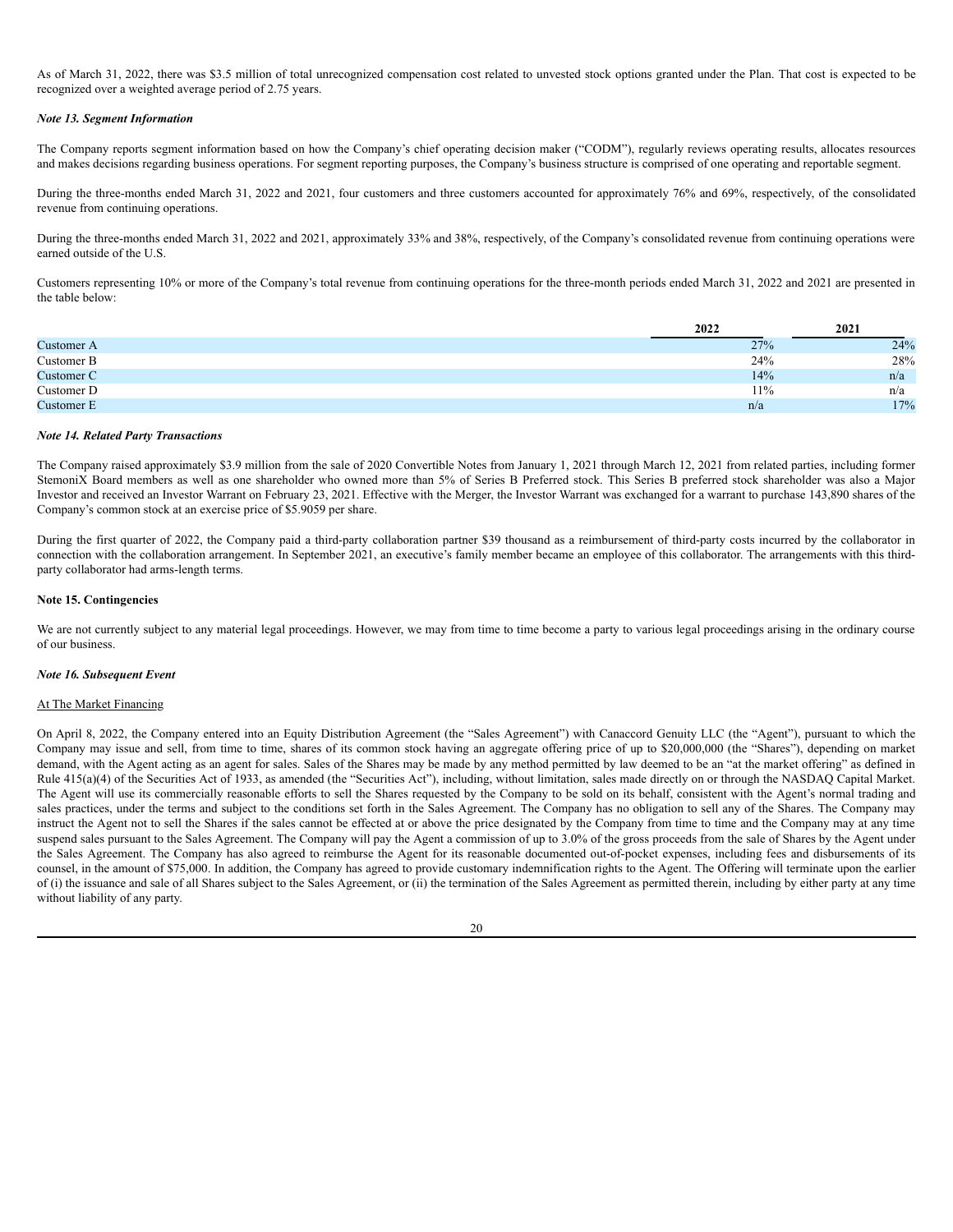#### <span id="page-20-0"></span>**ITEM 2: MANAGEMENT'S DISCUSSION AND ANALYSIS OF FINANCIAL CONDITION AND RESULTS OF OPERATIONS**

The following discussion and analysis provides information management believes is useful in understanding the operating results, cash flows and financial condition of Vyant Bio, Inc. The discussion should be read in conjunction with both the unaudited condensed consolidated financial statements and related notes included in this Quarterly Report on Form 10-Q and our audited consolidated financial statements and related notes and Management's Discussion and Analysis of Financial Condition and Results of Operations, each included in our Annual Report on Form 10-K for the year ended December 31, 2021. This discussion contains various "Forward-Looking Statements" within the meaning of the Private Securities Litigation Reform Act of 1995. We refer readers to the statement entitled "Forward-Looking Statements" located at the end of this Item 2.

#### **Overview**

Vyant Bio, Inc. (the "Company", "Vyant Bio", "VYNT" or "we"), is an innovative biotechnology company reinventing drug discovery for complex neurodevelopmental and neurodegenerative disorders. Our central nervous system ("CNS") drug discovery platform combines human-derived organoid models of brain disease, scaled biology, and machine learning. Our platform is designed to: 1) elucidate disease pathophysiology; 2) formulate key therapeutic hypotheses; 3) identify and validate drug targets, cellular assays, and biomarkers to guide candidate molecule selection; and 4) guide clinical trial patient selection and trial design. Our current programs are focused on identifying repurposed and novel small molecule clinical candidates for rare CNS genetic disorders including Rett Syndrome ("Rett"), CDKL5 Deficiency Disorders ("CDD") and familial Parkinson's Disease ("PD"). The Company's management believes that drug discovery needs to progressively shift as the widely used preclinical models for predicting safe and effective drugs have under-performed, as evidenced by the time and cost of bringing novel drugs to market. As a result, Vyant Bio is focused on combining sophisticated data science capabilities with highly functional human cell derived disease models. We leverage our ability to identify validated targets and molecular-based biomarkers to screen and test thousands of small molecule compounds in human diseased 3D brain organoids in order to create a unique approach to assimilating biological data that supports decision making iteratively throughout the discovery phase of drug development to identify both novel and repurposed drug candidates.

In December 2021, the Company's Board of Directors approved a plan to sell the *vivo*Pharm Pty Ltd ("*vivo*Pharm") business to allow the Company to focus on the development of neurological developmental and degenerative disease therapeutics. We engaged an investment banker in December 2021 to sell the *vivo*Pharm business during 2022

## **Cancer Genetics, Inc. Merger**

On March 30, 2021, Vyant Bio, Inc. (the "Company", "Vyant Bio", "VYNT" or "we"), formerly known as Cancer Genetics, Inc. ("CGI"), completed its business combination (the "Merger") with StemoniX, Inc., a Minnesota corporation ("StemoniX"), in accordance with the Agreement and Plan of Merger and Reorganization, dated as of August 21, 2020 (the "Initial Merger Agreement") by and among the Company, StemoniX and CGI Acquisition, Inc., a Minnesota corporation and wholly-owned subsidiary of the Company ("Merger Sub"), as amended by Amendment No. 1 thereto made and entered into as of February 8, 2021 (the "First Amendment") and Amendment No. 2 thereto made and entered into as of February 26, 2021 (the "Second Amendment") (the Initial Merger Agreement, as amended by the First Amendment and Second Amendment, the "Merger Agreement"), pursuant to which Merger Sub merged with and into StemoniX, with StemoniX surviving the Merger as a wholly-owned subsidiary of the Company.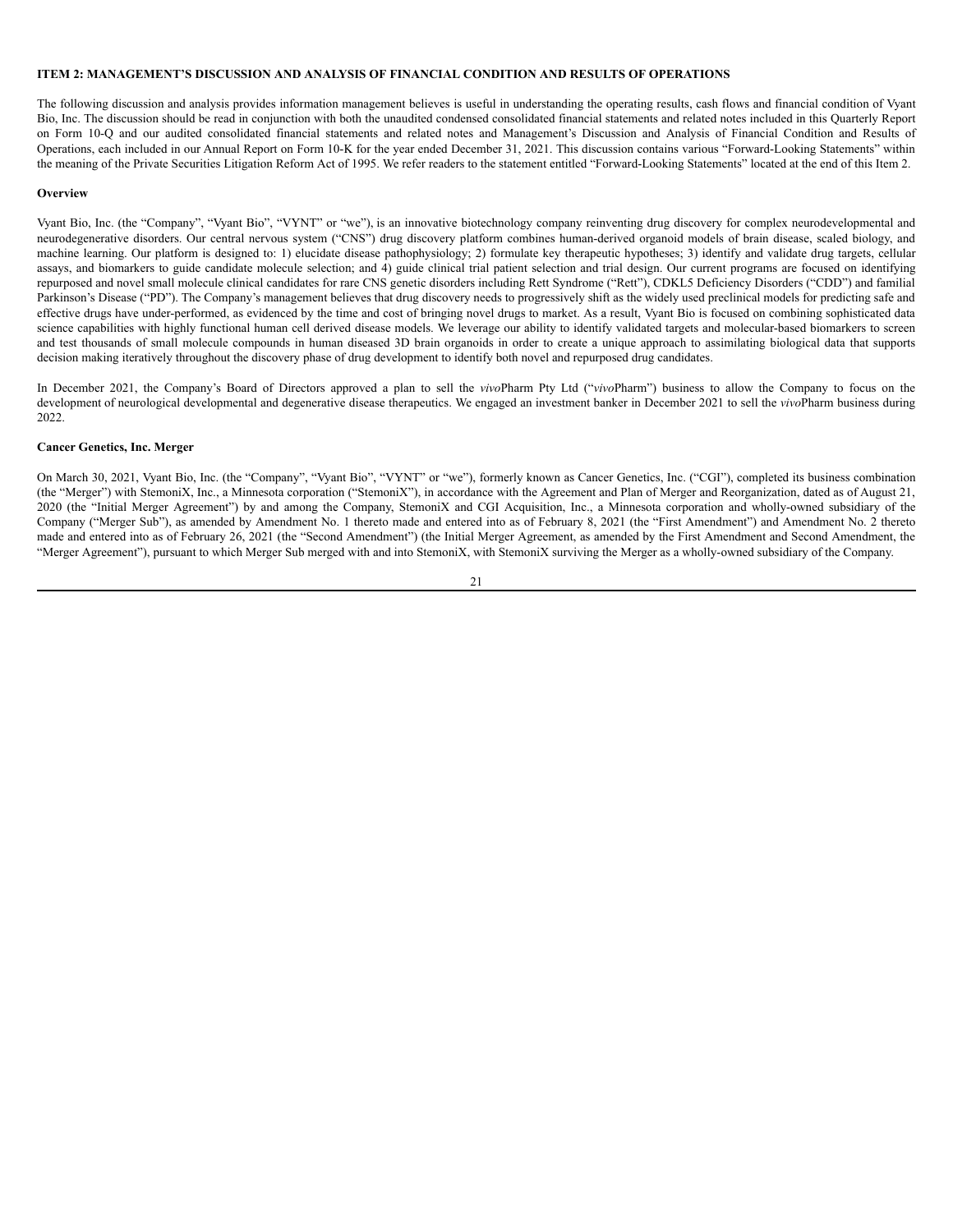The Merger was accounted for as a reverse acquisition with StemoniX being the accounting acquirer of CGI using the acquisition method of accounting. Under acquisition accounting, the assets and liabilities (including executory contracts, commitments and other obligations) of CGI, as of March 30, 2021, the closing date of the Merger, were recorded at their respective fair values and added to those of StemoniX. Any excess of purchase price consideration over the fair values of the identifiable net assets is recorded as goodwill. The total consideration paid by StemoniX in the Merger amounted to \$59.9 million, which represents the fair value of CGI's 11,007,186 shares of Common Stock or \$50.74 million, 2,157,686 Common Stock warrants or \$9.04 million and 55,907 Common Stock options outstanding on the closing date of the Merger with a fair value of \$139 thousand. In addition, at the effective time of the Merger, existing StemoniX shareholders received an additional 804,711 incremental shares in accordance with the conversion ratio set forth in the Merger Agreement.

#### **Business Disposals - Discontinuing Operations**

In December 2021, *vivo*Pharm, met the criteria to be reported as discontinuing operations. Therefore, the related assets, liabilities, operating results and cash flows of the *vivo*Pharm business are reported as discontinuing operations as of December 31, 2021, and for period from the Merger date of March 30, 2021 through December 31, 2021. See *Note 3. Discontinuing Operations*, to the condensed consolidated financial statements included in Part I, Item 1 above for additional information.

#### *Revenue from Continuing Operations*

The Company's primary revenue sources are microOrgan plate product sales and the performance of preclinical drug testing services using our microOrgan technology, referred to as Discovery as a Service, or DaaS. The Company plans to focus its resources on internal drug discovery development programs and will wind down substantially all customer revenue generation in the first half of 2022. For the three months ended March 31, 2022 and 2021, 33% and 38%, respectively, of revenue from continuing operations in each year was generated from customers located outside of the United States. During the three months ended March 31, 2022 and 2021, four customers accounted for approximately 76% and three customers accounted for approximately 69%, respectively, of the consolidated revenue from continuing operations.

#### *Cost of Goods Sold from Continuing Operations*

The Company separately reports cost of goods sold for product sales and service revenue. Product revenue costs include labor and product costs such as labware, plates and reagents required to develop iPSC's into microOrgans as well as overhead, facility and equipment costs at the Company's Maple Grove, Minnesota facility. As the facility was designed to accommodate the Company's long-term growth, it has historically operated at less than 25% of capacity. The Company is converting the Maple Grove facility to a research and development facility in the first half of 2022 to focus its resources on internal drug discovery development programs. Cost of goods sold for service revenue includes internal labor, materials and allocated overhead costs to perform services for DaaS projects.

#### *Operating Expenses from Continuing Operations*

The Company classifies its operating expenses into three categories: research and development, selling, general and administrative as well as merger related costs. Operating expenses principally consist of personnel costs including non-cash stock-based compensation, outside services, laboratory consumables, rent, overhead, development costs, and marketing program costs, legal and accounting fees.

*Research and Development Expenses.* Research and development expenses reflect the personnel related expenses, overhead and lab consumable costs to develop its microOrgan technology at its La Jolla, California facility as well as development activities undertaken at the Maple Grove, Minnesota facility. The Company intends to accelerate its drug discovery development activities in 2022 and beyond.

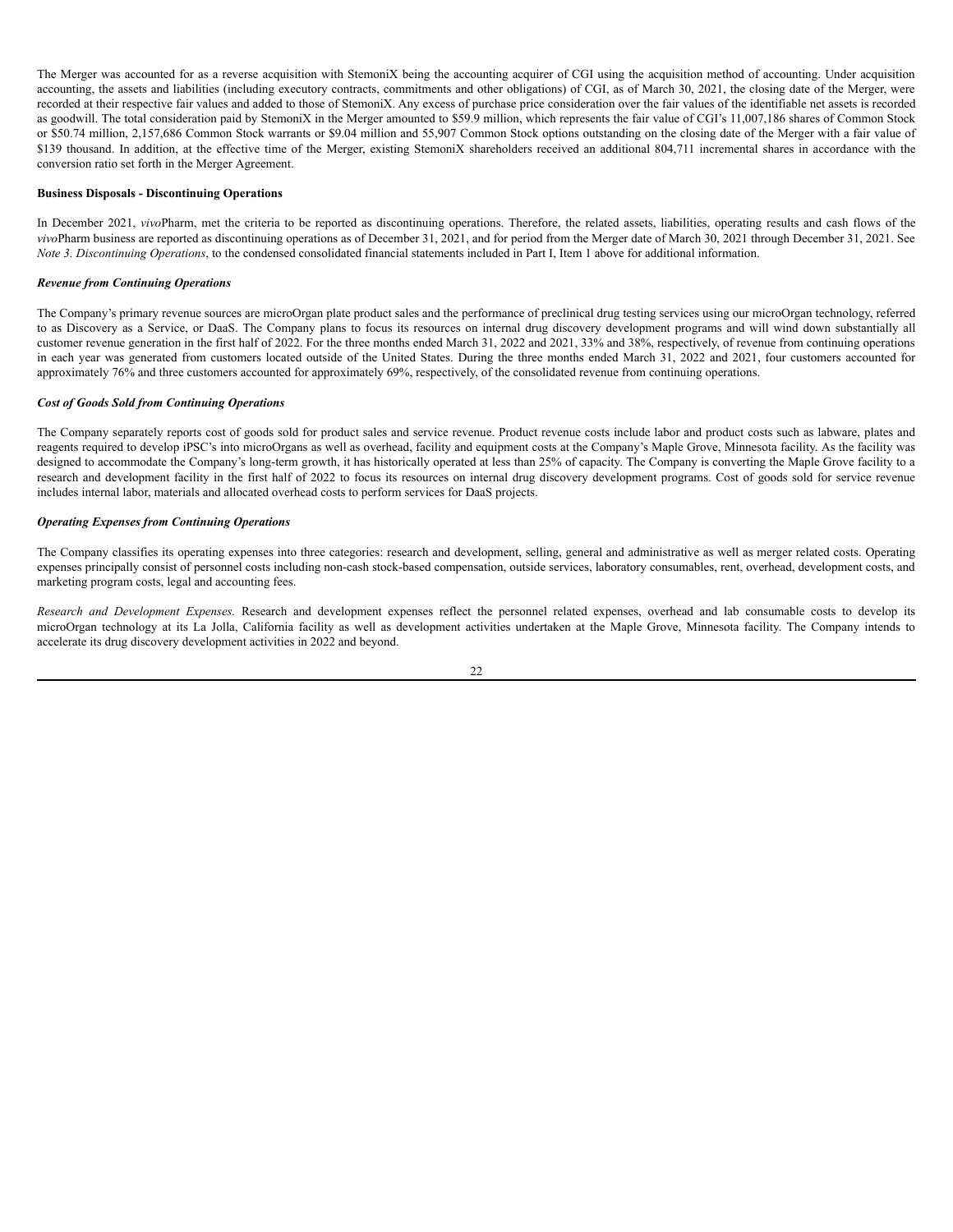*Selling, General and Administrative Expenses.* Selling, general and administrative expenses consist principally of personnel-related expenses, professional fees, such as legal, accounting, occupancy costs and other general expenses as well as personnel and related overhead costs for its business development team and related support personnel, travel and entertainment expenses, other selling costs, and trade shows.

*Merger Related Costs.* Merger related costs are direct professional service and investor banker costs incurred by the Company in connection with the Merger.

*Coronavirus (COVID-19) Pandemic*. On March 11, 2020, the World Health Organization declared the novel strain of coronavirus ("COVID-19") a global pandemic and recommended containment and mitigation measures worldwide. Many of the Company's customers worldwide were impacted by COVID-19 and temporarily closed their facilities which impacted revenue in the first half of 2020. While the impact of the pandemic on our business lessened in 2021, the global outbreak of COVID-19 has continued in 2022 with new variants and has impacted the way we operate our business, including remote working, including its impact on technology security risks and employee retention. The extent to which the COVID-19 pandemic may impact the Company's future business will depend on future developments, which are highly uncertain and cannot be predicted with confidence, such as, the duration of the outbreak, travel restrictions and social distancing in the U.S. and other countries, business closures or business disruptions, and the effectiveness of actions taken in the U.S. and other countries to contain and treat the disease.

The Company is actively monitoring the impact of the COVID-19 pandemic on its business, results of operations and financial condition. The full extent to which the COVID-19 pandemic will directly or indirectly impact the Company's business, results of operations and financial condition in the future is unknown at this time and will depend on future developments that are highly unpredictable.

As the Merger was consummated at the close of business on March 30, 2021, the Company's condensed consolidated statement of operations for the three months ended March 31, 2021 includes one day of operations associated with the historical CGI business. Further, as noted in *Note 3. Discontinuing Operations,* to the condensed consolidated financial statements included herein, the *vivo*Pharm business has been classified as discontinuing operations commencing in the fourth quarter of 2021. Therefore, the results for the three months ended March 31, 2021 have been retroactively restated to reflect the *vivo*Pharm business as discontinuing operations.

## **Results of Operations**

## *Three Months Ended March 31, 2022 and 2021*

The following table sets forth certain information concerning the Company's results from continuing operations for the periods shown (in thousands):

|                                                     | <b>Three months ended</b><br>March 31, |          | <b>Dollar</b> |          | Percentage |         |         |  |
|-----------------------------------------------------|----------------------------------------|----------|---------------|----------|------------|---------|---------|--|
|                                                     |                                        | 2022     | 2021          |          |            | Change  | Change  |  |
| <b>Revenue:</b>                                     |                                        |          |               |          |            |         |         |  |
| Service                                             | \$                                     | 94       | \$            | 97       | S          | (3)     | $(3)\%$ |  |
| Product                                             |                                        | 209      |               | 106      |            | 103     | 97      |  |
| Total revenue                                       |                                        | 303      |               | 203      |            | 100     | 49      |  |
| Operating costs and expenses:                       |                                        |          |               |          |            |         |         |  |
| Cost of goods sold $-$ service                      |                                        | 38       |               | 64       |            | (26)    | (41)    |  |
| Cost of goods $sold$ – product                      |                                        | 348      |               | 396      |            | (48)    | (12)    |  |
| Research and development                            |                                        | 1,551    |               | 820      |            | 731     | 89      |  |
| Selling, general and administrative                 |                                        | 2,763    |               | 1,214    |            | 1,549   | 128     |  |
| Merger related costs                                |                                        |          |               | 2,145    |            | (2,145) | (100)   |  |
| Total operating costs and expenses                  |                                        | 4,700    |               | 4,639    |            | 61      |         |  |
| Loss from operations                                |                                        | (4, 397) |               | (4, 436) |            | 39      | (1)     |  |
| Other (expense) income:                             |                                        |          |               |          |            |         |         |  |
| Change in fair value of warrant liability           |                                        |          |               | 214      |            | (214)   | n/a     |  |
| Change in fair value of share-settlement obligation |                                        |          |               |          |            |         |         |  |
| derivative                                          |                                        |          |               | (250)    |            | 250     | n/a     |  |
| Loss on debt conversions                            |                                        |          |               | (2,518)  |            | 2,518   | n/a     |  |
| Interest expense, net                               |                                        | (9)      |               | (368)    |            | 359     | (98)    |  |
| Total other (expense) income                        |                                        | (9)      |               | (2,922)  |            | 2,913   | (100)   |  |
| Loss from continuing operations before income taxes |                                        | (4, 406) |               | (7, 358) |            | 2,952   | (40)    |  |
| Income tax expense (benefit)                        |                                        |          |               |          |            |         |         |  |
| Net loss from continuing operations                 |                                        | (4, 406) |               | (7,358)  | \$         | 2,952   | (40)%   |  |

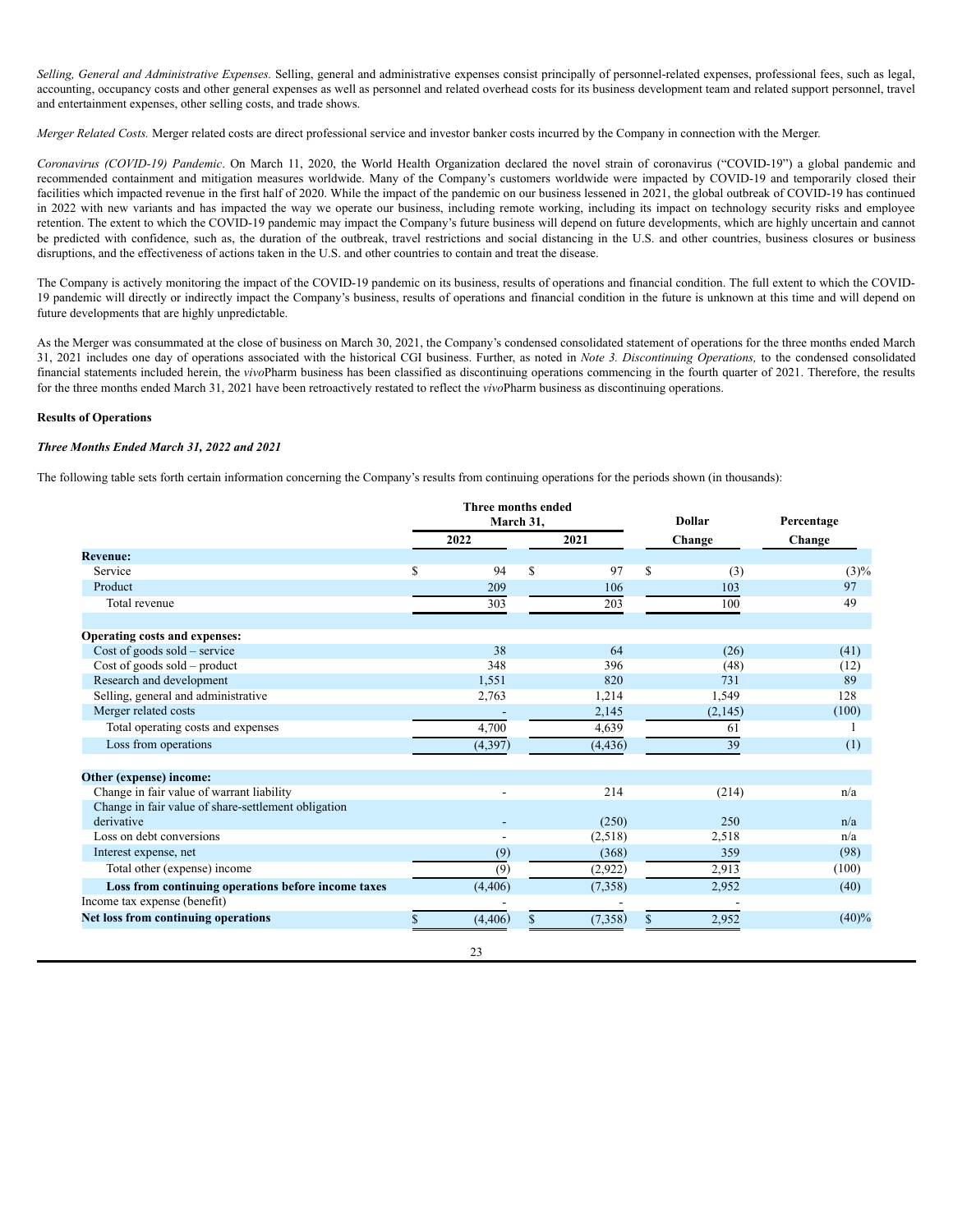#### **Operating results: Comparison for the three months ended March 31, 2022 and 2021**

#### *Revenue from Continuing Operations*

Total revenue increased 49%, or \$100 thousand, to \$303 thousand for the three months ended March 31, 2022, as compared with \$203 thousand for the three months ended March 31, 2021. We realized an increase in product revenue of 97% or \$103 thousand in 2022 due to increased sales volume and increased sales price as compared with 2021. 2022 DaaS service revenue decreased by \$3 thousand.

#### *Cost of Goods Sold from Continuing Operations*

Cost of goods sold – service aggregated \$38 thousand and \$64 thousand, respectively, for the three months ended March 31, 2022 and 2021, resulting in a cost of goods sold of 40% and 66%, respectively, of service revenue. The 2022 period was impacted by a higher margin projects and the 2021 period was impacted by incremental costs incurred to achieve contract deliverables.

Cost of goods sold – product aggregated \$348 thousand and \$396 thousand for the three months ended March 31, 2022 and 2021, respectively, resulting in a cost of goods sold gross margin deficit of \$139 thousand and \$290 thousand. The decrease in cost of sales resulted from a decrease in scrap and our focus on transforming our Maple Grove location to a research and development facility in 2022.

## *Operating Expenses from Continuing Operations*

Research and development expenses increased by 89%, or \$731 thousand, to \$1.6 million for the three months ended March 31, 2022 from \$820 thousand for the three months ended March 31, 2021. This increase is principally due a \$336 thousand increase in payroll-related and consulting expenses, a \$315 thousand increase in research and development activities at our Maple Grove facility, and \$48 thousand related to moving to a new facility in California.

Selling, general and administrative expenses increased by 128%, or \$1.5 million, to \$2.8 million for the three months ended March 31, 2022, as compared with \$1.2 million for the three months ended March 31, 2021. The 2021 period reflects the Company as a privately-held company whereas the 2022 period reflect the Company as a publicly-held company. The quarter ended March 31, 2022 includes incremental \$564 thousand of payroll-related expenses, including one-time severance benefits for two former employees of \$437 thousand. The Company incurred incremental professional services fees of \$472 thousand in the first quarter of 2022 as compared with the same prior-year period related to accounting, audit and other professional services and incurred \$418 thousand of additional insurance expense.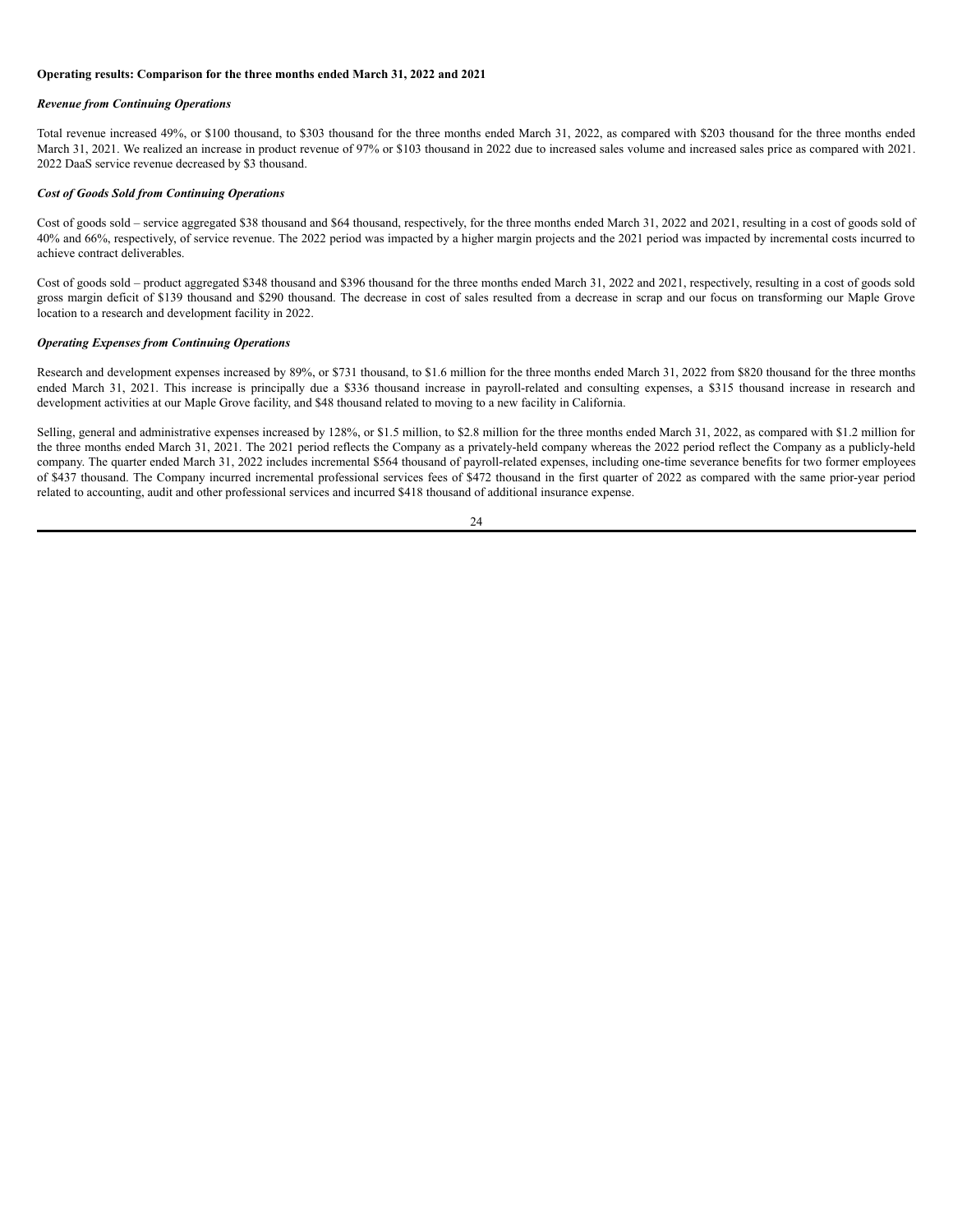Merger related costs for the three-month period ended March 31, 2021 were \$2.1 million. These professional service-related costs and investment banker fees were incurred related to the Merger.

## *Other Expenses, net from Continuing Operations*

Total other income, net was not significant for the quarter ended March 31, 2022. Total other expense for the three months ended March 31, 2021 was \$2.9 million, which consisted of a \$250 thousand mark-to-market loss for an embedded compound derivative from the 2020 Convertible Notes, \$2.5 million loss on the conversion of these notes to equity upon the closing of the Merger, a \$214 thousand mark to market warrant liability gain, and interest expense of \$368 thousand primarily related to the 2020 Convertible **Notes**.

#### **Discontinuing Operations**

In connection with the Merger, the Company was deemed to be the accounting acquiror of the *vivo*Pharm business on March 30, 2021. Therefore, the *vivo*Pharm business is reflected in discontinued operations for one day in the March 31, 2021 quarter. In the quarter ended March 31, 2022, the *vivo*Pharm business generated \$1.4 million in revenue and incurred a \$4.8 million net loss. This net loss includes a goodwill impairment charge of \$2.2 million, an impairment charge of \$2.1 million for intangible assets arising from the merger, \$168 thousand of professional service costs related to accounting for the *vivo*Pharm business and a \$298 thousand operating loss. The impairment loss of \$4.3 million during the quarter ended March 31, 2022 was the result of changes in market valuations for contract research organizations from December 31, 2021 to March 31, 2022 which impact the Company's valuation of the *vivoPharm* business which is accounted for as a held for sale asset since the fourth quarter of 2021. Factors such as funding for biotech and pharma companies, higher interest rates and inflation as well as the Ukraine War have all impacted public company stock valuations in 2022 which may result in additional adjustments to the carrying value of the *vivo*Pharm business.

#### **Liquidity and Capital Resources**

The Company's operating activities have been primarily funded with proceeds from the sale of convertible notes and preferred stock securities. Prior to the Merger, CGI's primary sources of liquidity had been cash collections from its customers and funds generated from debt and equity financings. The Company is expected to generate minimal revenue from the StemoniX business during the first half of 2022 as it winds down its revenue producing operations to support its internal drug discovery programs. The Company had cash and cash equivalents of \$16.4 million as of March 31, 2022. The Company's management has projected that the Company's cash on hand, together with the net proceeds from the planned sale of the *vivo*Pharm business during 2022 and proceeds from sales of common stock pursuant to the Purchase Agreement with Lincoln Park Capital, LLC as well as the at-the-market financing with Canaccord Genuity, will be adequate to fund the Company's currently planned operations into the second quarter of 2023. Such estimate may prove to be wrong, and we could use our available capital resources sooner than we currently expect, and/or the capital resources that we are assuming will be present could fail to materialize at the amounts we project or at all.

The Company expects to continue to incur operating losses in the future, unless and until the Company's drug discovery efforts or other revenue from collaborators are able to demonstrate a level of success that would lead to licensing potential. In addition, the Company will continue to incur the costs of being public, including legal and audit fees and director's and officer's liability insurance. These losses have had, and will continue to have, an adverse effect on the Company's working capital, total assets and stockholders' equity. Because of the numerous risks and uncertainties associated with drug discovery and development efforts and costs associated with being a public company, the Company is unable to predict when it will become profitable, and it may never become profitable. Even if the Company does achieve profitability, it may not be able to sustain or increase profitability on a quarterly or annual basis. The Company's inability to achieve and then maintain profitability would negatively affect its business, financial condition, results of operations and cash flows.

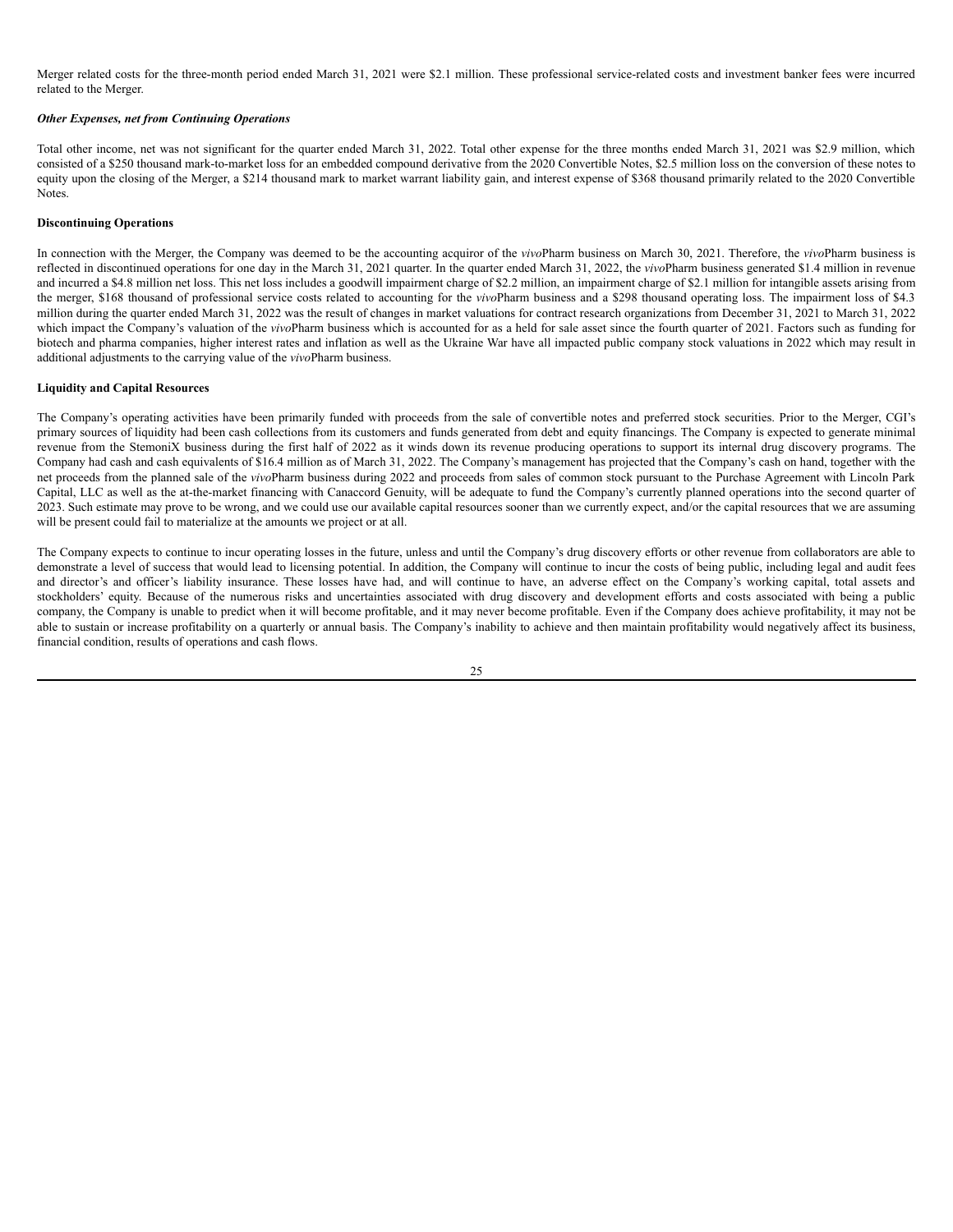#### Lincoln Park Capital Fund, LLC Agreement

On March 28, 2022, the Company entered into a purchase agreement, or Purchase Agreement, with Lincoln Park Capital Fund, LLC ("Lincoln Park"), which, subject to the terms and conditions, provides that the Company has the right to sell to Lincoln Park and Lincoln Park is obligated to purchase up to \$15.0 million of its common shares. Additionally, on March 28, 2022, the Company entered into a registration rights agreement (the "Registration Rights Agreement") with Lincoln Park, pursuant to which the Company agreed to file a registration statement with the Securities and Exchange Commission (the "SEC"), covering the resale of shares of common stock issued to Lincoln Park under the Purchase Agreement. In addition, under the Purchase Agreement, the Company agreed to issue a commitment fee of 405,953 common shares, or the Commitment Shares, as consideration for Lincoln Park entering into the Purchase Agreement. Under the Purchase Agreement, the Company may from time to time for 30 months following May 9, 2022 (the "Commencement Date"), at its discretion, direct Lincoln Park to purchase on any single business day, or a Regular Purchase, up to (i) 50,000 common shares, (ii) 75,000 common shares if the closing sale price of its common shares is not below \$1.50 per share on Nasdaq or (iii) 100,000 common shares if the closing sale price of its common shares is not below \$2.50 per share on Nasdaq. In addition to Regular Purchases, the Company may also direct Lincoln Park to purchase other amounts as accelerated purchases or as additional accelerated purchases on the terms and subject to the conditions set forth in the Purchase Agreement. In any case, Lincoln Park's commitment in any single Regular Purchase may not exceed \$1.0 million absent a mutual agreement to increase such amount. The purchase price per share for each Regular Purchase will be based on prevailing market prices of the Common Stock immediately preceding the time of sale as computed in accordance with the terms set forth in the Purchase Agreement. There are no upper limits on the price per share that Lincoln Park must pay for shares of Common Stock under the Purchase Agreement. The Purchase Agreement may be terminated by the Company at any time after the Commencement Date, at its sole discretion, without any cost or penalty, by giving one business day notice to Lincoln Park to terminate the Purchase Agreement.

## At The Market Financing

On April 8, 2022, the Company entered into an Equity Distribution Agreement (the "Sales Agreement") with Canaccord Genuity LLC (the "Agent"), pursuant to which the Company may issue and sell, from time to time, shares of its common stock having an aggregate offering price of up to \$20,000,000 (the "Shares"), depending on market demand, with the Agent acting as an agent for sales. Sales of the Shares may be made by any method permitted by law deemed to be an "at the market offering" as defined in Rule 415(a)(4) of the Securities Act of 1933, as amended (the "Securities Act"), including, without limitation, sales made directly on or through the NASDAQ Capital Market. The Agent will use its commercially reasonable efforts to sell the Shares requested by the Company to be sold on its behalf, consistent with the Agent's normal trading and sales practices, under the terms and subject to the conditions set forth in the Sales Agreement. The Company has no obligation to sell any of the Shares. The Company may instruct the Agent not to sell the Shares if the sales cannot be effected at or above the price designated by the Company from time to time and the Company may at any time suspend sales pursuant to the Sales Agreement. The Company will pay the Agent a commission of up to 3.0% of the gross proceeds from the sale of Shares by the Agent under the Sales Agreement. The Company has also agreed to reimburse the Agent for its reasonable documented out-of-pocket expenses, including fees and disbursements of its counsel, in the amount of \$75,000. In addition, the Company has agreed to provide customary indemnification rights to the Agent. The Offering will terminate upon the earlier of (i) the issuance and sale of all Shares subject to the Sales Agreement, or (ii) the termination of the Sales Agreement as permitted therein, including by either party at any time without liability of any party.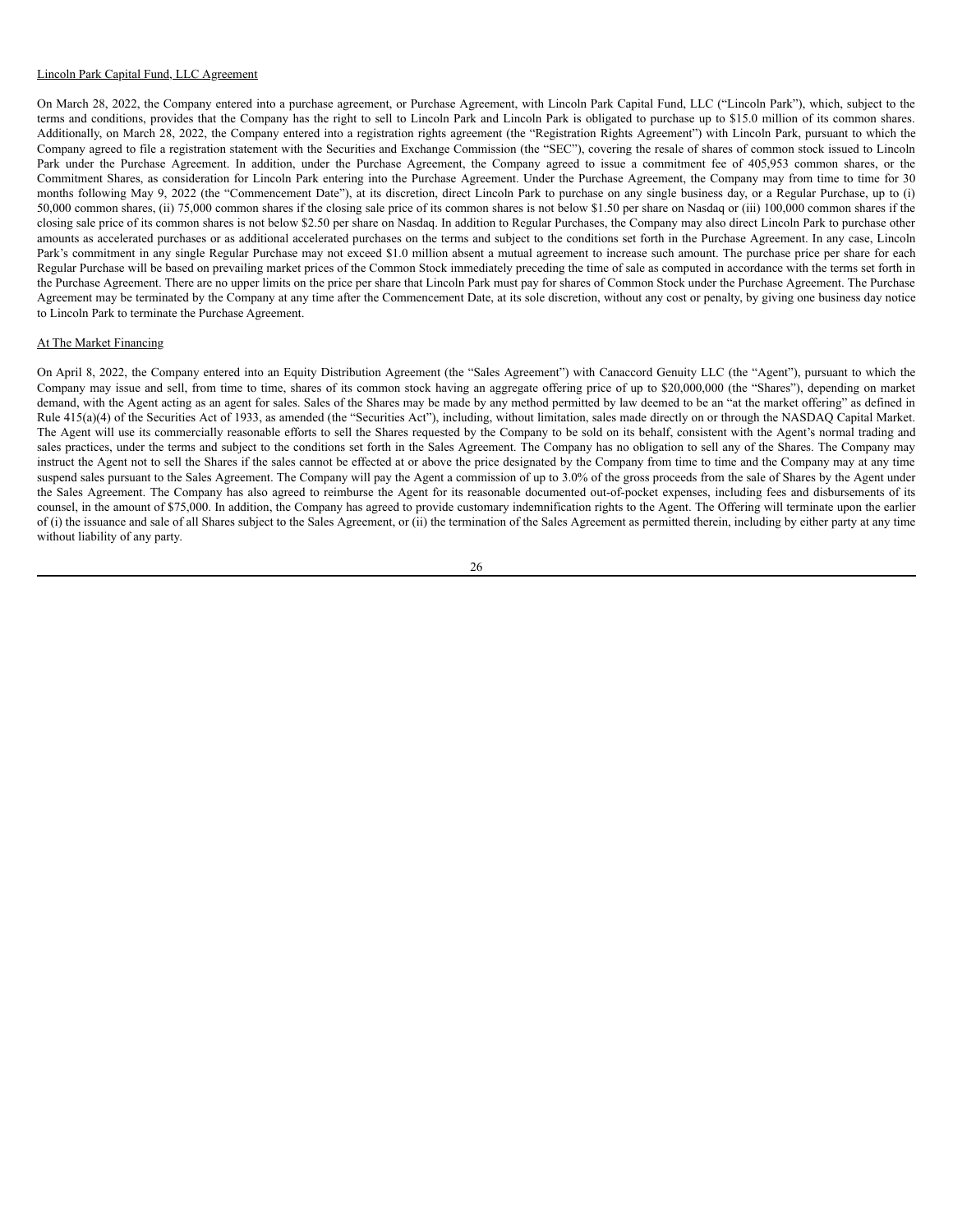During the next twelve months, the Company may take further steps to raise additional capital to meet our long-term liquidity needs including, but not limited to, one or more of the following: the licensing of drug candidates with existing or new collaborative partners, possible business combinations, issuance of debt, or the issuance of common stock or other securities via private placements or public offerings. Although the Company has been successful in raising capital in the past, there can be no assurance that additional financing will be available on acceptable terms, if at all, and its negotiating position in capital raising efforts may worsen as existing resources are used. There is also no assurance that the Company will be able to enter into collaborative relationships that will provide sources of liquidity. Additional equity financings may be dilutive to our stockholders. Debt financing, if available, may involve significant cash payment obligations and covenants that restrict the Company's ability to operate as a business. Licensing or strategic collaborations may result in royalties or other terms which reduce our economic potential from products under development. If the Company is unable to raise the funds necessary to meet its long-term liquidity needs, the Company may have to delay or discontinue the development of one or more discovery programs, license out programs earlier than expected, raise funds at a significant discount or on other unfavorable terms, if at all, or sell all or a part of the business.

The Company's forecast of the period of time through which its current financial resources will be adequate to support its operations and its expected operating expenses are forward-looking statements and involve risks and uncertainties. Actual results could vary materially and negatively as a result of a number of factors, including:

- our strategic plans;
- our ability to discover and develop novel therapeutics;
- our ability to license any therapeutics we develop to larger companies;
- the ability of our licensees to achieve milestones under future licensing agreements that will generate revenue for us;
- our ability to secure strategic and clinical co-development partnerships with pharmaceutical and biotechnology companies;
- our ability to make capital expenditures and to finance operations;
- our cash position;
- our ability to effectively manage current and future collaboration partnerships, joint venture or acquisition initiatives undertaken by the Company;
- our ability to develop and build infrastructure and teams to manage our research and development, partnering and clinical development activities;
- our ability to continue to retain and hire key talent;
- our ability to sell the *vivo*Pharm business and effectively operate the business during the sales process;
- our ability to deter cyberattacks on our business;
- our ability to obtain compounds used for drug discovery and development could be affected as a result of the tensions between Ukraine and Russia; and
- the impact of COVID-19 on the economy, demand for our services and products and our operations, including measures taken by government authorities to address the pandemic, which may precipitate or exacerbate other risks and/or uncertainties.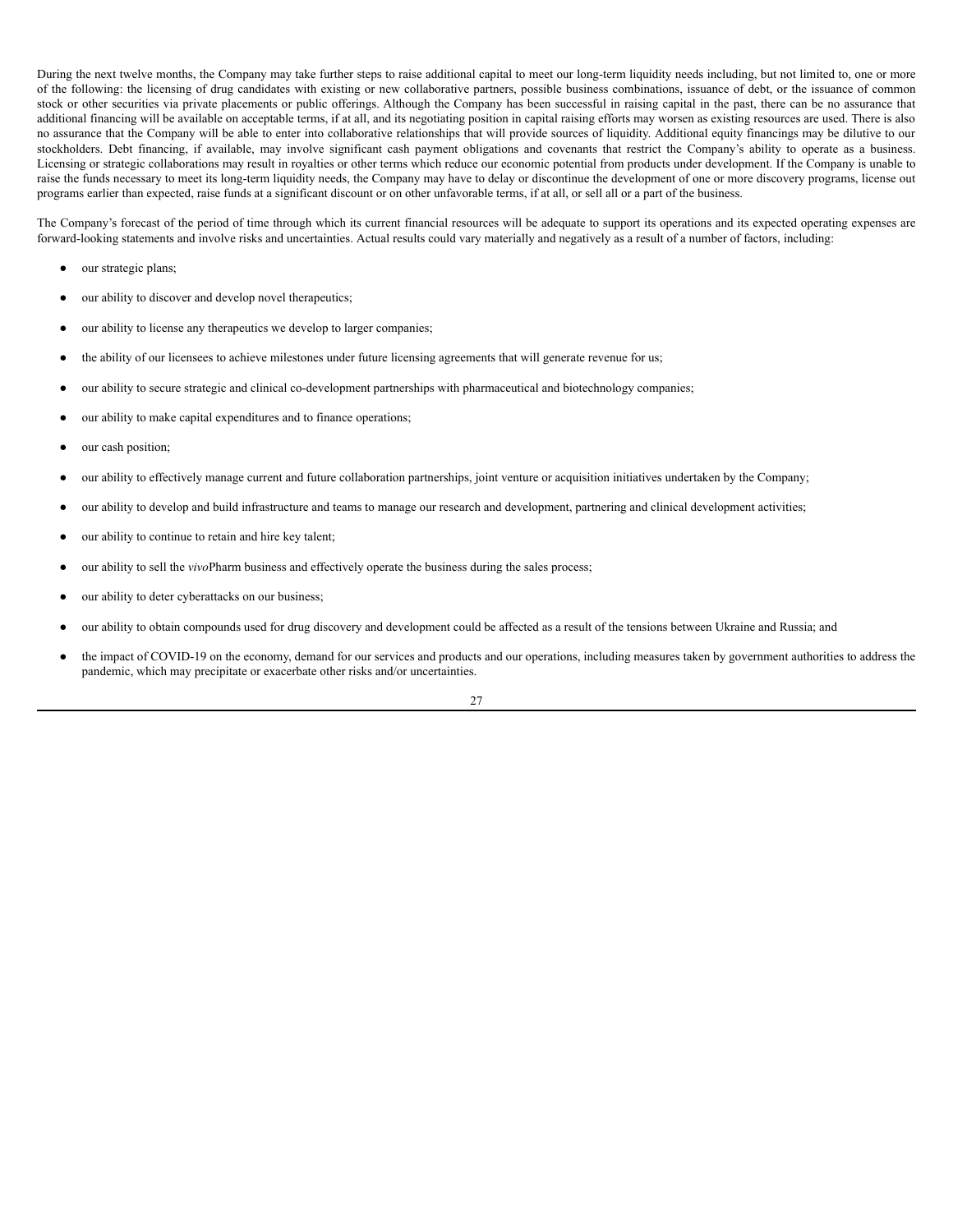## *Cash Flows from Continuing Operations*

Net cash flow from operating, investing and financing activities from continuing operations for the periods below were as follows (in thousands):

### **Three Months Ended March 31, 2022 and 2021**

|                                                                                 | Three months ended March 31, |         |  |         |
|---------------------------------------------------------------------------------|------------------------------|---------|--|---------|
|                                                                                 |                              | 2022    |  | 2021    |
| Net cash used in operating activities                                           |                              | (3.511) |  | (4,577) |
| Net cash (used in) provided by investing activities                             |                              | (30)    |  | 30.137  |
| Net cash (used in) provided by financing activities                             |                              | (131)   |  | 6.730   |
| Net (decrease) increase in cash and cash equivalents from continuing operations |                              | (3,672) |  | 32.290  |

The Company had cash and cash equivalents of \$16.4 million and \$33.1 million as of March 31, 2022 and 2021, respectively.

## *Cash Used in Operating Activities*

Net cash used in operating activities from continuing operations was \$3.5 million for the quarter ending March 31, 2022, consisting of a net loss of \$4.4 million, decreased for net non-cash adjustments of \$518 thousand and additional cash provided by operating assets and liabilities items of \$377 thousand. Net cash used in operating activities from continuing operations was \$4.6 million for the quarter ending March 31, 2021, consisting of a net loss of \$7.4 million, decreased for net non-cash adjustments of \$3.3 million and additional cash used for operating assets and liabilities of \$567 thousand. The non-cash adjustments include a loss from conversion of debt in the amount of \$2.5 million. In operating assets and liabilities, net cash used included a \$722 thousand reduction in accounts payable due to Merger related costs being paid at the end of the quarter.

### *Cash Used in Investing Activities*

Net cash used in investing activities from continuing operations was \$30 thousand for the quarter ended March 31, 2022, related to investments in equipment. Net cash provided by investing activities from continuing operations was \$30.1 million for the quarter ended March 31, 2021, principally from CGI cash balances at the close of the Merger.

## *Cash Used in Financing Activities*

Net cash used in financing activities from continuing operations was \$131 thousand, primarily related to issuance costs related to the Lincoln Park Capital Fund LLC agreement. Net cash provided by financing activities from continuing operations was \$6.7 million for the quarter ending March 31, 2021 due to \$5.0 million from the issuance of 2020 Convertible Notes and \$1.7 million from the issuance of Series Preferred C shares.

## **Off-Balance Sheet Arrangements**

Since inception, the Company has not engaged in any off-balance sheet activities as defined in Item 303(a)(4) of Regulation S-K**.**

#### **Critical Accounting Policies and Significant Estimates**

Critical accounting policies are those policies that require the application of management's most challenging subjective or complex judgment, often as a result of the need to make estimates about the effect of matters that are inherently uncertain and may change in subsequent periods. Critical accounting policies involve judgments and uncertainties that are sufficiently likely to result in materially different results under different assumptions and conditions. For the three months ended March 31, 2022, there were no significant changes in our critical accounting policies. For a detailed description of our other critical accounting policies and significant estimates, see Management's Discussion and Analysis of Financial Condition and Results of Operations under Item 7 in our Annual Report on Form 10-K for the year ended December 31, 2021.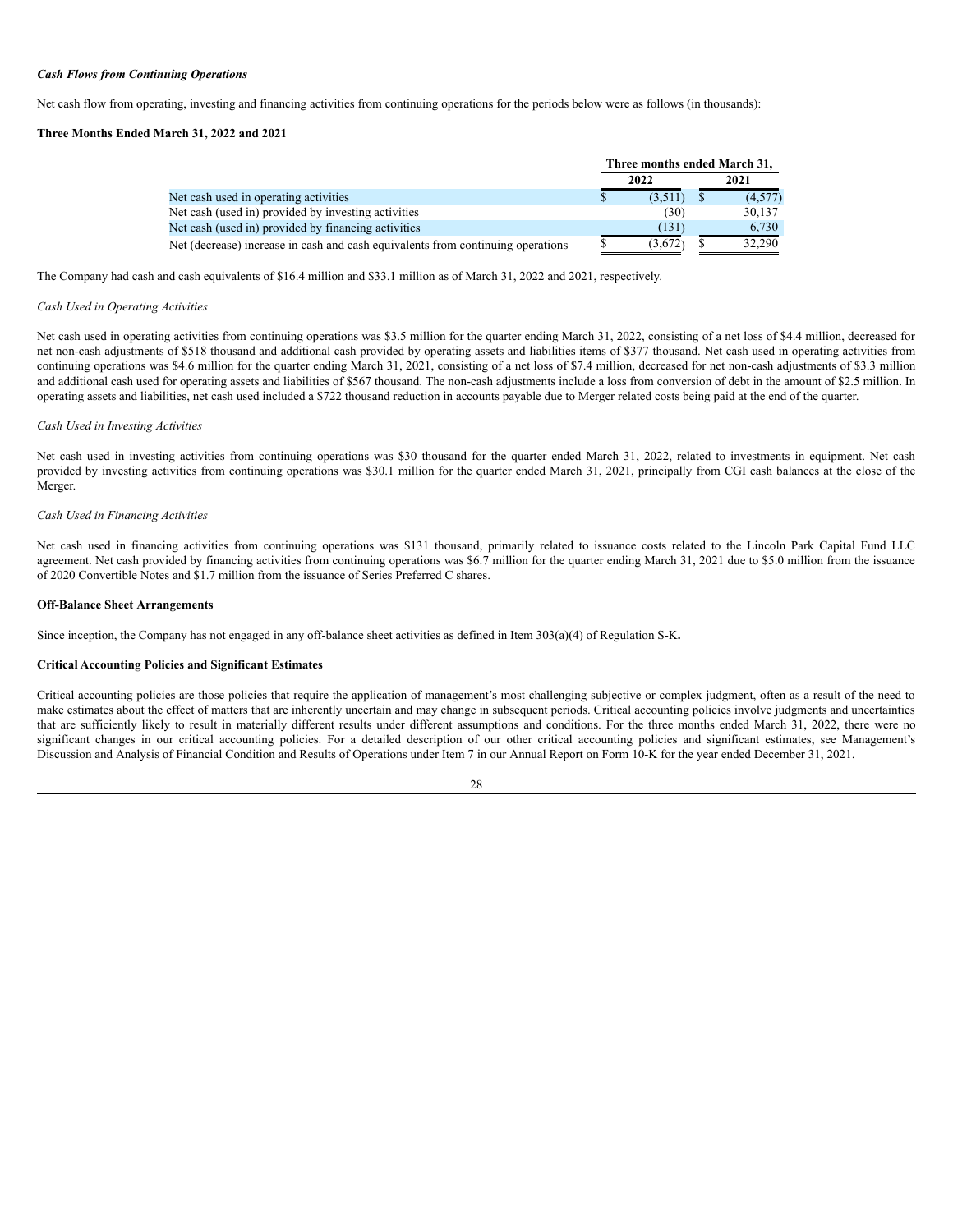#### **CAUTIONARY NOTE REGARDING FORWARD-LOOKING STATEMENTS**

This report on Form 10-Q contains forward-looking statements made pursuant to the safe harbor provisions of the Private Securities Litigation Reform Act of 1995 under Section 27A of the Securities Act of 1933, as amended, and Section 21E of the Securities Exchange Act of 1934, as amended. Forward-looking statements include statements with respect to our beliefs, plans, objectives, goals, expectations, anticipations, assumptions, estimates, intentions and future performance, and involve known and unknown risks, uncertainties and other factors, which may be beyond our control, and which may cause our actual results, performance or achievements to be materially different from future results, performance or achievements expressed or implied by such forward-looking statements. All statements other than statements of historical fact are statements that could be forward-looking statements. You can identify these forward-looking statements through our use of words such as "may," "can," "anticipate," "assume," "should," "indicate," "would," "believe," "contemplate," "expect," "seek," "estimate," "continue," "plan," "point to," "project," "predict," "could," "intend," "target," "potential" and other similar words and expressions of the future.

There are a number of important factors that could cause the actual results to differ materially from those expressed in any forward-looking statement made by us. These factors include, but are not limited to:

- our strategic plans;
- our ability to discover and develop novel therapeutics;
- our ability to license any therapeutics we develop to larger companies;
- the ability of our licensees to achieve milestones under future licensing agreements that will generate revenue for us;
- our ability to secure strategic and clinical co-development partnerships with pharmaceutical and biotechnology companies;
- our ability to make capital expenditures and to finance operations;
- our cash position;
- our ability to effectively manage current and future collaboration partnerships, joint venture or acquisition initiatives undertaken by the Company;
- our ability to develop and build infrastructure and teams to manage our research and development, partnering and clinical development activities;
- our ability to continue to retain and hire key talent;
- our ability to sell the *vivo*Pharm business and effectively operate the business during the sales process;
- our ability to deter cyberattacks on our business;
- our ability to obtain compounds used for drug discovery and development could be affected as a result of the tensions between Ukraine and Russia; and
- the impact of COVID-19 on the economy, demand for our services and products and our operations, including measures taken by government authorities to address the pandemic, which may precipitate or exacerbate other risks and/or uncertainties.

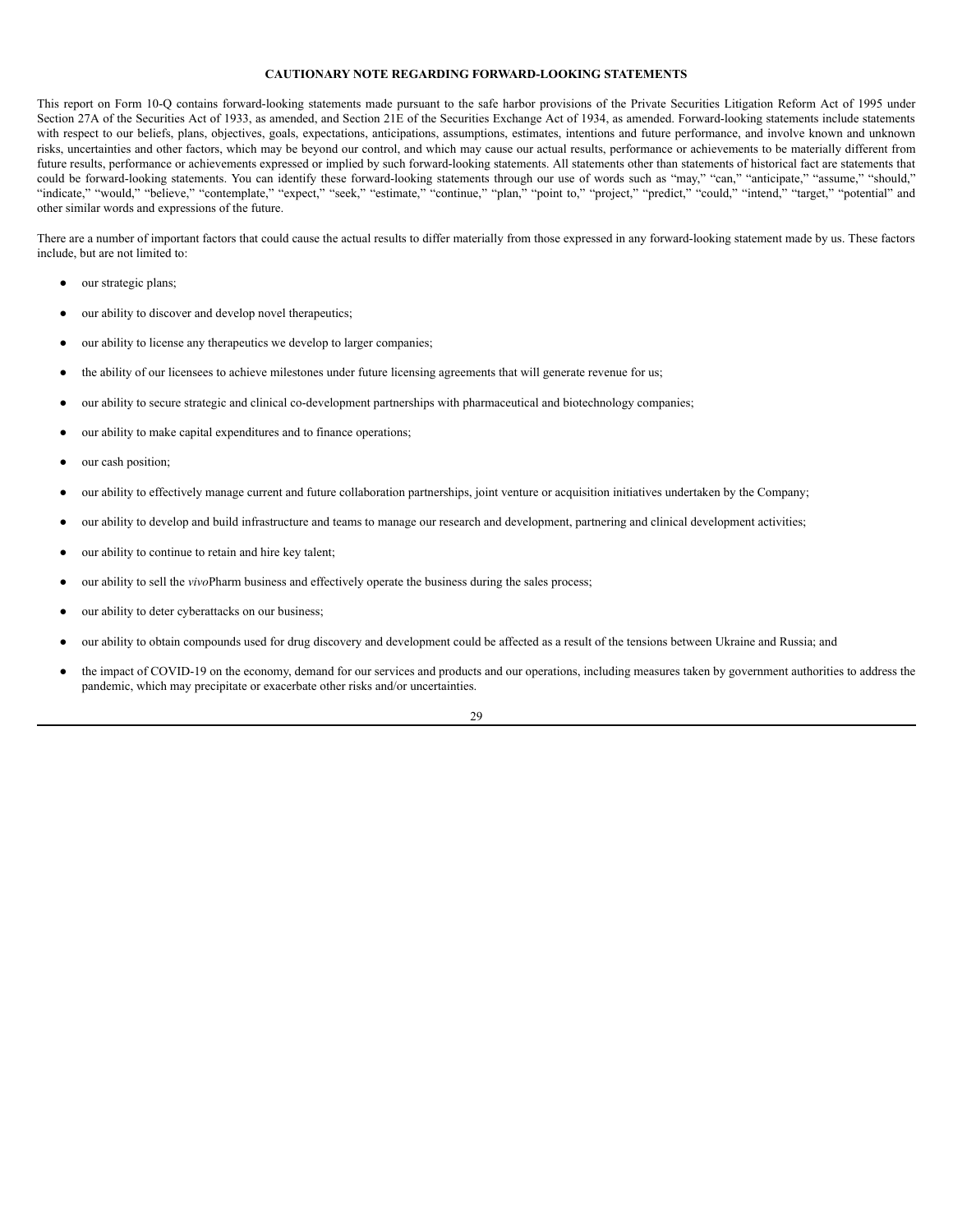The foregoing does not represent an exhaustive list of matters that may be covered by the forward-looking statements contained herein or risk factors that we are faced with that may cause our actual results to differ from those anticipate in our forward-looking statements. Please see "Risk Factors" for additional risks which could adversely impact our business and financial performance.

All forward-looking statements are expressly qualified in their entirety by this cautionary notice. You are cautioned not to place undue reliance on any forward-looking statements, which speak only as of the date of this report or the date of the document incorporated by reference into this report. We have no obligation, and expressly disclaim any obligation, to update, revise or correct any of the forward-looking statements, whether as a result of new information, future events or otherwise. We have expressed our expectations, beliefs and projections in good faith and we believe they have a reasonable basis. However, we cannot assure you that our expectations, beliefs or projections will result or be achieved or accomplished.

# <span id="page-29-0"></span>**ITEM 3: QUANTITATIVE AND QUALITATIVE DISCLOSURES ABOUT MARKET RISK**

Not applicable.

#### <span id="page-29-1"></span>**ITEM 4: CONTROLS AND PROCEDURES**

#### *Evaluation of Disclosure Controls and Procedures*

The Company evaluated, under the supervision and with the participation of the principal executive officer and principal financial officer, the effectiveness of the design and operation of the Company's disclosure controls and procedures (as defined in Rule 13a-15(e) and Rule 15d-15(e) under the Securities and Exchange Act of 1934, as amended ("Exchange Act"), as of March 31, 2022, the end of the period covered by this report on Form 10-Q. Based on this evaluation, the Company's President and Chief Executive Officer (principal executive officer) and its Chief Financial Officer (principal financial officer) have concluded that its disclosure controls and procedures were not effective at the reasonable assurance level at March 31, 2022 because of the material weakness in the Company's internal control over financial reporting related to the accounting for potential impairment of intangible assets that existed at December 31, 2021 that has not been remediated by the end of the period covered by this Quarterly Report on Form 10- Q.

Disclosure controls and procedures are designed to provide reasonable assurance that information required to be disclosed by the Company in the reports that the Company files or submits under the Exchange Act (i) is recorded, processed, summarized and reported within the time periods specified in the SEC's rules and forms, and (ii) is accumulated and communicated to management, including the principal executive officer and principal financial officer, as appropriate, to allow timely decisions regarding required disclosures. In designing and evaluating the disclosure controls and procedures, management recognizes that any controls and procedures, no matter how well designed and operated, can provide only reasonable assurance of achieving the desired control objectives. Due to the inherent limitations of control systems, not all misstatements may be detected. These inherent limitations include the realities that judgments in decision-making can be faulty and that breakdowns can occur because of a simple error or mistake. Additionally, controls can be circumvented by the individual acts of some persons, by collusion of two or more people, or by management override of the control. Controls and procedures can only provide reasonable, not absolute, assurance that the above objectives have been met.

#### *Changes in Internal Control over Financial Reporting*

Other than changes related to the remediation activities discussed below, there were no changes in the Company's internal control over financial reporting during the three months ended March 31, 2022 that have materially affected, or are reasonably likely to materially affect, the Company's internal control over financial reporting.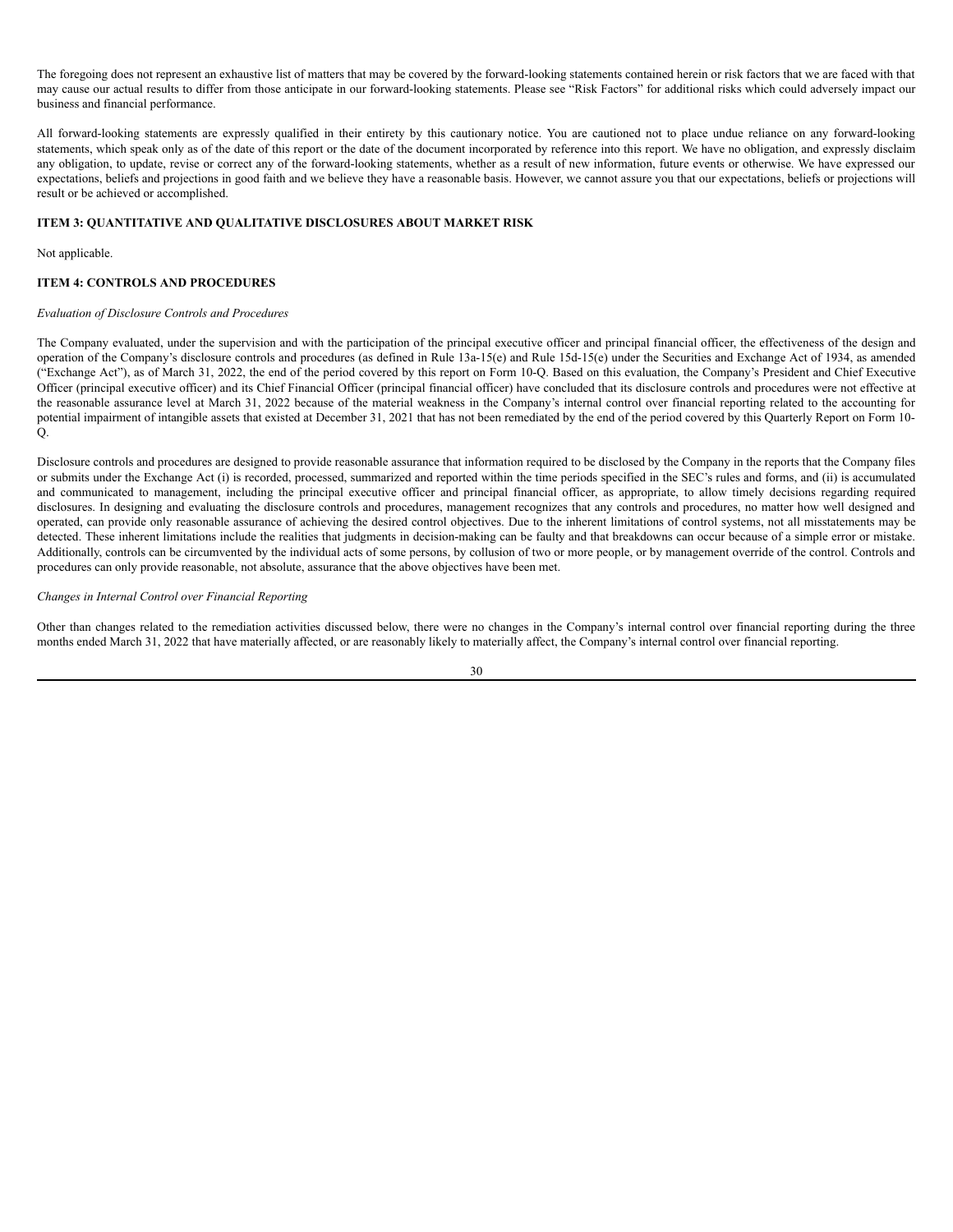## *Material Weakness in Internal Control over Financial Reporting*

A material weakness in the Company's internal control over financial reporting was reported in "Item 9A. Controls and Procedures" of the Company's Annual Report on Form 10-K for the year ended December 31, 2021 because the Company did not have appropriate controls related to the accounting for potential impairment of intangibles assets. After the Merger, the Company implemented the following enhancements to internal controls to address this material weakness:

- Hired a new CFO with significant experience in internal controls, US GAAP and financial forecasting;
- Established a financial planning and analysis function in June 2021 to analyze, forecast and report on the Company's operations; and
- Developed a financial model to forecast *vivoPharm revenue based on inputs from management*.

We determined that the underlying revenue forecasting model to support the determination of cash flows for our *vivo*Pharm business contained data input errors that required additional analysis and validation during the first quarter of 2022. While these data errors did not impact our assessment of the carrying value of our *vivo*Pharm business as of December 31, 2021, the redesign of this control and ongoing testing of its operational effectiveness will not occur until 2022. As a result, the Company concluded that the deficiency in our internal control over financial reporting related to revenue and cash flow forecasting would give rise to the level of a material weakness as of December 31, 2021. The Company expects to remediate this control in 2022 through enhanced data validation and management review.

# <span id="page-30-0"></span>**PART II – OTHER INFORMATION**

# <span id="page-30-1"></span>**ITEM 1: LEGAL PROCEEDINGS**

We are not currently subject to any material legal proceedings. However, we may from time to time become a party to various legal proceedings arising in the ordinary course of our business.

## <span id="page-30-2"></span>**ITEM 1A: RISK FACTORS**

As a smaller reporting company, we are not required to provide the information required by this item. However, we direct you to the risk factors included in the Risk Factors section in our Annual Report on Form 10-K for the year ended December 31, 2021, filed with the Securities and Exchange Commission on March 30, 2022.

## <span id="page-30-3"></span>**ITEM 2: UNREGISTERED SALES OF EQUITY SECURITIES AND USE OF PROCEEDS**

None.

# <span id="page-30-4"></span>**ITEM 3: DEFAULTS UPON SENIOR SECURITIES**

None.

## <span id="page-30-5"></span>**ITEM 4: MINE SAFETY DISCLOSURES**

Not applicable.

## <span id="page-30-6"></span>**ITEM 5: OTHER INFORMATION**

None.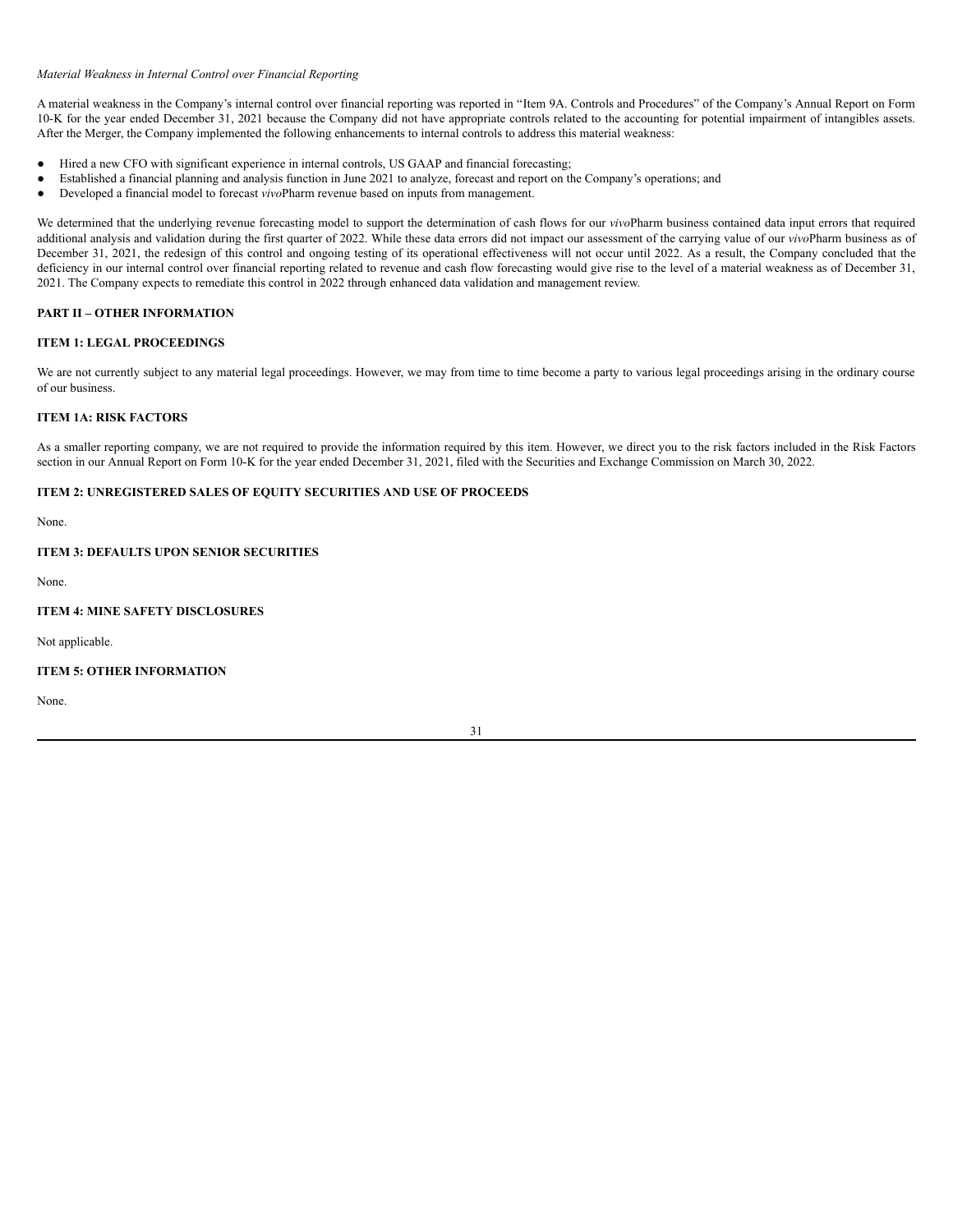## <span id="page-31-0"></span>**ITEM 6: EXHIBITS**

| <b>Exhibit</b><br>No. | <b>Description</b>                                                                                                                                                                                                                                                            |
|-----------------------|-------------------------------------------------------------------------------------------------------------------------------------------------------------------------------------------------------------------------------------------------------------------------------|
| 10.1                  | Lease Agreement dated January 7, 2022 by and between StemoniX, Inc. and Nancy Ridge Technology Center, L.P. (incorporated by reference to Exhibit<br>10.30 of the Company's Annual Report on Form 10-K, filed with the Securities and Exchange Commission on March 30, 2022). |
| 10.2                  | Purchase Agreement dated March 28, 2022 between Lincoln Park Capital, LLC and Vyant Bio, Inc. (incorporated by reference to Exhibit 10.34 of the<br>Company's Annual Report on Form 10-K, filed with the Securities and Exchange Commission on March 30, 2022).               |
| 10.3                  | Registration Rights Agreement dated March 28, 2022 between Lincoln Park Capital, LLC and Vyant Bio, Inc. (incorporated by reference to Exhibit 10.35<br>of the Company's Annual Report on Form 10-K, filed with the Securities and Exchange Commission on March 30, 2022).    |
| $31.1*$               | Certification of Principal Executive Officer pursuant to Rules 13a-14(a) and 15d-14(a) promulgated under the Securities and Exchange Act of 1934, as<br>amended.                                                                                                              |
| $31.2*$               | Certification of Principal Financial Officer pursuant to Rules 13a-14(a) and 15d-14(a) promulgated under the Securities and Exchange Act of 1934, as<br>amended.                                                                                                              |
| $32.1**$              | Certification of Principal Executive Officer pursuant to 18 U.S.C. Section 1350, as adopted pursuant to Section 906 of the Sarbanes-Oxley Act of 2002.                                                                                                                        |
| $32.2**$              | Certification of Principal Financial Officer pursuant to 18 U.S.C. Section 1350, as adopted pursuant to Section 906 of the Sarbanes-Oxley Act of 2002.                                                                                                                        |
| $101$ . INS*          | XBRL Instance Document - the instance document does not appear in the Interactive Data File because its XBRL tags are embedded within the Inline<br>XBRL document.                                                                                                            |
| $101.SCH*$            | Inline XBRL Taxonomy Extension Schema Document.                                                                                                                                                                                                                               |
| 101.CAL*              | Inline XBRL Taxonomy Extension Calculation Linkbase Document.                                                                                                                                                                                                                 |
| 101.DEF*              | Inline XBRL Taxonomy Extension Definition Linkbase Document.                                                                                                                                                                                                                  |
| $101.LAB*$            | Inline XBRL Taxonomy Extension Label Linkbase Document.                                                                                                                                                                                                                       |
| 101.PRE*              | Inline XBRL Taxonomy Extension Presentation Linkbase Document.                                                                                                                                                                                                                |
| $104*$                | Cover Page Interactive Data File—the cover page interactive data file does not appear in the Interactive Data File because its XBRL tags are embedded<br>within the Inline XBRL document.                                                                                     |

\* Filed herewith.

# Schedules and exhibits have been omitted pursuant to Item 601(b)(2) of Regulation S-K. The Company hereby undertakes to furnish supplementally copies of any of the omitted schedules upon request by the SEC.

† Indicates a management contract or compensation plan, contract or arrangement.

<sup>\*\*</sup> Furnished, not filed.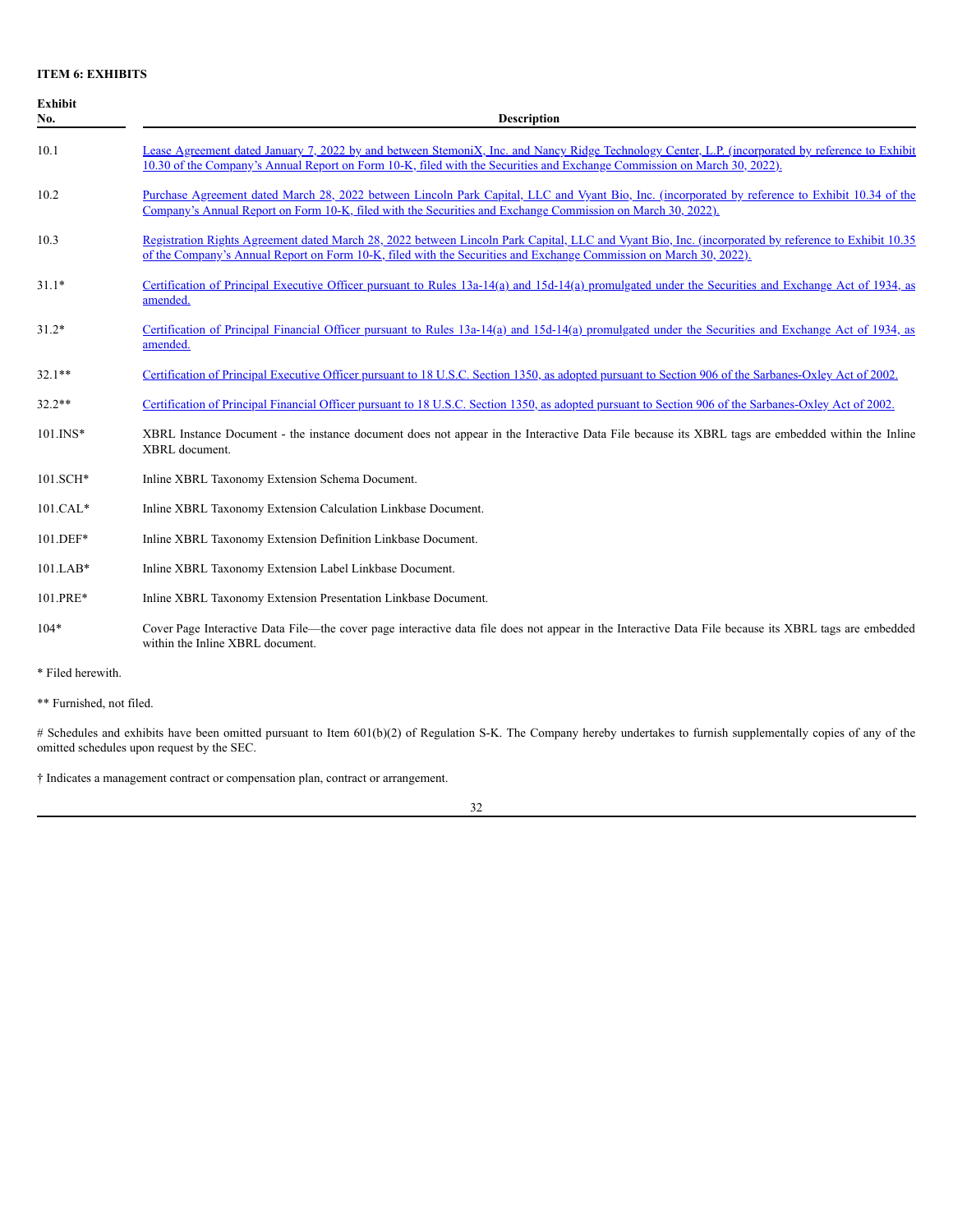## **SIGNATURES**

<span id="page-32-0"></span>Pursuant to the requirements of Section 13 or 15(d) of the Securities Exchange Act of 1934, the Registrant has duly caused this Report to be signed on its behalf by the undersigned, thereunto duly authorized on May xx, 2022.

VYANT BIO, INC.

Date: May 16, 2022 By: */s/ John A. Roberts*

John A. Roberts President and Chief Executive Officer (Principal Executive Officer)

*/s/ Andrew D. C. LaFrence*

Andrew D. C. LaFrence Chief Financial Officer (Principal Financial Officer and Principal Accounting Officer)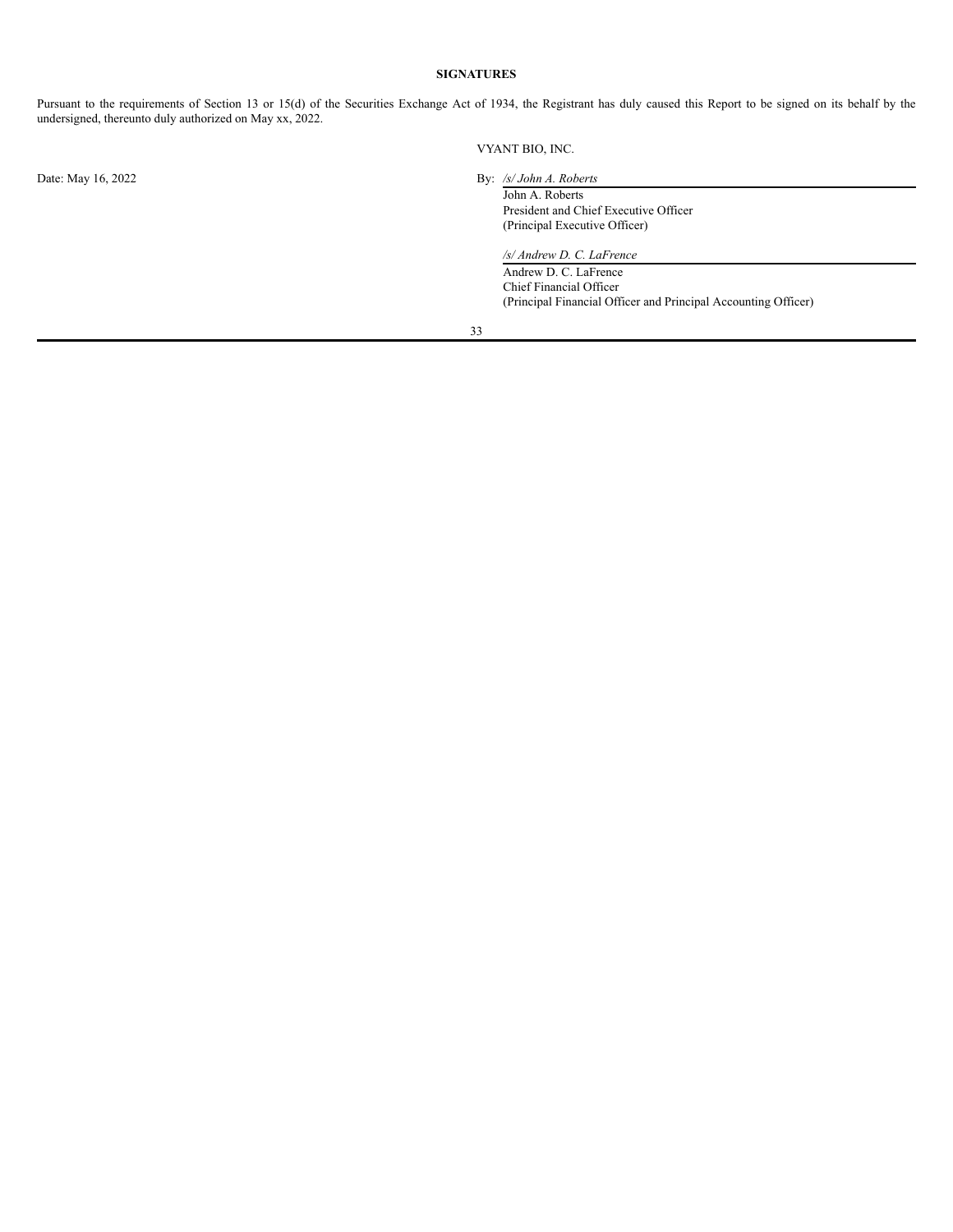## CERTIFICATION OF PRINCIPAL EXECUTIVE OFFICER PURSUANT TO SECTION 302 OF THE SARBANES-OXLEY ACT OF 2002

I, John A. Roberts, certify that:

1. I have reviewed this quarterly report on Form 10-Q of Vyant Bio, Inc. (the "Registrant");

2. Based on my knowledge, this report does not contain any untrue statement of a material fact or omit to state a material fact necessary to make the statements made, in light of the circumstances under which such statements were made, not misleading with respect to the period covered by this report;

3. Based on my knowledge, the financial statements, and other financial information included in this report, fairly present in all material respects the financial condition, results of operations and cash flows of the Registrant as of, and for, the periods presented in this report;

4. The Registrant's other certifying officer and I are responsible for establishing and maintaining disclosure controls and procedures (as defined in Exchange Act Rules  $13a-15(e)$  and  $15d-15(e)$  and internal control over financial reporting (as defined in Exchange Act Rules  $13a-15(f)$  and  $15d-15(f)$ ) for the Registrant and have:

a. designed such disclosure controls and procedures, or caused such disclosure controls and procedures to be designed under our supervision, to ensure that material information relating to the Registrant, including its consolidated subsidiaries, is made known to us by others within those entities, particularly during the period in which this report is being prepared;

b. designed such internal control over financial reporting, or caused such internal control over financial reporting to be designed under our supervision, to provide reasonable assurance regarding the reliability of financial reporting and the preparation of financial statements for external purposes in accordance with generally accepted accounting principles;

c. evaluated the effectiveness of the Registrant's disclosure controls and procedures and presented in this report our conclusions about the effectiveness of the disclosure controls and procedures, as of the end of the period covered by this report based on such evaluation; and

d. disclosed in this report any change in the Registrant's internal control over financial reporting that occurred during the Registrant's most recent fiscal quarter (the Registrant's fourth fiscal quarter in the case of an annual report) that has materially affected, or is reasonably likely to materially affect, the Registrant's internal control over financial reporting; and

5. The Registrant's other certifying officer and I have disclosed, based on our most recent evaluation of internal control over financial reporting, to the Registrant's auditors and the audit committee of the Registrant's board of directors (or persons performing the equivalent functions):

a. all significant deficiencies and material weaknesses in the design or operation of internal control over financial reporting which are reasonably likely to adversely affect the Registrant's ability to record, process, summarize and report financial information; and

b. any fraud, whether or not material, that involves management or other employees who have a significant role in the Registrant's internal control over financial reporting.

Date: May 16, 2022 */s/ John A. Roberts*

John A. Roberts President and Chief Executive Officer *(Principal Executive Of icer)*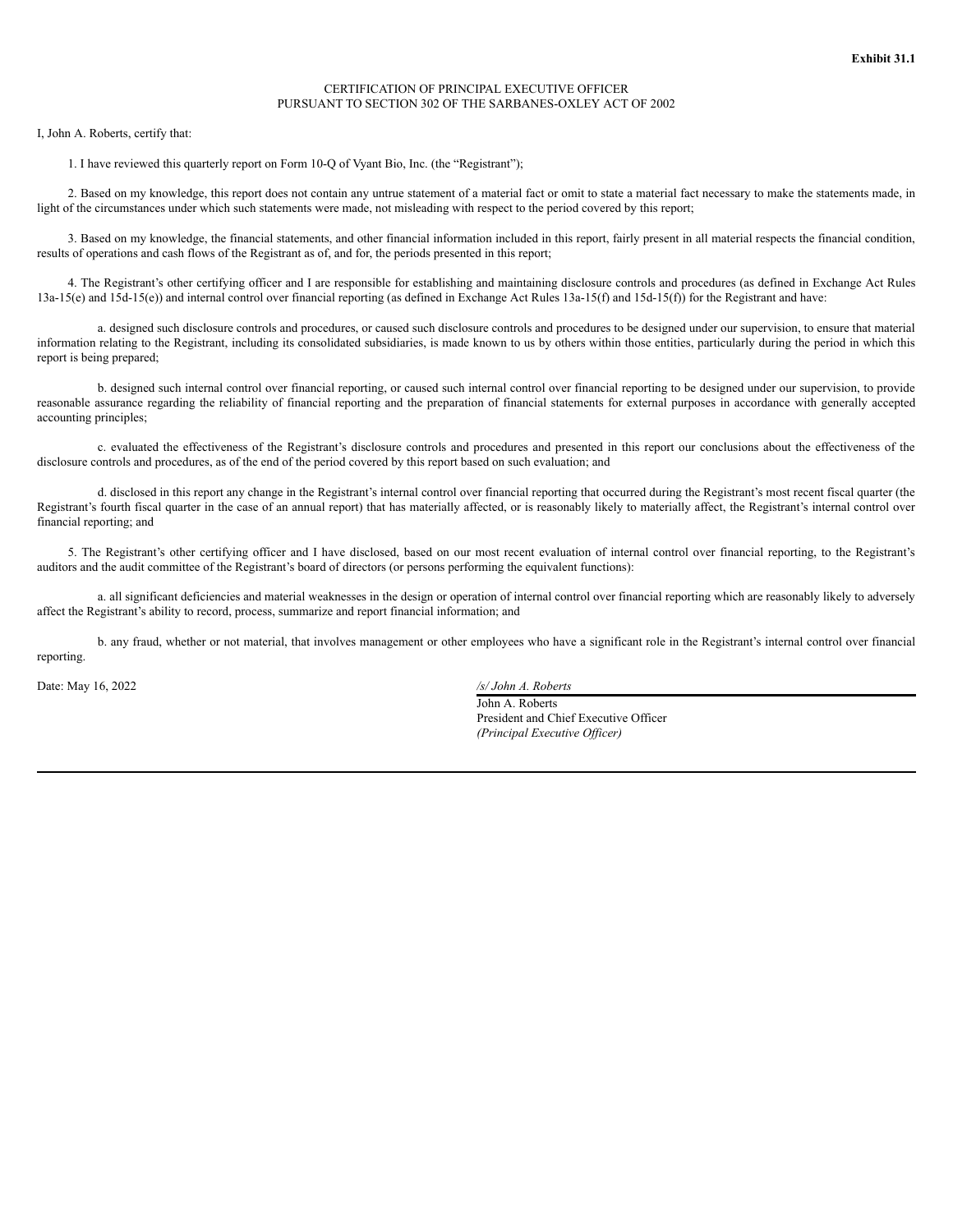## CERTIFICATION OF PRINCIPAL FINANCIAL OFFICER PURSUANT TO SECTION 302 OF THE SARBANES-OXLEY ACT OF 2002

I, Andrew D. C. LaFrence, certify that:

1. I have reviewed this quarterly report on Form 10-Q of Vyant Bio, Inc. (the "Registrant");

2. Based on my knowledge, this report does not contain any untrue statement of a material fact or omit to state a material fact necessary to make the statements made, in light of the circumstances under which such statements were made, not misleading with respect to the period covered by this report;

3. Based on my knowledge, the financial statements, and other financial information included in this report, fairly present in all material respects the financial condition, results of operations and cash flows of the Registrant as of, and for, the periods presented in this report;

4. The Registrant's other certifying officer and I are responsible for establishing and maintaining disclosure controls and procedures (as defined in Exchange Act Rules  $13a-15(e)$  and  $15d-15(e)$  and internal control over financial reporting (as defined in Exchange Act Rules  $13a-15(f)$  and  $15d-15(f)$ ) for the Registrant and have:

a. designed such disclosure controls and procedures, or caused such disclosure controls and procedures to be designed under our supervision, to ensure that material information relating to the Registrant, including its consolidated subsidiaries, is made known to us by others within those entities, particularly during the period in which this report is being prepared;

b. designed such internal control over financial reporting, or caused such internal control over financial reporting to be designed under our supervision, to provide reasonable assurance regarding the reliability of financial reporting and the preparation of financial statements for external purposes in accordance with generally accepted accounting principles;

c. evaluated the effectiveness of the Registrant's disclosure controls and procedures and presented in this report our conclusions about the effectiveness of the disclosure controls and procedures, as of the end of the period covered by this report based on such evaluation; and

d. disclosed in this report any change in the Registrant's internal control over financial reporting that occurred during the Registrant's most recent fiscal quarter (the Registrant's fourth fiscal quarter in the case of an annual report) that has materially affected, or is reasonably likely to materially affect, the Registrant's internal control over financial reporting; and

5. The Registrant's other certifying officer and I have disclosed, based on our most recent evaluation of internal control over financial reporting, to the Registrant's auditors and the audit committee of the Registrant's board of directors (or persons performing the equivalent functions):

a. all significant deficiencies and material weaknesses in the design or operation of internal control over financial reporting which are reasonably likely to adversely affect the Registrant's ability to record, process, summarize and report financial information; and

b. any fraud, whether or not material, that involves management or other employees who have a significant role in the Registrant's internal control over financial reporting.

Date: May 16, 2022 */s/ Andrew D. C. LaFrence*

Andrew D. C. LaFrence Chief Financial Officer *(Principal Financial and Accounting Of icer)*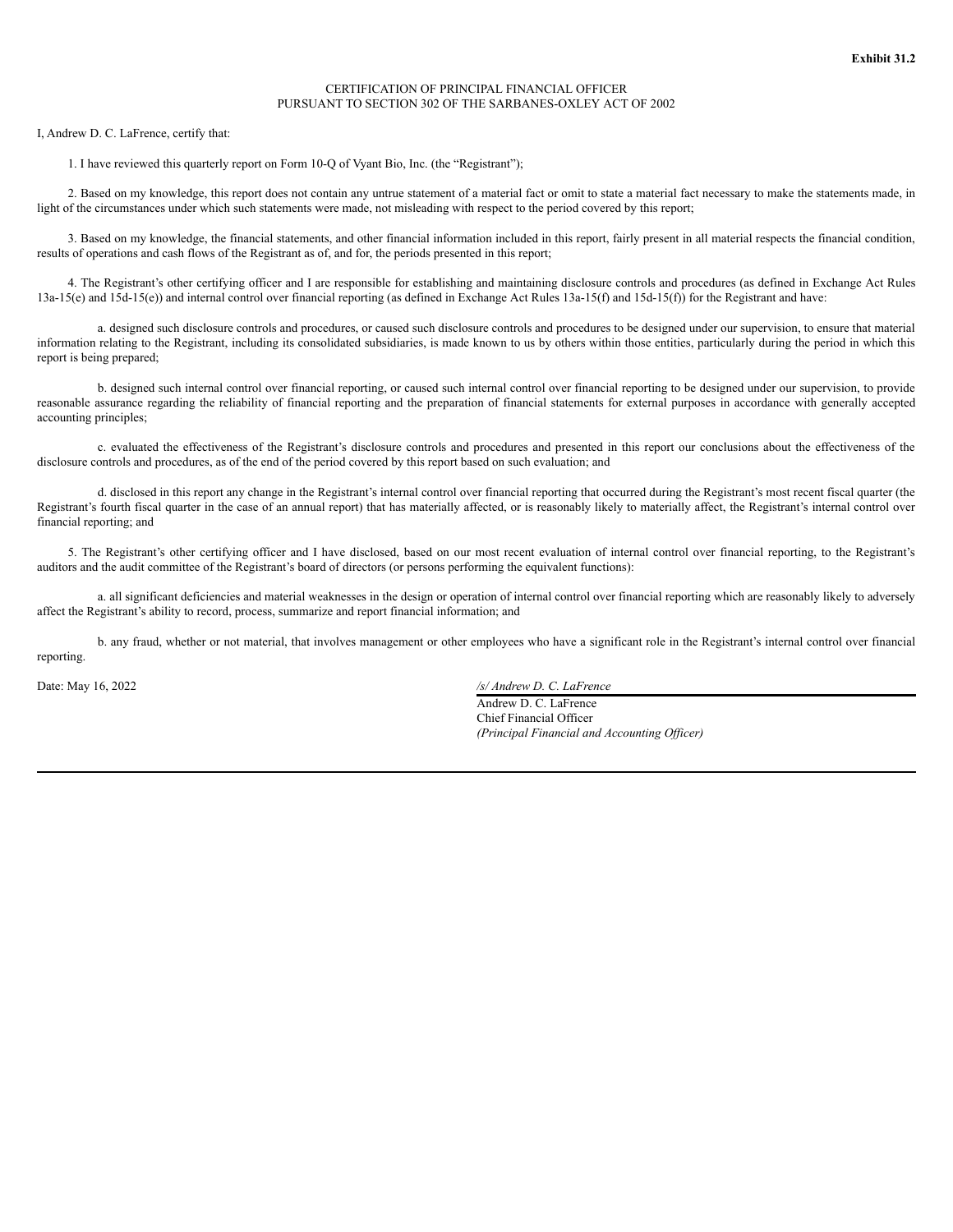## CERTIFICATION PURSUANT TO 18 U.S.C. SECTION 1350, AS ADOPTED PURSUANT TO SECTION 906 OF THE SARBANES-OXLEY ACT OF 2002

In connection with the quarterly report of Vyant Bio, Inc. (the "Company") on Form 10-Q for the quarter ended March 31, 2022 as filed with the Securities and Exchange Commission on the date hereof (the "Report"), I, John A. Roberts, President and Chief Executive Officer of the Company, certify, pursuant to 18 U.S.C. Section 1350, as adopted pursuant to Section 906 of the Sarbanes-Oxley Act of 2002, that, to my knowledge:

(1) The Report fully complies with the requirements of Section 13(a) or 15(d), as applicable, of the Securities Exchange Act of 1934, as amended; and

(2) The information contained in the Report fairly presents, in all material respects, the financial condition and results of operations of the Company.

Date: May 16, 2022

*/s/ John A. Roberts*

John A. Roberts President and Chief Executive Officer *(Principal Executive Of icer)*

The foregoing certification is being furnished solely pursuant to 18 U.S.C. Section 1350 and is not being filed as part of the Report or as a separate disclosure document.